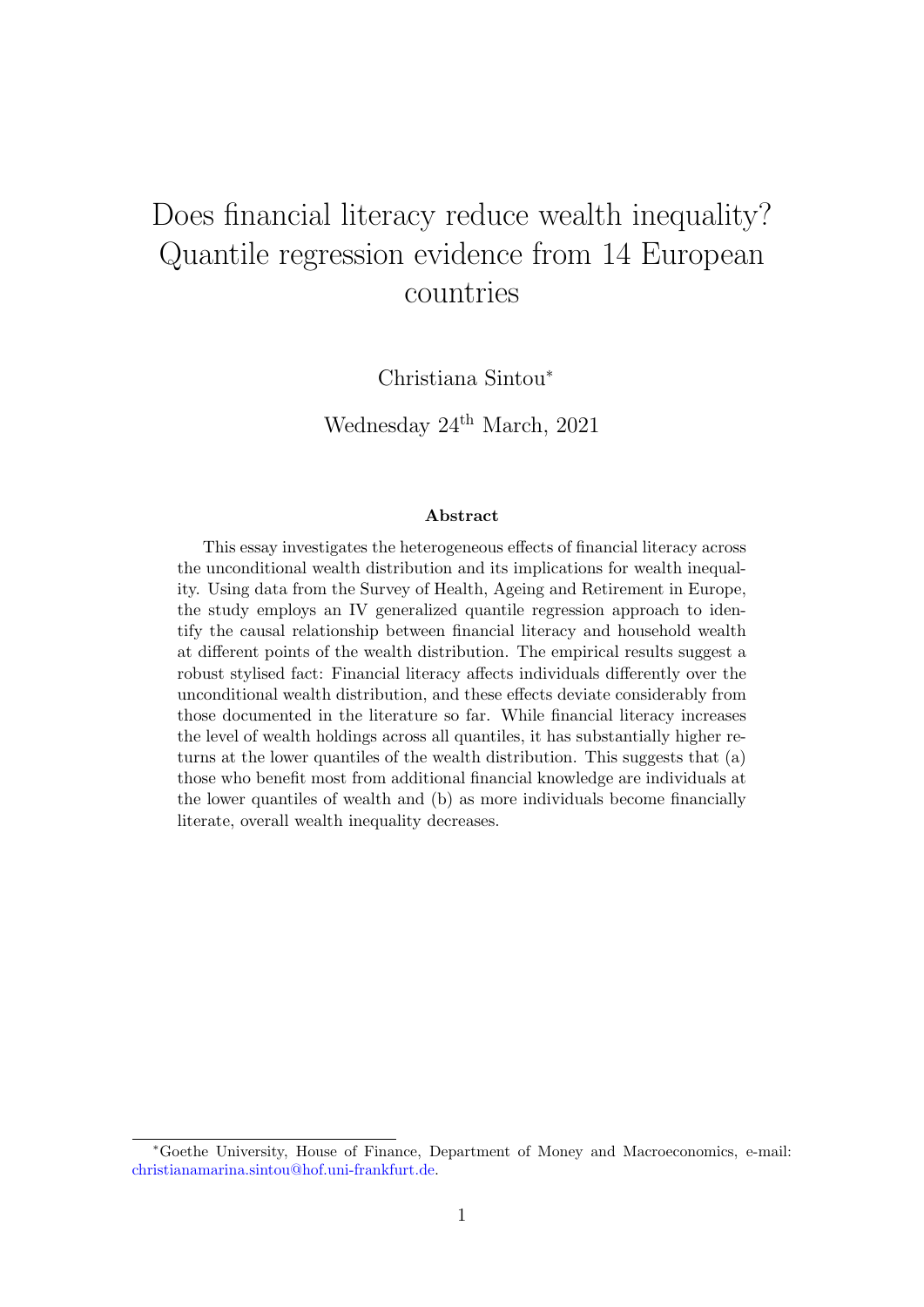## 1 Introduction

Although the relationship between financial literacy and wealth accumulation is well-established in the literature [\(Behrman et al.](#page-47-0) [\(2012\)](#page-47-0); [van Rooij et al.](#page-50-0) [\(2012\)](#page-50-0)), the question of whether financial literacy affects individuals differently over the wealth distribution has remained unexplored. Moreover, despite the recent theoretical advances [\(Lusardi et al.](#page-49-0) [\(2017\)](#page-49-0)), the literature has not investigated the potential role of financial literacy on wealth inequality, and especially during retirement age. Information on these questions could be of great interest to both researchers and policy-makers, as it can shed some light on crucial issues, such as "Which individuals would benefit most from financial knowledge?" and "What are the implications for wealth inequality?".

The objective of this paper is to empirically examine how financial literacy affects wealth holdings across the wealth distribution and to understand its implications for wealth inequality. To address this question, an unconditional quantile regression method, proposed by [Firpo et al.](#page-49-1) [\(2009\)](#page-49-1), is used. Unconditional quantile regressions produce "snapshots" of the estimated relationship at different points of the distribution and, therefore, offer a panoramic -and yet parsimonious- way of capturing the whole distribution. This methodological framework allows for the decomposition of the financial literacy effect on a between- and within-component of wealth inequality and, therefore, for the following two questions to be answered: How does financial literacy affect the level of wealth holdings within each quantile of the wealth distribution? And second, how much do these effects vary between different quantiles and do they follow a certain trend (increasing/decreasing) across the wealth distri-bution<sup>[1](#page-1-0)</sup>? Potential endogeneity issues are addressed, by applying an instrumental variable approach.

The analysis is based on cross-sectional data from the 2013 wave of the Survey of Health, Ageing and Retirement in Europe (SHARE). SHARE is the most comprehensive European dataset on households portfolios and wealth holdings, covering mature market participants who control a large portion of society's resources and wealth, yet nevertheless face important challenges in terms of financial security at retirement and wealth accumulation [\(Christelis et al.](#page-48-0) [\(2013\)](#page-48-0)). SHARE dataset devotes an entire module to questions related to individuals' financial assets -such as bank and pension accounts, bonds, stocks, funds and savings-, alongside a rich set of individual characteristics and socio-economic variables. Furthermore, besides infor-

<span id="page-1-0"></span><sup>&</sup>lt;sup>1</sup>While the former question can also be answered by using standard conditional quantile regressions, the latter one captures an inequality-enhancing between-quantiles effect which can only be estimated via unconditional quantile regressions [\(Firpo et al.](#page-49-1) [\(2009\)](#page-49-1)).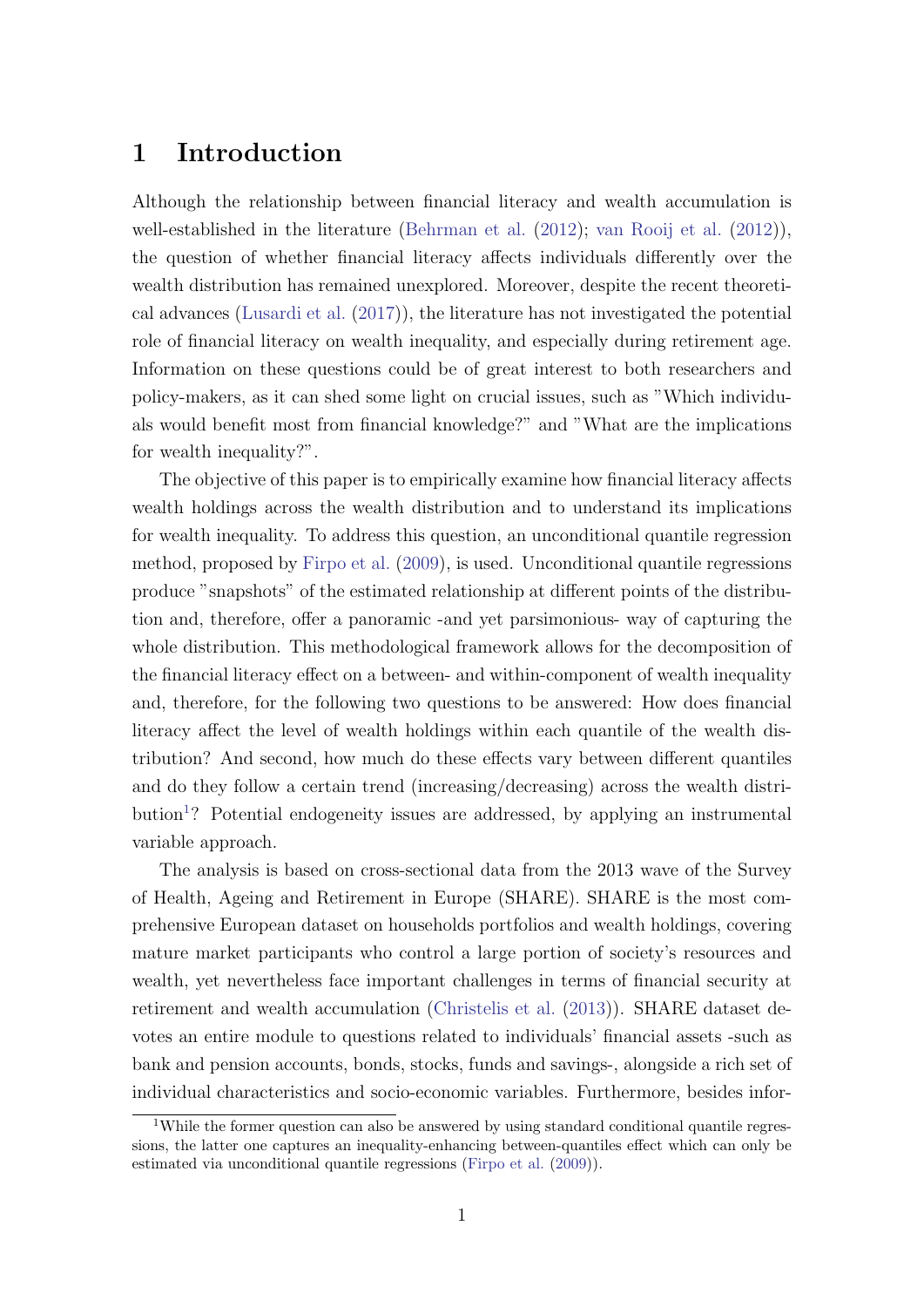mation on wealth holdings, SHARE provides information on individuals' numeracy and financial literacy, as well as information on individuals' childhood and early-life events, such as school performance and the family's living and health conditions<sup>[2](#page-2-0)</sup>. In this study, this information is used in the context of the instrumental variables empirical analysis (same as in [Jappelli and Padula](#page-49-2) [\(2013\)](#page-49-2)). In addition, the unique format of the SHARE dataset allows us to capture significant cross-country variability and, therefore, to improve the efficiency of the estimates and to inform policies with a stronger pan-European orientation.

The estimation results reveal interesting findings that are not apparent just by looking at mean regression estimates. The regression estimates show that financial literacy has significant heterogeneous effects on wealth holdings across the wealth distribution. The results indicate that individuals in higher quantiles accumulate more wealth, but their wealth -as a function of financial literacy- increases at a much slower rate than that of individuals at lower quantiles. In particular, an increase in financial literacy boosts wealth holdings of higher-wealth individuals (90th quantile) by about 22%; whereas among lower-wealth individuals (10th quantile) financial literacy has a significant effect of more than 75%. Our estimates also show that greater financial literacy would decrease the "50-10 gap" (the difference between the 10th and the 50th quantile of log wealth) by about 50%. Overall, the results suggest that (a) everyone on the wealth distribution can benefit by financial literacy, but those who benefit most are individuals at the lower quantiles of wealth and (b) as more individuals become financially literate, overall wealth inequality decreases.

This study contributes to the growing body of economic research on financial literacy and its important implications for welfare. To the best of my knowledge, this is the first study to examine empirically the heterogeneous causal effects of financial literacy across the unconditional wealth distribution. Several studies have shown that financial literacy and wealth accumulation are strongly related, however two major issues are identified in the recent literature: first, the endogeneity of financial literacy and second the heterogeneous returns to financial literacy [\(Lusardi](#page-49-3) [and Mitchell](#page-49-3) [\(2014\)](#page-49-3)). While theoretical work considers both issues simultaneously [\(Lusardi et al.](#page-49-0)  $(2017)^3$  $(2017)^3$  $(2017)^3$ , the existing empirical research has only focused on the issue

<span id="page-2-0"></span><sup>2</sup>SHARE is a panel dataset which provides information on a wide range of thematic blocks (or modules) such as demographic characteristics, education, physical and mental health, cognitive ability, economic and financial activities and well-being. SHARE also includes information on individuals' life histories and early life events, as part of the third wave (SHARELIFE, 2008) which is repeated/complemented in the fifth wave (2013).

<span id="page-2-1"></span><sup>&</sup>lt;sup>3</sup>In their recent work, [Lusardi et al.](#page-49-0) [\(2017\)](#page-49-0) develop a stohastic life-cycle model featuring endogenous financial knowledge accumulation and examine the effect of financial literacy on wealth inequality. As part of the sensitivity analysis, the authors allow for different elasticity of returns to financial knowledge and they find that wealth inequality (measured as the ratio of the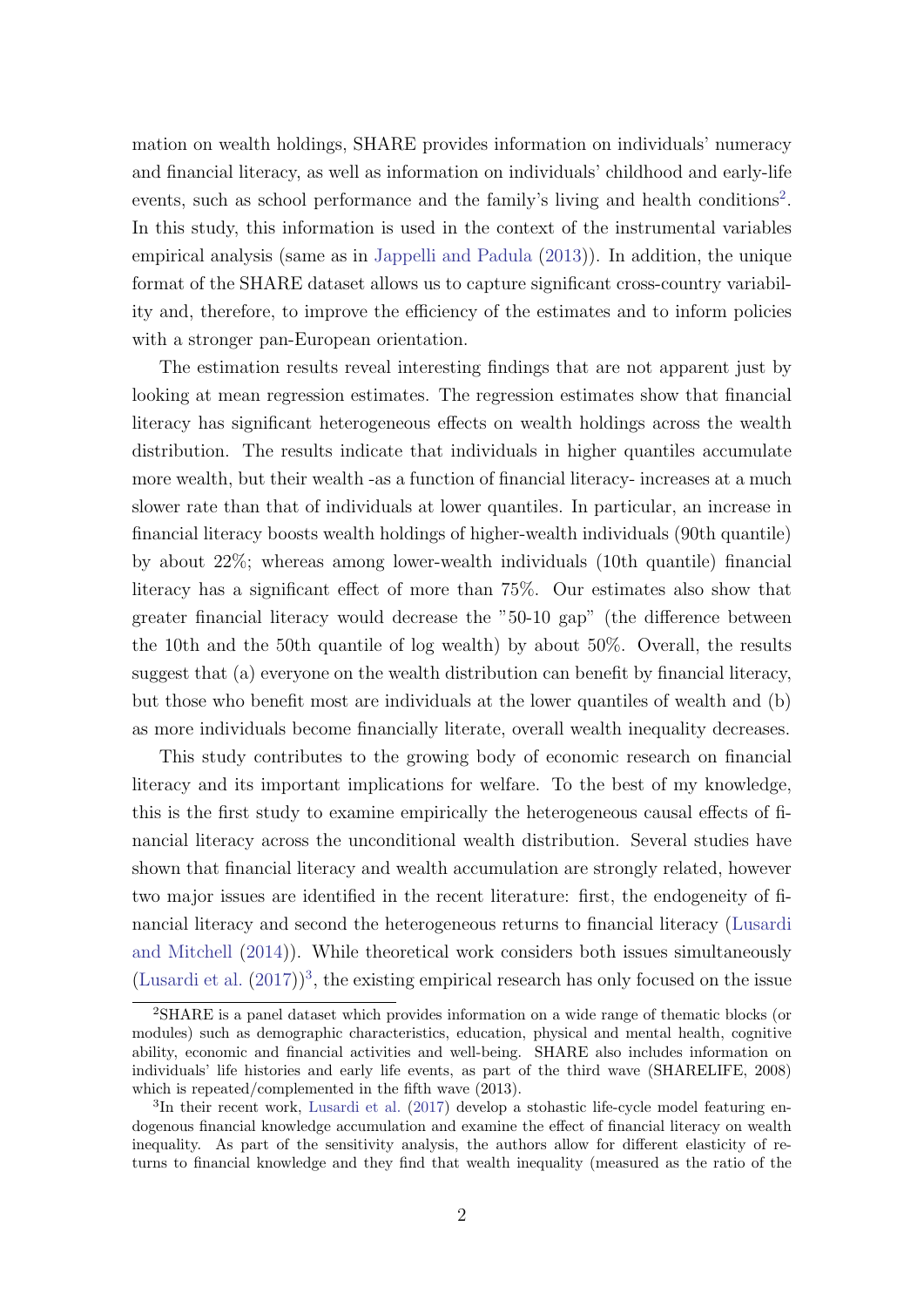of endogeneity and the use of IV estimation techniques [\(Behrman et al.](#page-47-0) [\(2012\)](#page-47-0); [van](#page-50-0) [Rooij et al.](#page-50-0) [\(2012\)](#page-50-0)). The analysis proposed in this study is based on an unconditional quantile regression method [\(Firpo et al.](#page-49-1) [\(2009\)](#page-49-1)) and a quantile instrumental variable approach [\(Powell](#page-50-1) [\(2017\)](#page-50-1)) which addresses both heterogeneity and endogeneity simultaneously.

This study and the findings described above may have important implications on public policy frontiers and official organizations across Europe. While there is plentiful evidence of a positive association between financial literacy and wealth holdings on average, the effect of financial literacy across the whole distribution of wealth is still unknown. One of the results from this study is that financial literacy plays a significant role in reducing overall wealth inequality. This result suggests that policies aiming at reducing wealth inequality should consider financial literacy as a powerful public policy tool. Another finding is the substantial heterogeneity in returns to financial literacy, which indicates that such policies should be targeted at particular groups of individuals who can benefit most from investments in financial knowledge.

The remainder of the paper is organized as follows: Section 2 provides an overview of the literature related to both wealth accumulation and financial literacy. In Section 3 we introduce the dataset, present some descriptive statistics and explain how our dependent and key-independent variables are constructed. Section 4 discusses the methodology. Section 5 presents the results on the baseline regressions and the robustness checks and finally Section 6 concludes.

# 2 Background

Households hold very different amounts of wealth. The literature on wealth inequality underscores four main mechanisms which affect households' saving behaviour and wealth accumulation: Heterogeneity in lifetime earnings, intergenerational transfers and the willingness to leave bequests, motives for precautionary savings and governmental transfers. Some new theoretical models have shifted their focus on alternative explanations, such as differences in time preferences, expectations about the future, health, longevity and income shocks and, more recently, differences in financial knowledge. In the following, we discuss this literature and, then, we overview the empirical findings on financial literacy and wealth outcomes.

wealth-to-income ratio for College and Less than High School groups) decreases as the knowledge production function becomes more concave. In other words, the robustness analysis suggests that less-educated households have higher marginal returns to financial literacy, while better-educated individuals have flatter wealth-financial literacy slopes.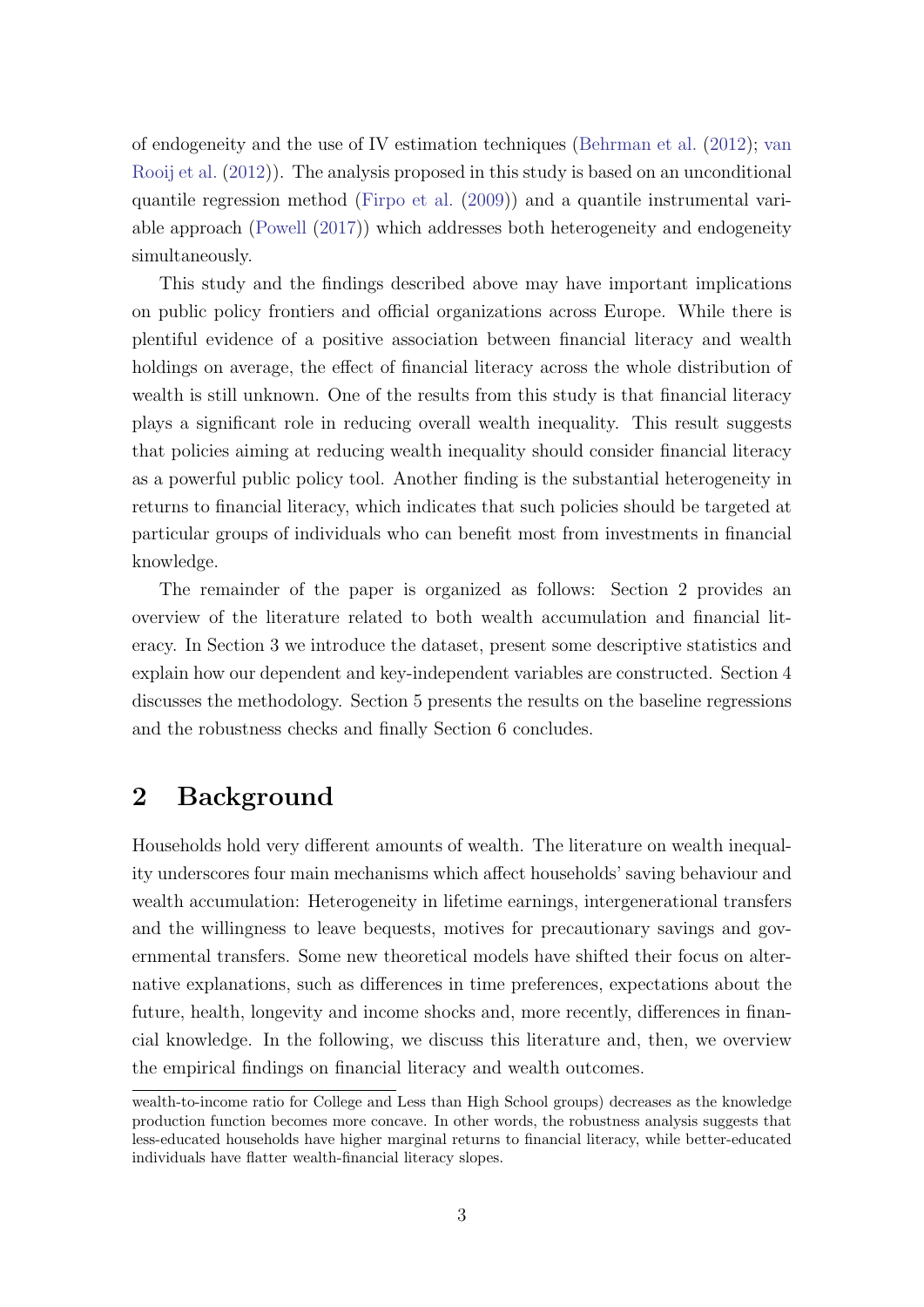#### 2.1 Theoretical Models

Starting from the simplest version of the life-cycle model of consumption-saving behaviour, individuals are assumed to be forward-looking, aiming to maintain a fairly constant standard of living over their lifetimes [\(Modigliani, F. and Brumberg](#page-50-2) [\(1954\)](#page-50-2)). This model implies that the relationship between labour market income, consumption and saving vary over the life cycle; people maximize their expected lifetime utility by accumulating and then de-cumulating wealth effectively over their lifetimes. Such a mechanism is plausible in theory. However, in reality it is not the primary mechanism at work. Life-cycle saving cannot explain the very highly concentrated levels of wealth we observe in practice and emprirical evidence shows that wealth accumulation and consumption follow different patterns than that predicted by the model (see e.g. [Dynan et al.](#page-49-4) [\(2010\)](#page-49-4)).

One of the first innovations in the standard life-cycle theory has been the introduction of precautionary saving motives [\(Deaton](#page-48-1) [\(1992\)](#page-48-1)). In a world with large short-term income fluctuations, a buffer of precautionary savings could be the main reason to protect oneself against these shocks. In another attempt to explain heterogeneity in motives for saving, [Hubbard et al.](#page-49-5) [\(1995\)](#page-49-5) highlight the role of Social Security benefits. According to their model, governmental transfers may crowd out private saving and discourage wealth accumulation.

Although a large majority of individuals accumulate wealth for their own life cycle purposes, some of them might care for the financial welfare of their descendants. The literature on inequality and bequest behaviour is vast and it posits that intergenerational transfers vary considerably across families and might have a strong impact on the levels of wealth accumulation (see e.g. [Davies](#page-48-2) [\(1982\)](#page-48-2); [Laitner](#page-49-6) [\(1992\)](#page-49-6)).

In recent years, new theoretical advances have shifted their focus on individuals' preferences. For instance, [Cagetti](#page-48-3) [\(2003\)](#page-48-3) suggests that consumers differ significantly in terms of time preferences and rates of risk aversion, and the combination of these two may explain differences in their savings choices. In addition, household composition, such as the household size [\(Attanasio et al.](#page-47-1) [\(1999\)](#page-47-1); [Scholz et al.](#page-50-3) [\(2006\)](#page-50-3)), has also been suggested as a potential channel generating wealth inequality, by directly affecting discount factors or the marginal utility of consumption. Finally, [De Nardi](#page-48-4) [et al.](#page-48-4) [\(2011\)](#page-48-4) suggest that differences in medical expenses and life expectancies can also explain part of the observed divergence in wealth accumulation and especially among the elderly.

Each of these models represents a useful theoretical advance, however, their ability to explain the amount of wealth concentration observed in the data is dubious [\(De Nardi and Fella](#page-48-5) [\(2017\)](#page-48-5)). One of the main assumption these models are based on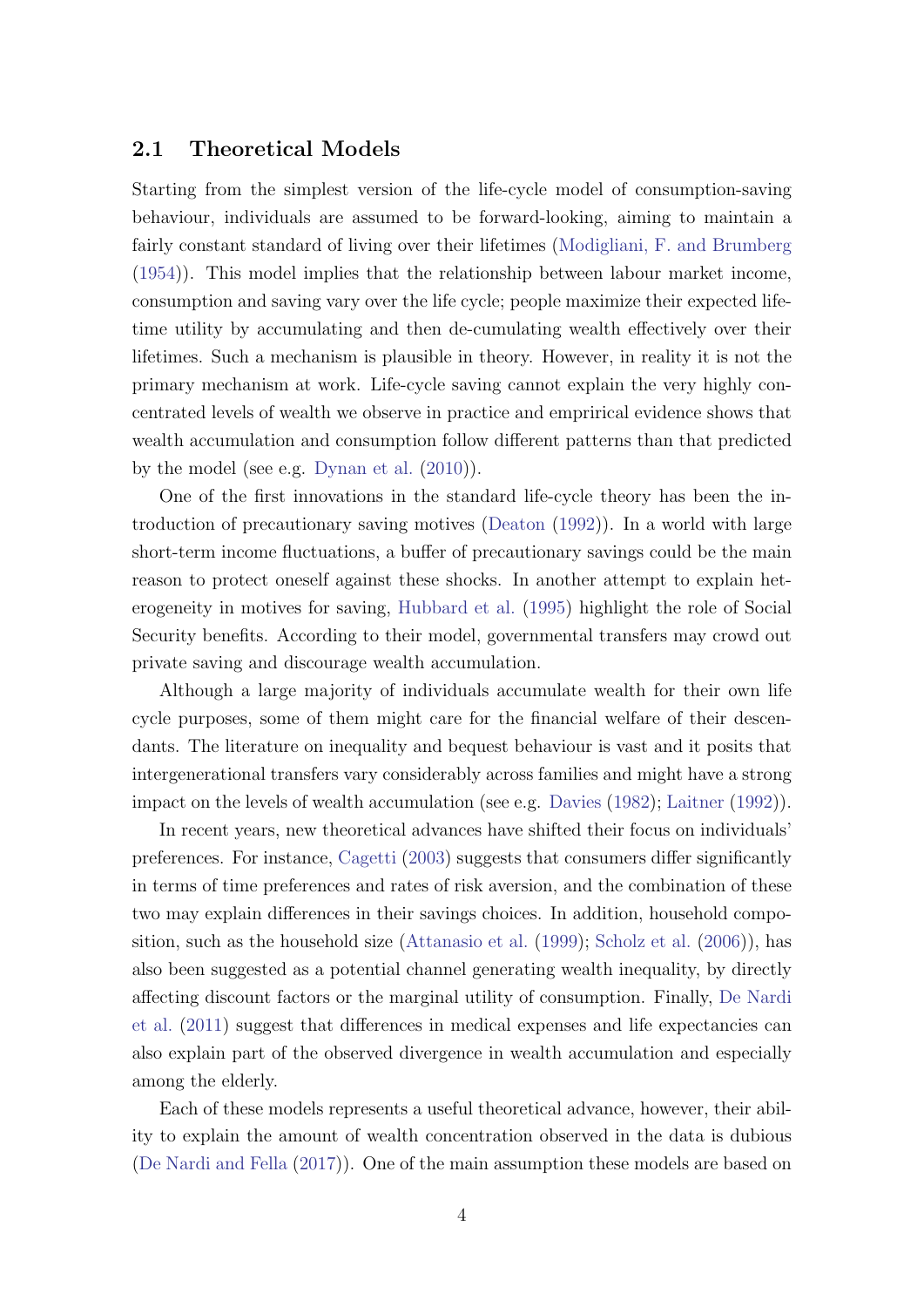is that people are able to undertake complex economic calculations and make optimal financial decisions related to wealth accumulation/decumulation and retirement planning. However, this is far from reality; Individuals are often found to lack basic levels of financial knowledge conducive to making financial decisions and executing complex financial plans (see e.g. [Hilgert et al.](#page-49-7) [\(2003\)](#page-49-7); [Lusardi and Mitchell](#page-49-8) [\(2007b\)](#page-49-8); [Lusardi et al.](#page-50-4) [\(2010\)](#page-50-4); [Lusardi and Mitchell](#page-50-5) [\(2011a\)](#page-50-5)). The importance of financial knowledge is highlighted even further by the multiple challenges that individuals face nowadays<sup>[4](#page-5-0)</sup> and the necessity to take charge of their financial security and their retirement preparation. Therefore, a recent wave of papers [\(Delavande et al.](#page-48-6) [\(2008\)](#page-48-6); [Jappelli and Padula](#page-49-2) [\(2013\)](#page-49-2); [Hsu](#page-49-9) [\(2016\)](#page-49-9); [Lusardi et al.](#page-49-0) [\(2017\)](#page-49-0)) has begun to push for more realistic models of saving and consumption behaviour, allowing for the acquisition of human capital in the form of financial knowledge.

For instance, [Jappelli and Padula](#page-49-2) [\(2013\)](#page-49-2) consider a multi-period life cycle model with endogenous financial literacy. In the empirical part of their analysis, they utilize data from SHARE and show that there is a strong relationship between financial literacy and wealth over the life cycle, with both increasing until retirement and decreasing thereafter. However, in their model, they do not explore the potential heterogeneous effects of financial literacy and its implications for wealth inequality. This gap is addressed by a more recent study by [Lusardi et al.](#page-49-0) [\(2017\)](#page-49-0) who develop a multi-period life-cycle model and investigate the role of financial literacy as a poten-tial channel of heterogeneity in wealth outcomes<sup>[5](#page-5-1)</sup>. When they allow for concavity in the financial-knowledge production function, by reducing the elasticities of returns to financial knowledge (i.e.  $\alpha$ <1), they find that wealth inequality decreases. In other words, their analysis suggests that -except for the case of a linear production function- less-educated households have higher marginal returns to financial literacy investments, while better-educated individuals have flatter wealth-financial literacy investment slopes.

This paper departs from the recent theoretical contribution of [Lusardi et al.](#page-49-0) [\(2017\)](#page-49-0) to examine empirically how the effects of financial literacy vary across the wealth distribution, who benefits most and what the implications are for wealth

<span id="page-5-0"></span><sup>&</sup>lt;sup>4</sup>In the recent years, the financial and economic landscape across several European countries has undergone significant alterations; there has been rapid technological changes and markets innovation as well significant changes in the pension system. For instance, advanced credit and mortgage lending procedures have implemented, while a wide range of alternative financial services have grown widespread. In addition, the shift from defined benefits (DB) to defined contribution (DC) pension plans has led to an increasingly personalized retirement environment, in which individuals are responsible for their own well-being.

<span id="page-5-1"></span><sup>&</sup>lt;sup>5</sup>In the model they develop, [Lusardi et al.](#page-49-0) [\(2017\)](#page-49-0) incorporate all the key features of standard theoretical models, such as borrowing constraints, mortality risk, demographic factors, stock market returns, and earnings and health shocks.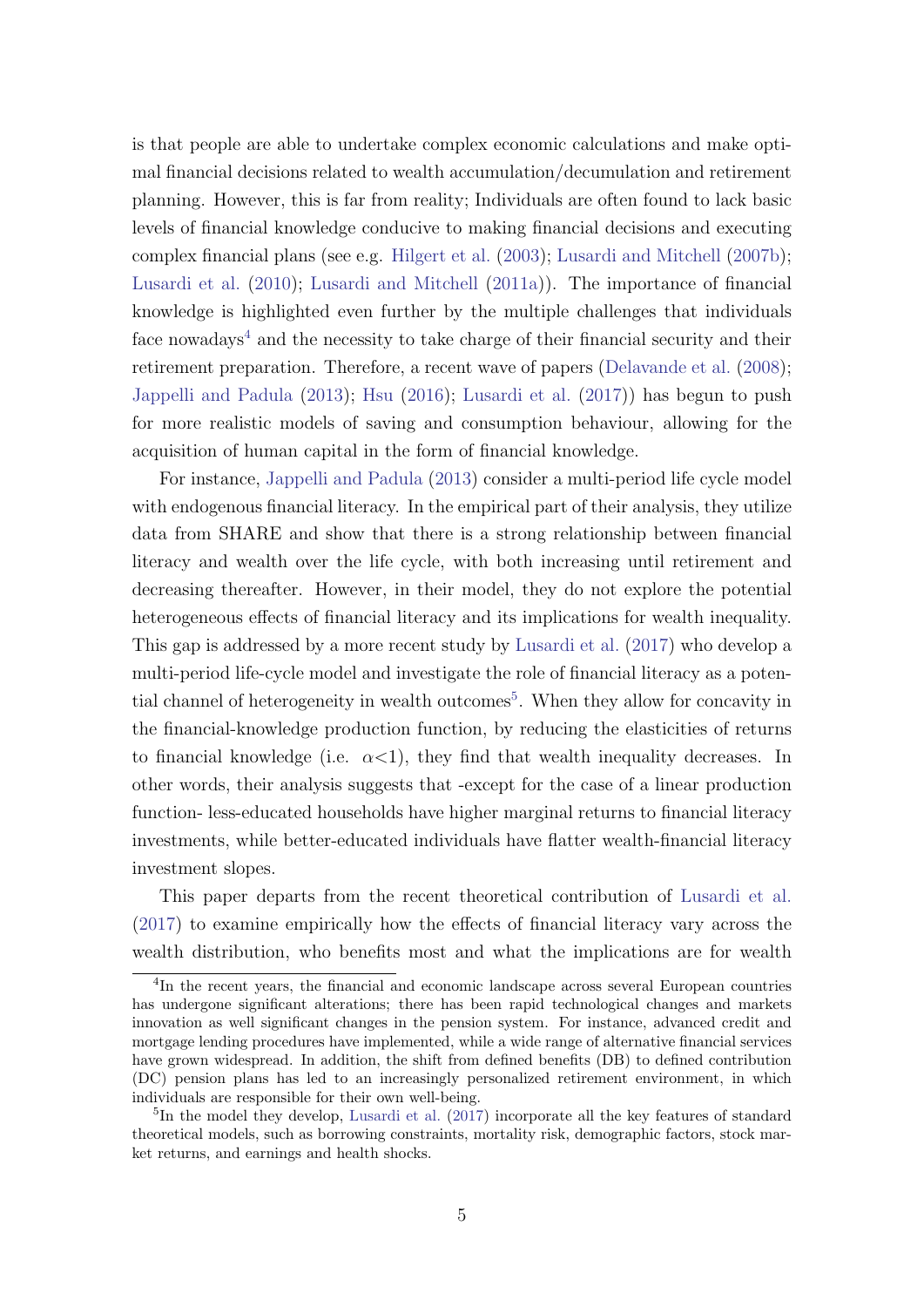inequality.

#### 2.2 Empirical Studies

A large number of studies have examined the effect of financial literacy on individuals' economic behaviour and its implications for their welfare. Much of the extant literature has focused on the link between financial literacy and retirement preparation and its impact on wealth accumulation. In a series of studies, [Lusardi](#page-49-10) [and Mitchell](#page-49-10) [\(2007a](#page-49-10)[,c,](#page-50-6) [2011a](#page-50-5)[,b\)](#page-50-7) show that more financially literate individuals in the U.S. are more likely to plan for retirement, and therefore to accumulate more wealth. [Banks et al.](#page-47-2) [\(2011\)](#page-47-2) use data from the UK and show that numeracy levels are strongly correlated with various measures of wealth and retirement saving outcomes. More recently, [Clark et al.](#page-48-7) [\(2017\)](#page-48-7) employ administrative data linking investment performance of a retirement plan and employees' financial knowledge and show that higher financial literacy is associated with more profitable investing.

Another group of studies has analysed the role of financial literacy on people's financial welfare through saving and investment choices. [Bernheim](#page-47-3) [\(1995,](#page-47-3) [1998\)](#page-47-4) was among the first to note the strong association between financial literacy and savings, as well as differences in saving behaviour. [van Rooij et al.](#page-50-8) [\(2011\)](#page-50-8) find that financial literacy induces participation in the stock market and boosts wealth accumulation. On the other hand, financial ignorance can result in significant welfare costs. [Calvet](#page-48-8) [et al.](#page-48-8) [\(2007\)](#page-48-8) examine the economic costs of underdiversification in Sweden and they find that for a median household the lack of diversification can lead to an annual return loss of 2.9% on a risky portfolio, or 0.5% of household disposable income. In addition, [Cocco et al.](#page-48-9) [\(2005\)](#page-48-9) calculate welfare losses amounting to 4% of wealth, due to lower participation rates in the financial markets.

Some other authors examine the role of financial literacy on debt management and the choice of debt products. For instance, [Campbell](#page-48-10) [\(2006\)](#page-48-10) find that less literate individuals are the least likely to refinance their mortgages, something which comes with important costs due to higher interest rates, and [Agarwal et al.](#page-47-5) [\(2009\)](#page-47-5) provide evidence that older individuals are more likely to incur higher fees and are prone to the use of high-cost borrowing. Similar findings are reported in a subsequent study designed by [Lusardi and Tufano](#page-50-9) [\(2015\)](#page-50-9). Finally, [Gerardi et al.](#page-49-11) [\(2010\)](#page-49-11) report that less knowledgeable individuals were 20% more likely to default on their mortgages during the Great Recession in the United States.

All these studies document important links between financial literacy and several economic behaviours, and they offer significant insights into the role of financial literacy on individuals' welfare. However, the relationship between financial literacy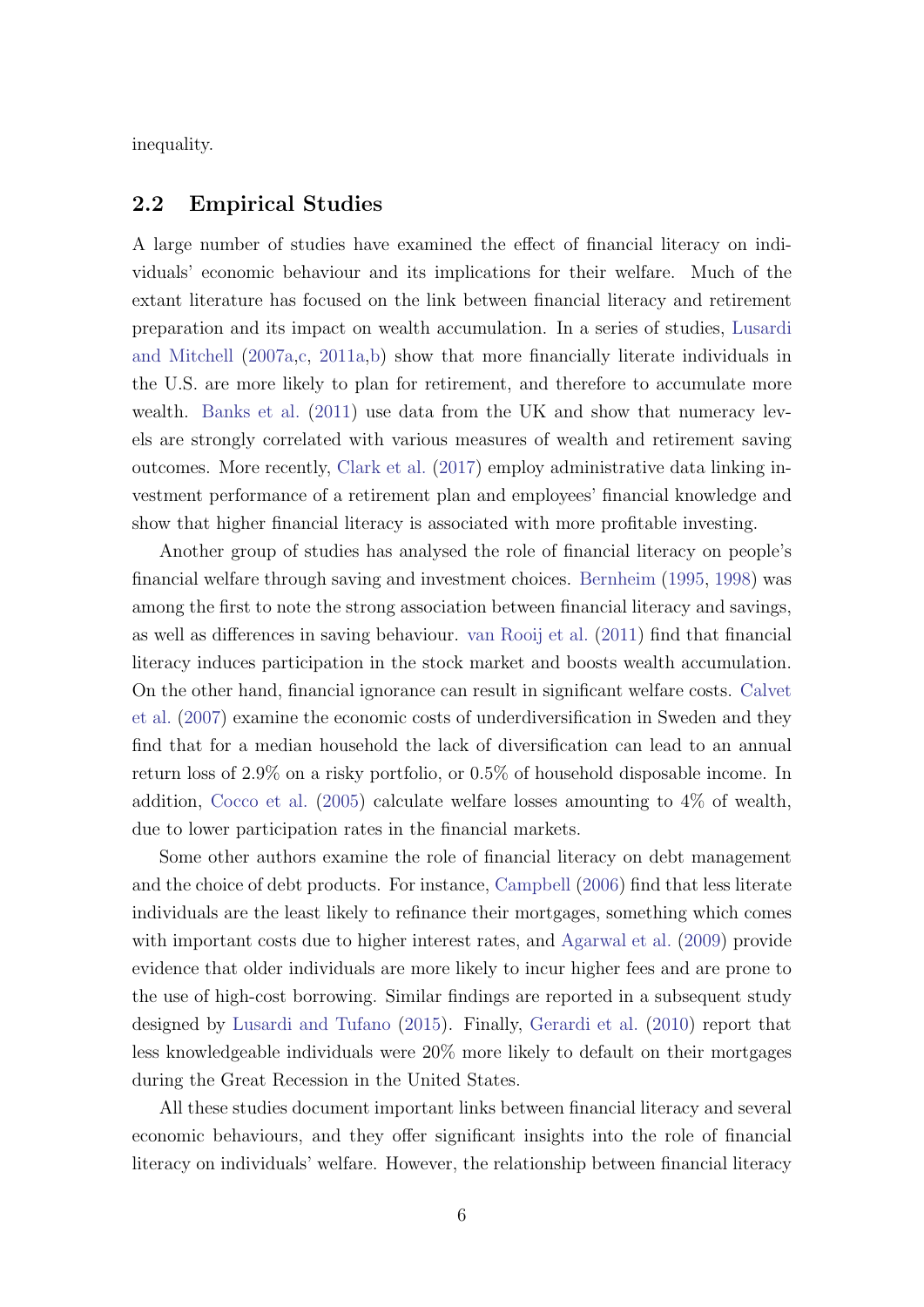and wealth inequality has largely remained unexplored and the issue of endogeneity has not been addressed by many studies<sup>[6](#page-7-0)</sup>.

There are two empirical studies which are closer to our work; the first one uses data from Chile and evaluates the effects of financial literacy and schooling on different measures of wealth holdings [\(Behrman et al.](#page-47-0) [\(2012\)](#page-47-0)). The authors employ several instruments for both financial literacy and schooling attainment in order to isolate their causal effects on wealth accumulation. Their results show that both financial literacy and schooling attainment have significant positive effects on wealth outcomes. When they instrumentalise the key variables, they find that financial literacy has even stronger effects on wealth than the ones suggested by ordinary least-squares estimates. The second study uses 2005 data from the De Nederlandsche Bank (DNB) Household Survey (DHS) and focuses on the relationship between financial literacy and household wealth [\(van Rooij et al.](#page-50-0) [\(2012\)](#page-50-0)). The authors run an ordinary least-squares regression and provide evidence of a positive and statistically significant relationship between financial literacy and wealth holdings after controlling for various determinants of wealth, such as income, age, education, household composition, as well as risk attitudes and attitudes towards savings. In order to eliminate potential measurement errors, in a second stage, the authors use instrumental variables techniques to assess the causal effect of financial literacy on wealth accumulation.

As far as the methodology is concerned, the use of quantile regressions has been limited in this literature. There is a recent study by [Bilias et al.](#page-47-6) [\(2017\)](#page-47-6) which uses quantile regressions to examine the link between intemporal changes in the equity holdings in the U.S, changing characteristics of the stockholding pool and net wealth inequality. The authors conclude that the changes in the characteristics of the stockholding pool, and especially those characteristics related to investors' financial attitudes and practices (and therefore linked to financial literacy), are the main reason explaining the shifts in stock market participation between the 1990s and 2000s. The authors also find that inequality in the ownership of equity is positively related to wealth inequality. In another study, [Christelis et al.](#page-48-0) [\(2013\)](#page-48-0) use quantile regressions to examine whether the differences in the distributions of asset

<span id="page-7-0"></span> $6$ The existing empirical literature on financial literacy has mainly focused on between-levels inequality. This channel of inequality is responsible for differences in mean wealth accumulation associated with individuals having different financial literacy levels. Such differences are related to OLS and they are not informative about the potential heterogeneous effects of financial literacy across the wealth distribution. The lack of studies on this topic is quite surprising, especially due to the recent theoretical developments by [Lusardi et al.](#page-49-0) [\(2017\)](#page-49-0) who develop a multi-period life cycle model with endogenously determined financial literacy and examine the effects of financial literacy on wealth within a distributional setting.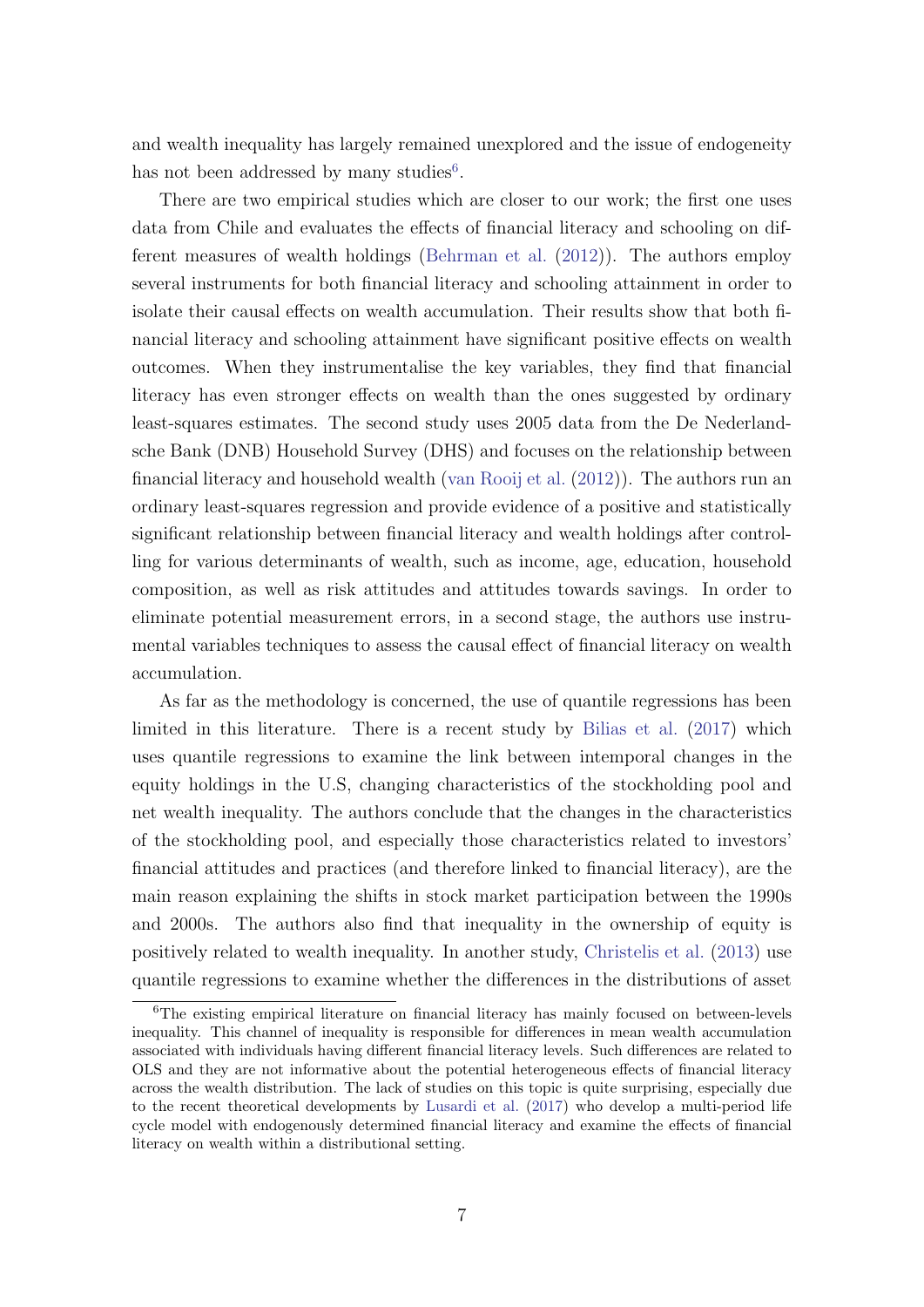ownership rates in the US and Europe are due to differences in the population's characteristics or/and differences in economic environments.

This study adds to this literature by exploring the heterogeneous effects of financial literacy across the wealth distribution and its implications for wealth inequality. Our rich data set allows us to investigate this relationship in a European setting, accounting for several potential indicators of wealth, such as income, age, schooling, inheritance, risk attitudes, household characteristics and macro-economic effects. Moreover, to correct for the potential endogeneity of financial literacy, we use a rich set of plausible exogenous instruments and we run IV quantile regressions.

# 3 Data and descriptive statistics

### 3.1 Survey of Health, Ageing, and Retirement in Europe

In our study, we use data from the SHARE (Survey of Health, Ageing, and Retirement in Europe). SHARE is the most comprehensive European dataset on households portfolios and wealth holdings, covering mature market participants (aged 50 and above) who control a large portion of society's resources and wealth, yet still face the biggest disparities in terms of wealth accumulation. SHARE is designed to ensure comparability with other international ageing surveys, such as the English Longitudinal Study of Ageing (ELSA) and the U.S. Health and Retirement Study (HRS). By this time, SHARE has collected five panel waves<sup>[7](#page-8-0)</sup> (2004/05, 2006/07, 2011/12, 2013 and 2015) on current individual life circumstances and a divergent wave on life histories<sup>[8](#page-8-1)</sup> (2008/09, SHARELIFE).

In our analysis, we use the fifth wave (2013) which covers 14 European countries and provides detailed information on household wealth and financial literacy, along-

<span id="page-8-0"></span><sup>7</sup>The first wave, which was conducted in 2004/05, collects and provides detailed information from 30,434 respondents in eleven European countries: Austria, Belgium, Denmark, France, Germany, Greece, Italy, the Netherlands, Spain, Sweden, and Switzerland. Israel also joined the SHARE framework at the end of 2004. Three new countries, Czech Republic and Poland and Ireland, participated in the second wave of the survey, which was conducted in 2006. The number of observations in the second wave rises to 37,900. The life history data were collected in the third wave (SHARELIFE) and provided information for 29,699 respondents across fourteen countries for the period 2008-09. The participation of new countries as well as the national samples of the current European countries increased importantly in the last three regular panel waves, which were conducted in 2011/12, 2013 and 2015 respectively. Estonia, Hungary, Portugal and Slovenia joined the survey for the first time in the fourth wave (2011), in which 59,358 SHARE respondents were interviewed. In addition, Luxemburg was added in the fifth wave (2013), storing information for 68,419 respondents. Finally, the picture of the ageing process across Europe is completed with the addition of Croatia in the last wave (2015), which provides information for 71,606 respondents.

<span id="page-8-1"></span><sup>8</sup>By the end of 2024, four additional panel waves are being planned to take place on a biennial basis. The preparation and design of the Wave 7 questionnaire has already been completed and combines both a life history interview and a regular panel interview for Wave's 3 respondents.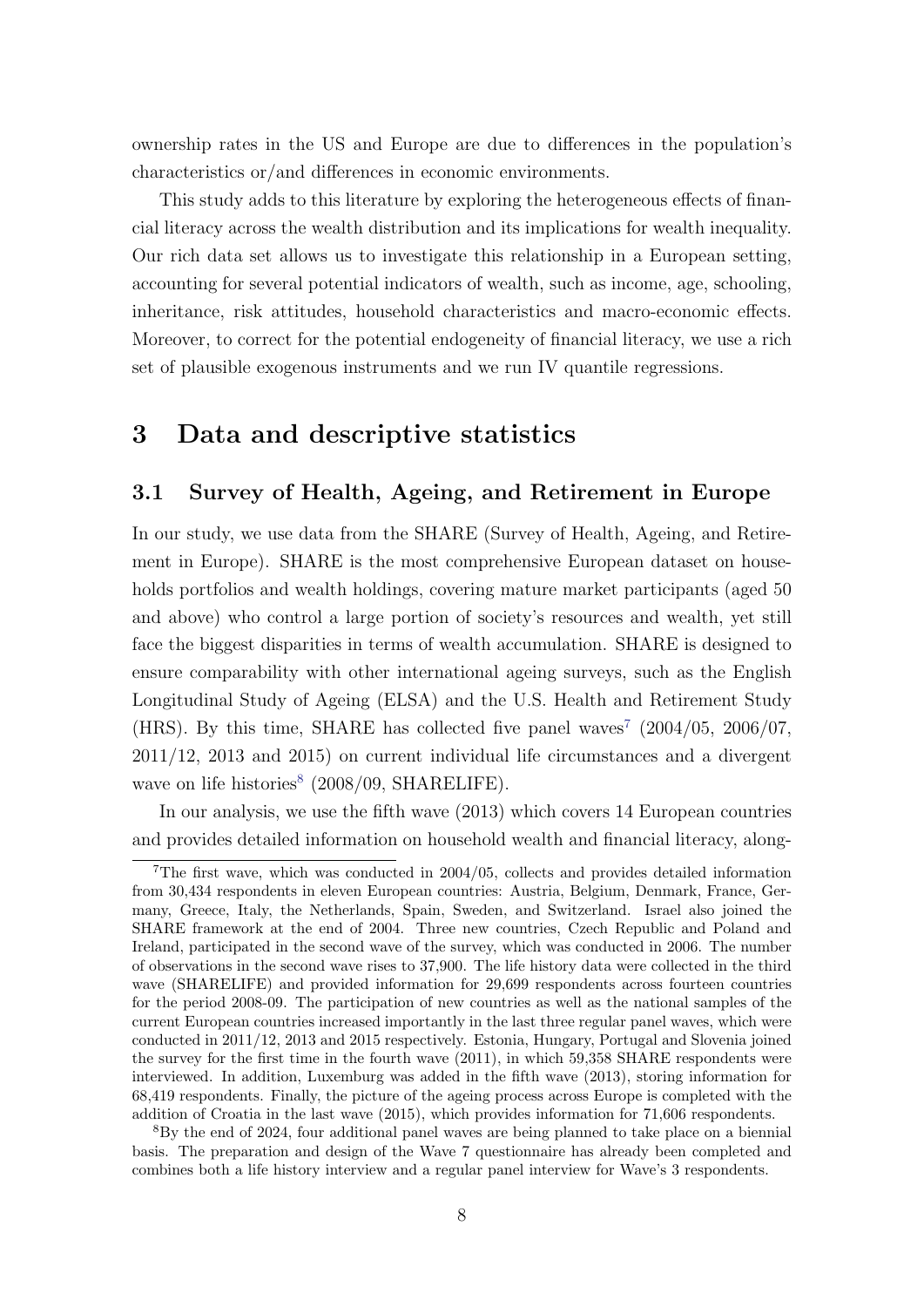side several demographic characteristics and personality traits. The main reason we chose this specific wave for our analysis is because it contains a mini-childhood module<sup>[9](#page-9-0)</sup> which involves questions about individuals' childhood, such as school performace, number of books in the residence, as well as the family's living and health conditions. This information comes as a complement to wave 3 (SHARELIFE) and is used in the second part of our analysis, in the context of the instrumental variables empirical strategy. Table 1 summarizes the country participation in the fifth wave (2013) of the survey and the number of observations per country.

| Country        | #Response | Percent |
|----------------|-----------|---------|
| Austria        | 4,560     | 6.66    |
| Belgium        | 5,792     | 8.47    |
| Czech Republic | 5,866     | 8.57    |
| Denmark        | 4,279     | 6.25    |
| Estonia        | 6,083     | 8.89    |
| France         | 4,650     | 6.80    |
| Germany        | 5,783     | 8.45    |
| <b>Israel</b>  | 2,794     | 4.08    |
| Italy          | 4,902     | 7.16    |
| Luxemburg      | 1,610     | 2.35    |
| Netherlands    | 4,253     | 6.22    |
| Slovenia       | 3,010     | 4.40    |
| Spain          | 6,976     | 10.20   |
| Sweden         | 4,745     | 6.94    |
| Switzerland    | 3,116     | 4.55    |
| Total          | 68,419    | 100.00  |

Table 1: Country participation in SHARE Wave 5 (2013).

We limit our attention to Europe and thus Israel is excluded from the analysis. This leaves the research sample with 14 European countries and 2,794 less observations. In addition, we restrict our sample to individuals between the ages of 30 and 100 years old (2,223 observations are deleted). In order to exploit as much of the available information as possible for the regression analysis and to decrease the item non-response bias, missing values of steady characteristics (such as gender, year of

<span id="page-9-0"></span><sup>9</sup>The main module files are part of the general questionnaire and are repeated in each wave, providing information on Demographics and Networks, Children, Physical Health, Behavioural Risks, Cognitive Function, Mental Health, Health Care, Employment and Pensions, Grip Strength, Social Support, Financial Transfers, Housing, Household Income, Consumption, Assets, Activities and Expectations. SHARE also includes seven additional modules which are not part of every wave and contain information on Mini Childhood (only in wave 5), Social Networks, Computer Use, Walking Speed, Chair Stand, Blood Sample and Peak Flow.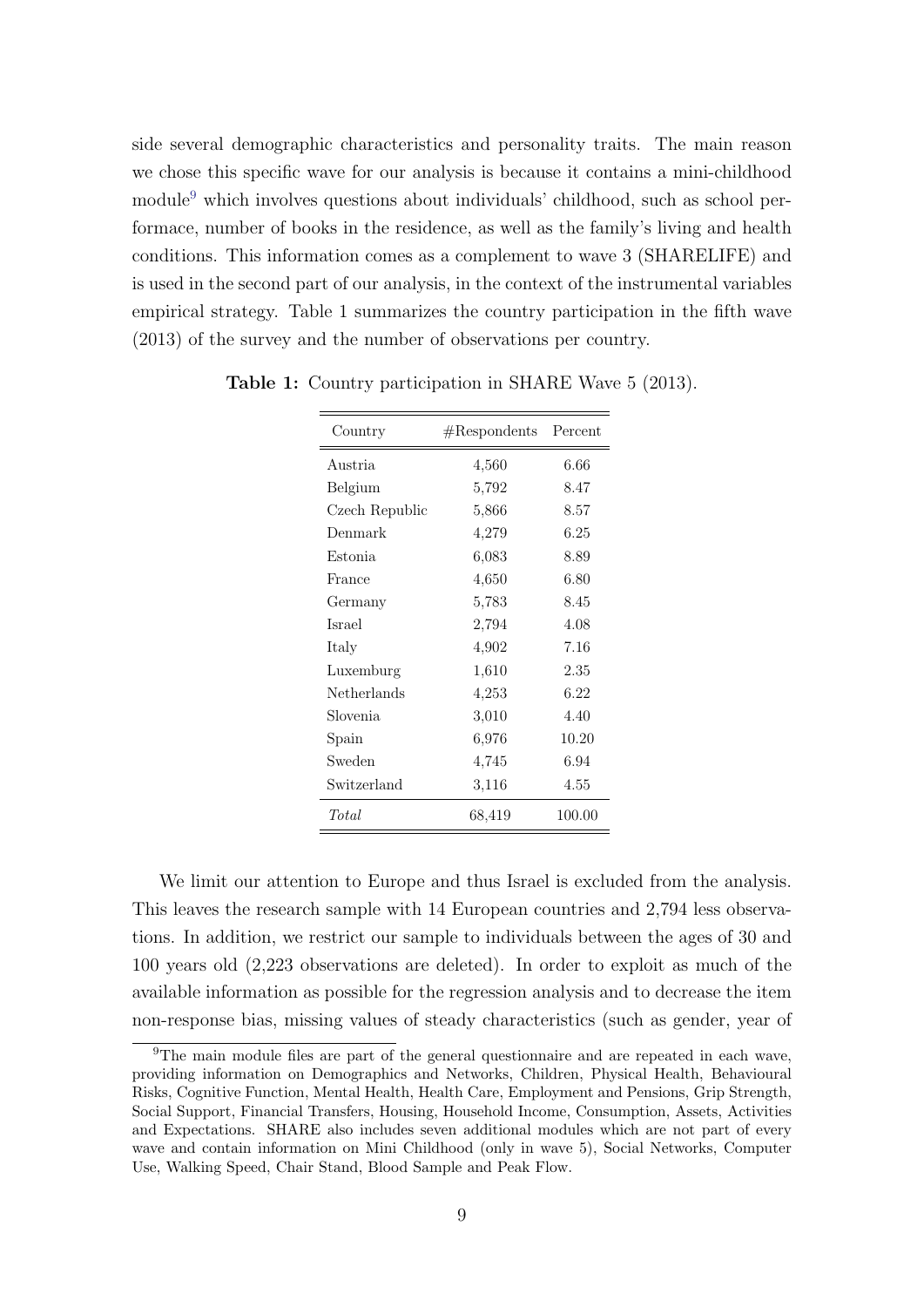birth) and childhood life information, have been fixed and replaced with non-missing values from other waves. The same methodology was used in the case of our key independent variable (financial literacy), as well as in the case of risk attitudes and time preferences<sup>[10](#page-10-0)</sup>. In addition, imputed variables were used in the case of our independent variable (wealth) and some other indicators. After excluding from the analysis all cases with missing values on at least one variable, the final sample is formed to 56,370 - 54,936, depending on the specification.

## 3.2 Variable Definitions and Descriptive Statistics

#### 3.2.1 Wealth

We study the heterogeneous effects of financial literacy on household wealth at different points of the wealth distribution and its implications for wealth inequality. Due to the substantive number of missing values in the original series, we use SHARE's imputed variable<sup>[11](#page-10-1)</sup> for net household wealth  $12$ . In this setting, wealth corresponds to net worth and is defined as the sum of real and financial assets net of debts and liabilities. A detailed classification of the three wealth components is presented below:

- Real assets: they reflect the sum of the value of the main residence net of mortgage, other real estate, owned businesses and vehicles. The calculations take into account percentages of ownership, wherever they apply.
- Financial Assets: they are measured as the sum of values of bank and other transaction accounts, individual retirement accounts, government and corporate bonds, stocks, mutual funds, contractual savings for housing, and life insurance policies.
- Liabilities: they include debt on cars and other vehicles, credit cards debts, loans from banks, building societies and other financial institutions as well as debts to relatives or friends and overdue bills.

SHARE obtains financial information from the primary respondent and all monetary

<span id="page-10-0"></span> $10$ Financial literacy has been shown to be a slow moving variable with depreciation rates to be estimated around 3-6% yearly [\(Lusardi et al.](#page-49-0) [\(2017\)](#page-49-0))). In our study, we assume that individuals do not experience depreciation in their knowledge and maintain the same level of financial literacy as in a previous or following year. In the case of risk attitudes and time preferences, they are assumed to be constant over time.

<span id="page-10-2"></span><span id="page-10-1"></span> $11$ For more information on the imputation methodology please see [De Luca et al.](#page-48-11) [\(2015\)](#page-48-11).

 $12$ The terms "net household wealth", "household wealth" and "wealth" are used interchangeably in this study and they all refer to household net worth.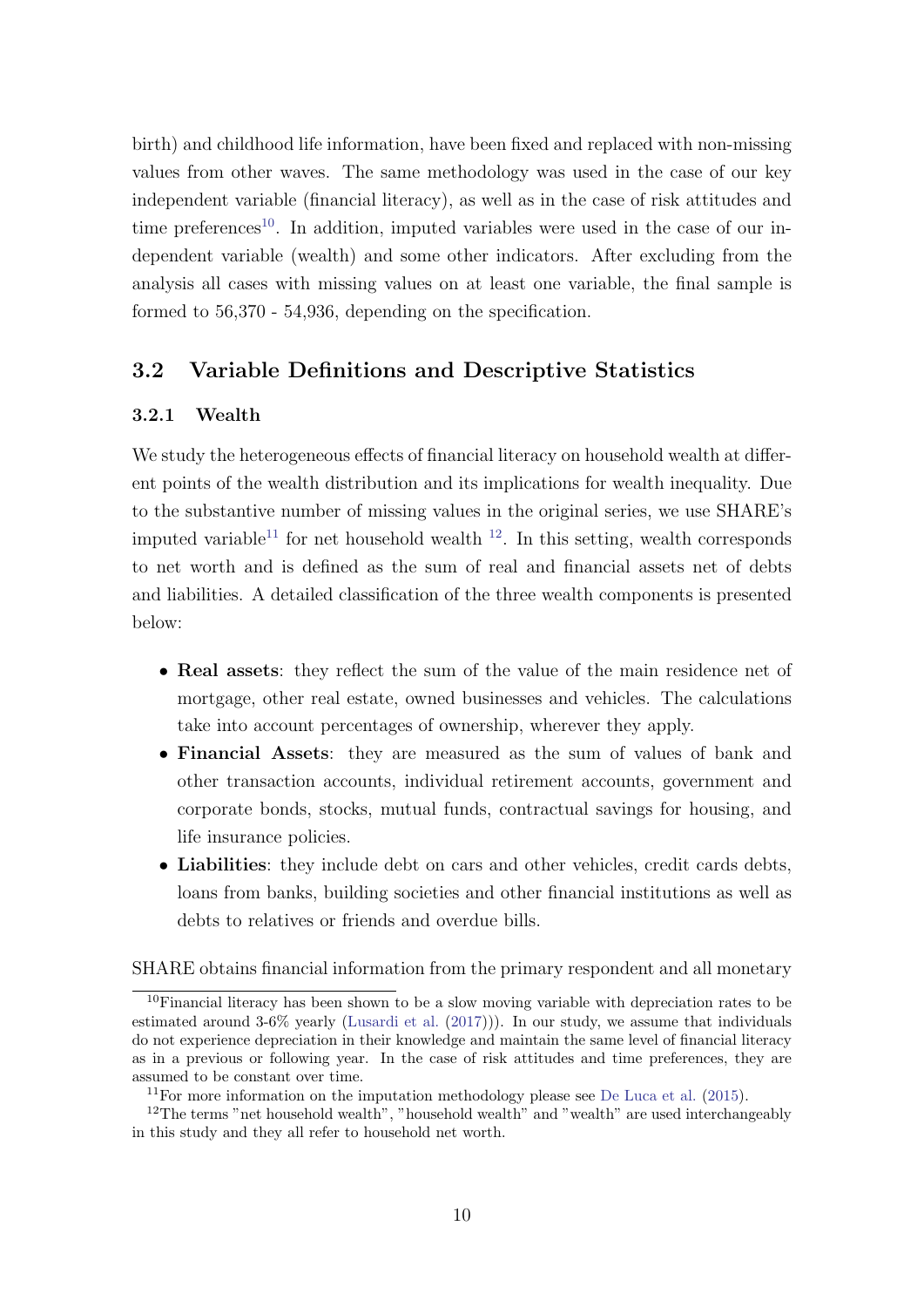values are expressed in Euro currency<sup>[13](#page-11-0)</sup>. Because the distribution of wealth is highly skewed and it also contains negative and zero values (as shown in Figure 1), we follow a standard practice suggested in the literature, to log-transform net wealth. Unlike other studies which treat negative values before the log transformation<sup>[14](#page-11-1)</sup>, we choose to exclude them from the analysis in order to avoid issues of stacking and mass outliers at the low end of the distribution [\(Friedline et al.](#page-49-12) [\(2015\)](#page-49-12)).



#### Figure 1: Distribution of Net Household Wealth.

#### 3.2.2 Financial Literacy

We create a measure of financial literacy from the set of numerical and financial questions, available in SHARE. Our financial literacy index is measured as the number of correct answers out of four questions, covering numeracy (one question), sales discount (two questions) and interest rate compounding (one question). The exact wording of the questions is given below:

Question 1: "If the chance of getting a disease is 10% how many people out of 1,000 would be expected to get the disease?".

<span id="page-11-0"></span> $13$ For the purpose of this analysis, PPP transformations are not necessary, as we are not proceeding to cross-country comparisons.

<span id="page-11-1"></span><sup>&</sup>lt;sup>14</sup>This refers to a common strategy in the literature based on which all negative values are converted to positive by adding to each original value a sufficient amount (a started log), so as that the entire range becomes positive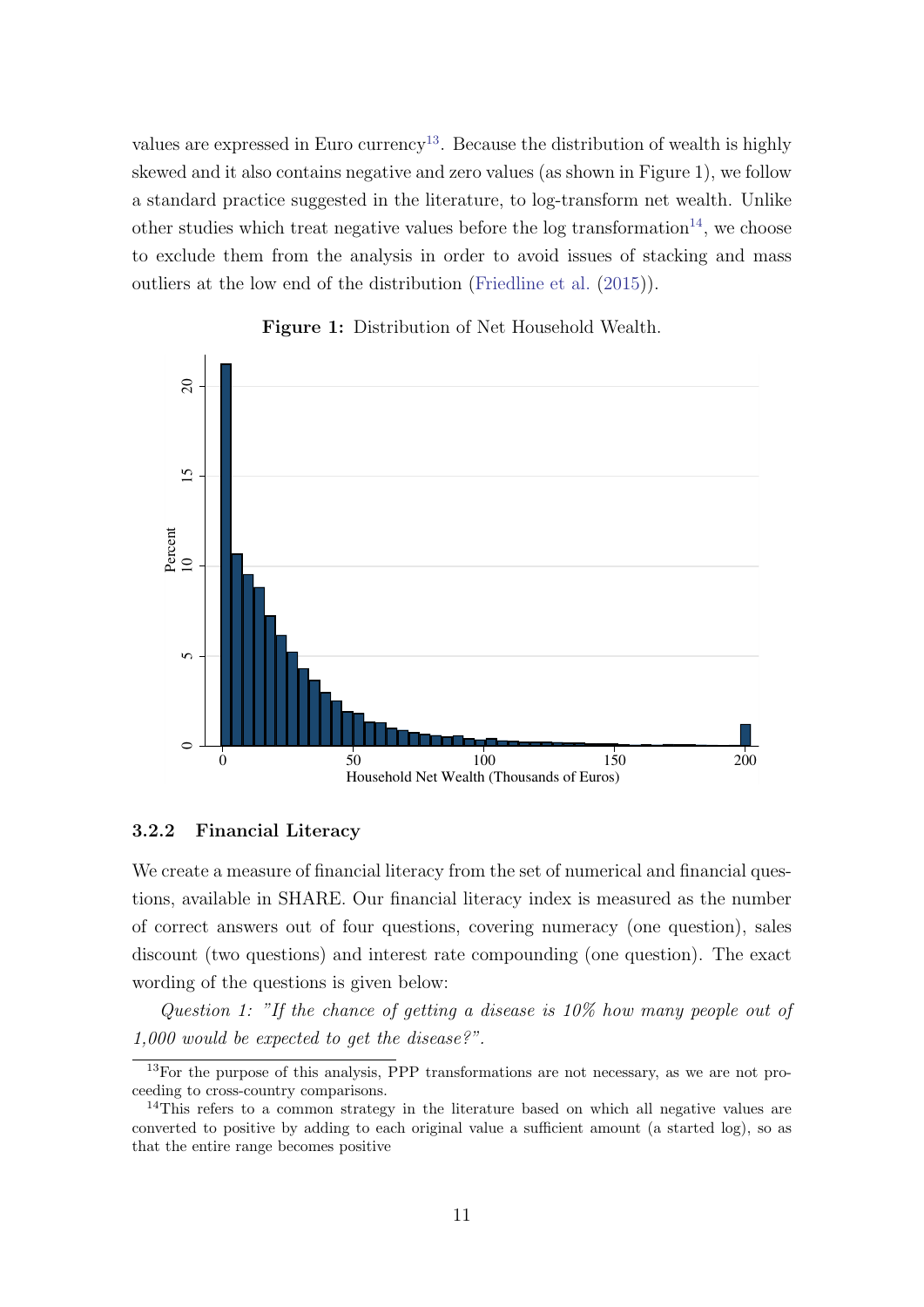Question 2: "In a sale, a shop is selling all items at half price. Before the sale a sofa costs 300 euro. How much will it cost in the sale?".

Question 3: "A second hand car dealer is selling a car for 6,000 euro. This is two-thirds of what it costs new. How much did the car cost new?".

Question 4: "Let's say you have 2,000 euro in a savings account. The account earns 10% interest each year. How much would you have in the account at the end of two years?".

Similar surveys in the US and the UK, such as the U.S. Health and Retirement Study (HRS) and the English Longitudinal Study on Ageing (ELSA), have delivered modules with similar questions and have been shown to measure both numeracy and financial literacy [\(Banks and Oldfield](#page-47-7) [\(2007\)](#page-47-7); [Stango and Zinman](#page-50-10) [\(2009\)](#page-50-10); [Lusardi](#page-49-13) [and Mitchell](#page-49-13) [\(2009,](#page-49-13) [2011b\)](#page-50-7)). An important advantage of SHARE's questionnaire is the open-ended format of the questions. This gives individuals the opportunity to answer spontaneously, something that allows us to capture the real level of numeracy and financial knowledge by eliminating potential bias from guessing the correct answer among a set of suggested responses. At the same time, the nature of the questions itself provides a good measure of basic economic and financial knowledge, without focusing on the kind of financial literacy that "elite" groups of the population with experience, for instance, on shares and financial assets are more likely to have.

We construct an index of financial literacy as follows: Respondents who answer the first question correctly are moved forward to a more demanding one (*Question* 3 ), while those who answer incorrectly, "Don't Know" or "Don't Answer" complete the test by answering an easier one (*Question 2*). If they manage to answer Question 2 correctly they get 1 point, otherwise 0. The last question ( $Question 4$ ) is only asked of individuals who managed to provide a correct answer to Question 3 and is commonly regarded as a very good proxy for testing basic financial literacy (see e.g. [Lusardi and Mitchell](#page-50-11) [\(2008\)](#page-50-11); [Atkinson and Messy](#page-47-8) [\(2010\)](#page-47-8); [Lusardi et al.](#page-50-4) [\(2010\)](#page-50-4)). We create a financial literacy index by combining these questions into a single summary index, which shows the number of correct answers out of four questions.

Figure 2 presents the distribution of financial literacy responses across Europe in 2013. About 19% of the respondents answered correctly to all four questions while 5% did not manage to answer any question correctly. The majority of the individuals gave between two and three correct answers. In particular, 33.68% of the individuals answered correctly to three questions and approximately another 30% gave two correct answers. The remaining 13.13% managed to answer only one question correctly.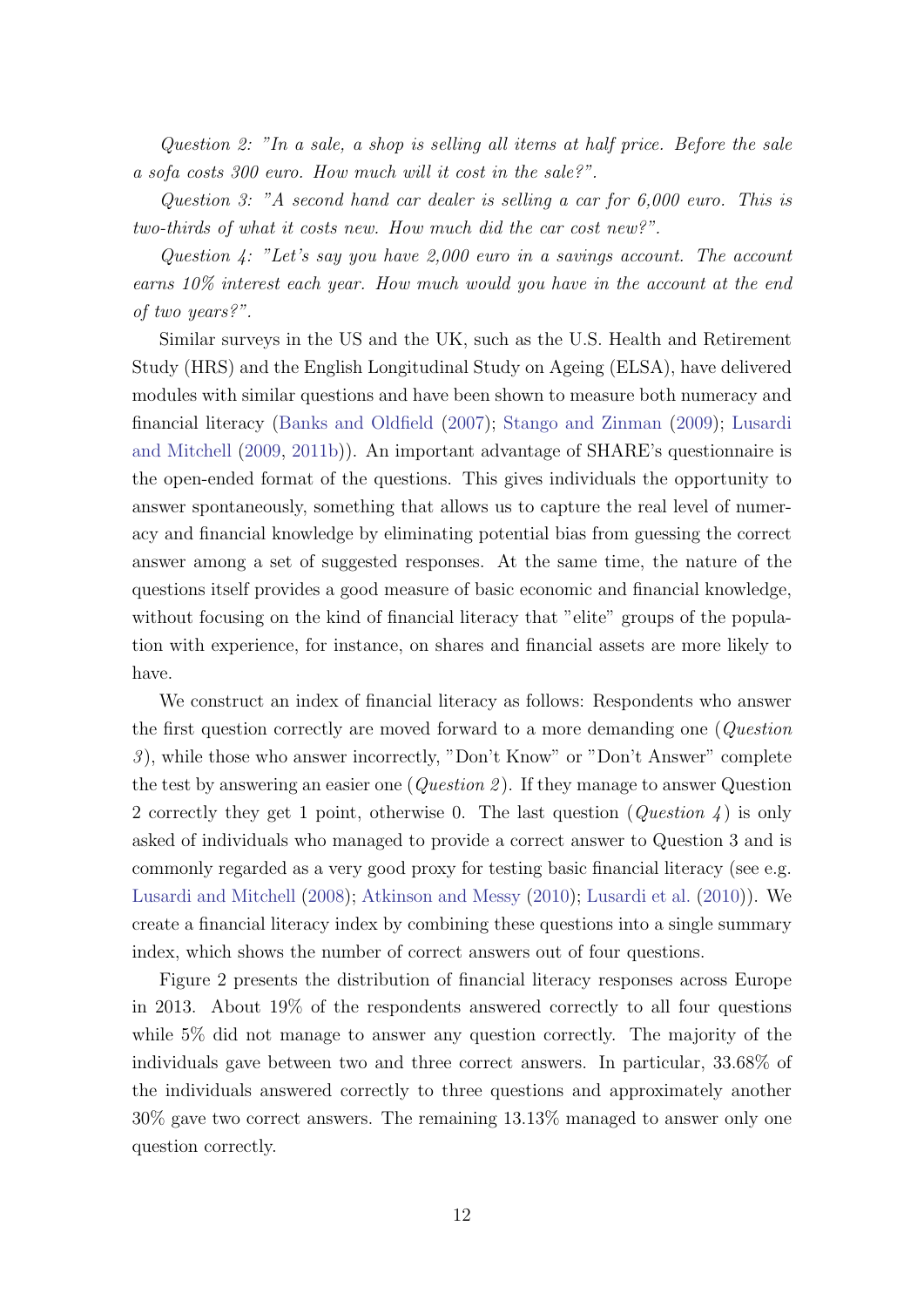

Figure 2: Distribution of financial literacy responses.

Table 2 presents the descriptive statistics for the basic financial literacy measures (Panel A) and for each of the four financial literacy questions (Panel B) asked in SHARE. The mean number of correct answers is around 2.5 out of 4 questions and about half of the respondents are considered to be "high literate"[15](#page-13-0). As shown in Panel B, the question with the biggest number of correct responses was the first one, with 81.87% of the respondents answering it correctly; All individuals who answered the first question correctly were promoted to Question 3 and almost 64% of them reported the correct answer. The second question was answered only by the individuals who failed to answer the first question correctly (around 12%) and concentrated about 73% of correct answers. A significant 11.53% declined to provide any answer. The last question, which is testing individuals' understanding of interest compounding, was asked only to those who answered Question 3 correctly. This question is of particular interest, as it is considered as a strong indicator of financial literacy. Around one third (35.70%) of the individuals gave the correct answer while the majority of them (63.75%) replied incorrectly.

<span id="page-13-0"></span><sup>&</sup>lt;sup>15</sup>Following the literature, we define individuals who answer correctly to at least three out of four financial literacy questions as "high literate".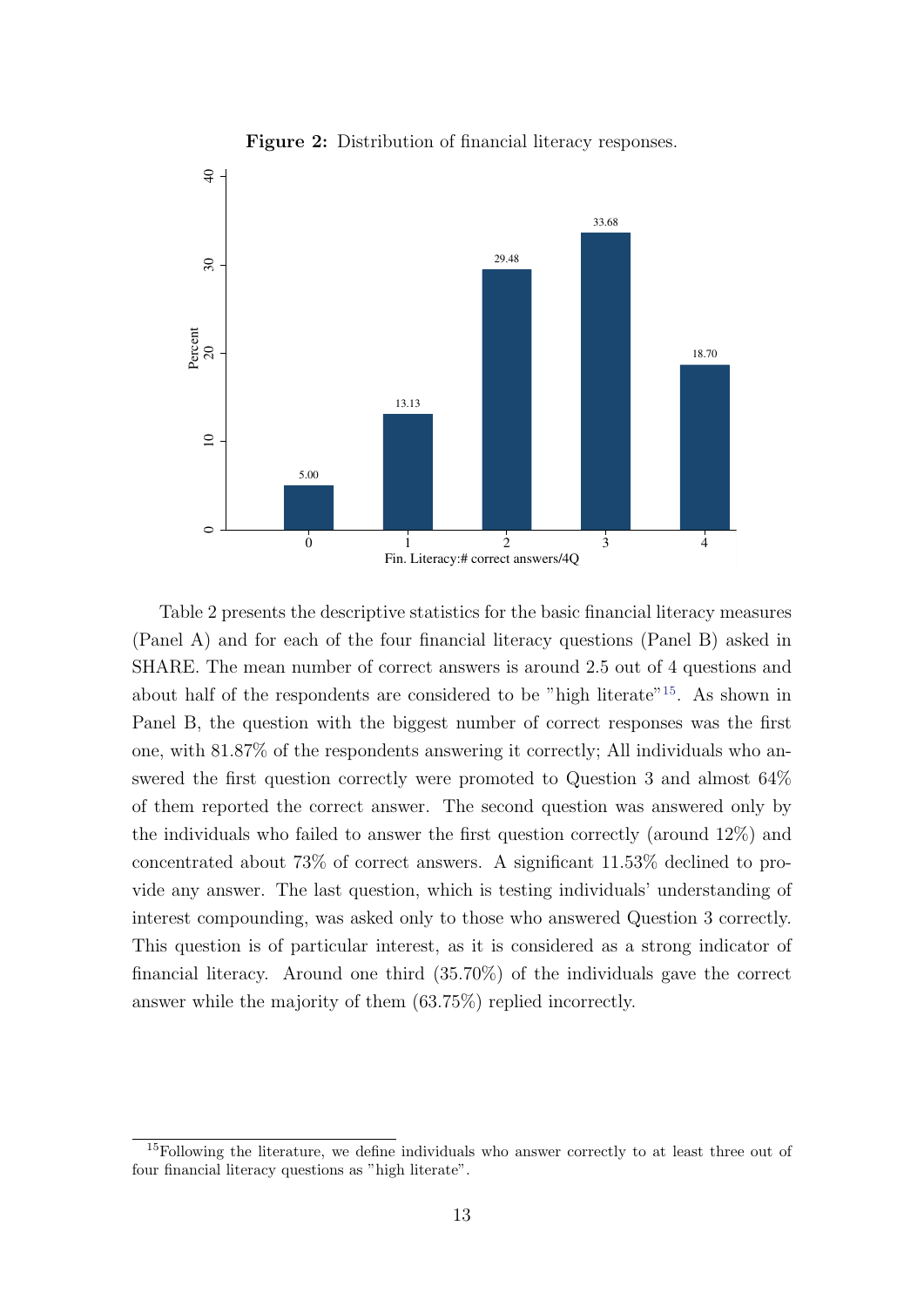|                                      |                                                                                                  |                  | Mean      | <b>SD</b> | N      |
|--------------------------------------|--------------------------------------------------------------------------------------------------|------------------|-----------|-----------|--------|
|                                      |                                                                                                  |                  | (1)       | (2)       | (3)    |
| Panel A: Financial Literacy measures |                                                                                                  |                  |           |           |        |
| $\#\mathrm{Correct}$                 | Mean number of correct answers out of four question.                                             |                  | 2.48      | (1.09)    | 54,628 |
| #Wrong                               | Mean number of wrong answers out of four question.                                               |                  | 1.43      | (1.03)    | 51,826 |
| $\#DK/DA$                            | Mean number of DK/DA answers out of four question.                                               |                  | 0.28      | (0.92)    | 31,420 |
| FL_High                              | Mean percentage of individuals who have answered at least three questions correctly.             |                  | 52.39\%   | (0.50)    | 54,628 |
|                                      | Panel B: Summary statistics-Financial Literacy                                                   |                  |           |           |        |
| Numeracy                             | "If the chance of getting a disease is $10\%$ how many people out of 1,000                       | Correct          | 81.87%    | (0.39)    | 54,628 |
|                                      | would be expected to get the disease?"                                                           | Incorrect        | 14.35\%   | (0.35)    | 54,628 |
|                                      |                                                                                                  | DK/DA            | 3.78%     | (0.19)    | 54,628 |
| Sales Discount 1                     | "In a sale, a shop is selling all items at half price. Before the sale, a sofa costs $300$ euro. | Correct          | 72.39%    | (0.45)    | 9,904  |
|                                      | How much will it cost in the sale?"                                                              | Incorrect        | 16.07%    | (0.37)    | 9,904  |
|                                      |                                                                                                  | DK/DA            | 11.53%    | (0.32)    | 9,904  |
| Sales Discount 2                     | "A second hand car dealer is selling a car for 6,000 euro. This is two-thirds of what            | Correct          | 63.99%    | (0.48)    | 44,722 |
|                                      | <i>it costs new.</i> How much did the car cost new?"                                             | <b>Incorrect</b> | 34.36\%   | (0.47)    | 44,722 |
|                                      |                                                                                                  | DK/DA            | $1.65\%$  | (0.13)    | 44,722 |
| Compound Interest                    | "You have $2,000$ euro in an account, which earns $10\%$ interest each year.                     | Correct          | 35.70%    | (0.48)    | 28,618 |
|                                      | How much would you have at the end of two years?".                                               | Incorrect        | $63.75\%$ | (0.48)    | 28,618 |
|                                      |                                                                                                  | DK/DA            | $0.55\%$  | (0.07)    | 28,618 |

#### Table 2: Financial Literacy: Descriptive Statistics for the Full Sample and by Year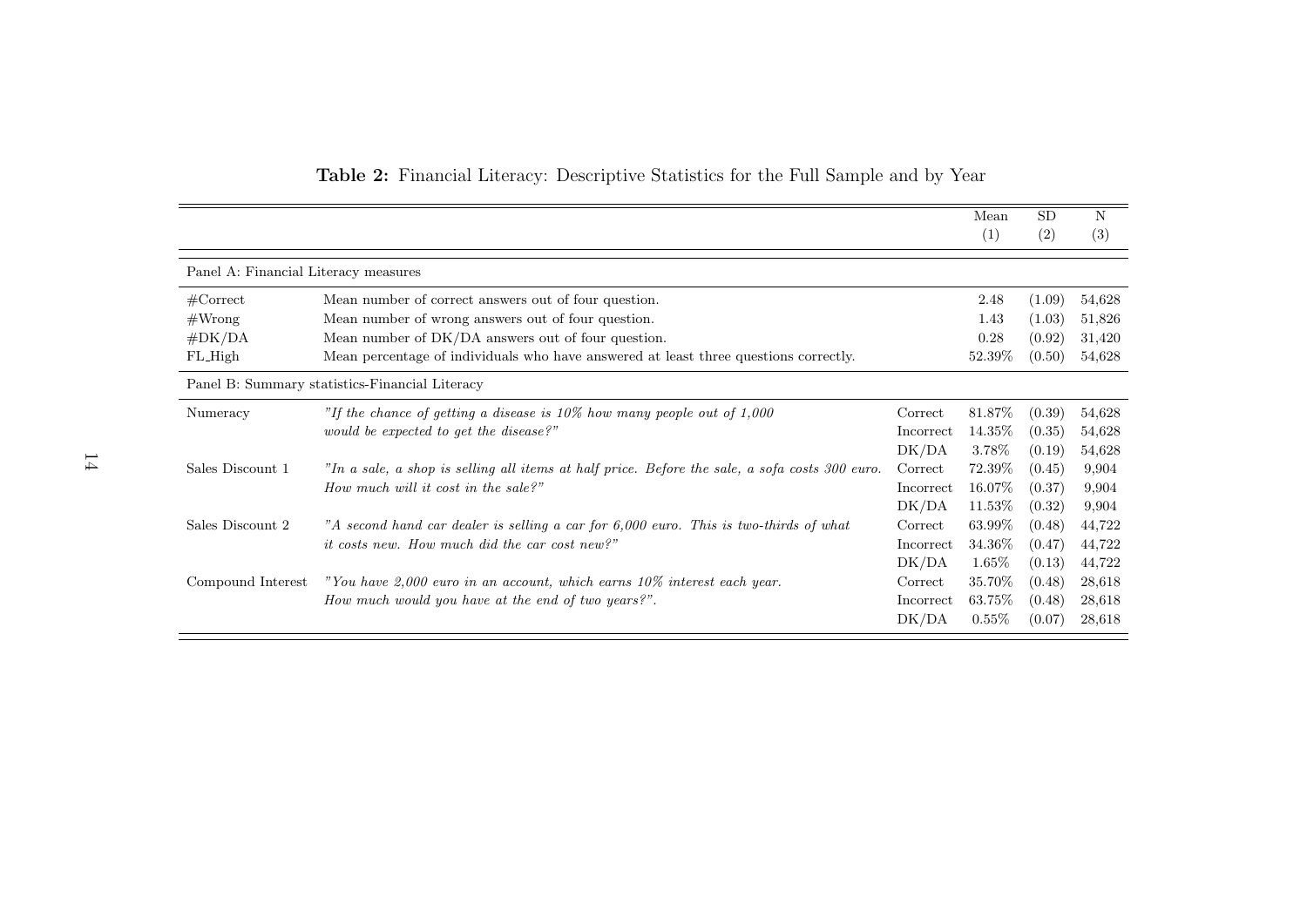Table 3 presents the statistics for two groups of individuals, those with high and those with low levels of financial literacy. Column 3 shows the mean differences between the two groups and the asterisks indicate the level of significance. Our primary interest is the relationship between financial literacy and wealth inequality. Panel A indicates that there is a strongly positive relationship between higher levels of financial literacy and higher levels of wealth accumulation. Moreover, individuals in the first and second quantile of wealth are significantly more likely to belong to the low financial literacy group. The same observation occurs for individuals belonging in the third quantile of wealth, however, the difference in this case is not large. On the other hand, individuals belonging in the highest quantile of wealth are significantly more likely to be high literate.

As shown in Panel B, high literate individuals are more likely to be male and of greater age. They are also significantly more likely to have completed some level of higher education. In addition, high literate individuals are more likely to have a long - term planning horizon and to take more financial risks. It is also clear that married, employed (or self-employed) and higher income individuals are better informed. These observations are consistent with many other surveys on financial literacy all over the world, such as the HRS and other international surveys (see e.g. [Lusardi and Mitchell](#page-50-7) [\(2011b\)](#page-50-7), for an overview of financial literacy data in eight countries).

Panel C offers an insight into the differences in financial literacy by age-related variables: individuals who performed better in maths and language at the age of ten are significantly more likely to belong in the "high literacy" group. Similarly, individuals who were raised in household with a plethora of books and rooms are more likely to be high literate. By contrast, an increasing household size at the age of ten is negatively related with higher levels of literacy. Finally, high literate individuals are more likely to descent from better educated parents.

{Table 3 about here}

The same associations occur if we look at the correlation matrix (Table 7 in Appendix A).

## 3.3 Other Variables

Table 4 provides summary statistics for the variables used in the regression analysis. The reported statistics refer to the full sample for the year 2013. Panel A presents the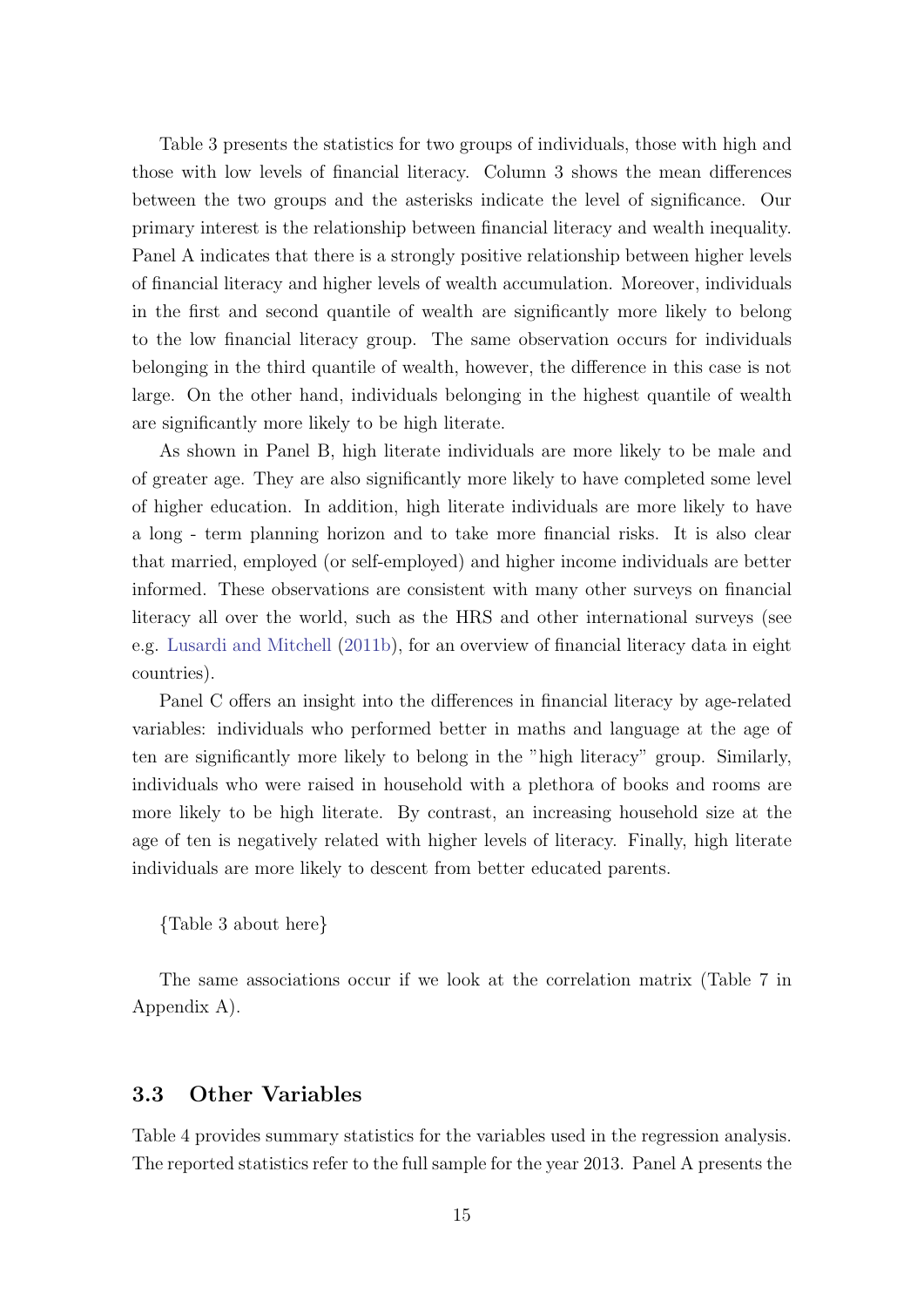statistics for all the control variables used in the different regression specifications. The average age of our respondents is approximately 66 years<sup>[16](#page-16-0)</sup>, with a standard deviation of 10 years. In our sample, there is a slight female majority, with 55.66% of our respondents being females. The average schooling attainment is 11.21 years and the mean number of inherited items (value 5,000 or more) is 0.17.

In terms of personality traits, about one fourth of the respondents report that they are taking financial risks and 42.19% of them report that they have a longterm planning horizon. In our analysis, we also include a measure of mental health, depression scale, formed by variables measuring depression, pessimism, interest, irritability, concentration and enjoyment among others. Depression scale ranges from 1 to 12, with 1 indicating not depressed and 12 indicating highly depressed. The mean score in our sample is 2.30 and the standard deviation is 2.18.

With regard to traditional demographic characteristics, the big majority (73.81%) of the individuals are married. Approximately 27.5% of the individuals report excellent/very good health, about 38% say that they have good health and an important fraction of 34.5% report fair/poor health. Regarding job status, 56.39% of the respondents are retirees;  $28.84\%$  are employed or self-employed and about  $15\%$  are inactive (from which 2.65% are unemployed; 8.19% are homemakers; 2.93% are permanently sick/disabled and 1.01% report other). The average number of children per household is 2.14 and the average yearly total household income is just above 46,000 euro.

Panel B presents the summary statistics for the instrumental variables used in the analysis. The age-related variables come from the Mini Childhood module of SHARE which involves questions about individual's childhood, such as school performance, number of books in the residence, as well as the family's living conditions. The same questions are repeated in the fifth wave (2013) of the main questionnaire. In particular, individuals are asked to report their ability in Maths and Language when they were 10 years old. On average, about 33.5% of the individuals report that they did better/much better in Maths compared to the rest of their classmates and about 35% of the respondents say the same for Language. In another question individuals are asked to report the number of books available in the place they lived in when they were 10. Approximately, 17% of the individuals report that they were living in houses with enough books to fill two bookcases (101-200 books) or more (more than 200 books). The fourth and fifth candidate instruments have to do with the amount of rooms and people in the residence at the age of ten and could be

<span id="page-16-0"></span><sup>&</sup>lt;sup>16</sup>The regression also includes a quadratic form of the age variable to account for potential hump-shaped life-cycle patterns of wealth holdings.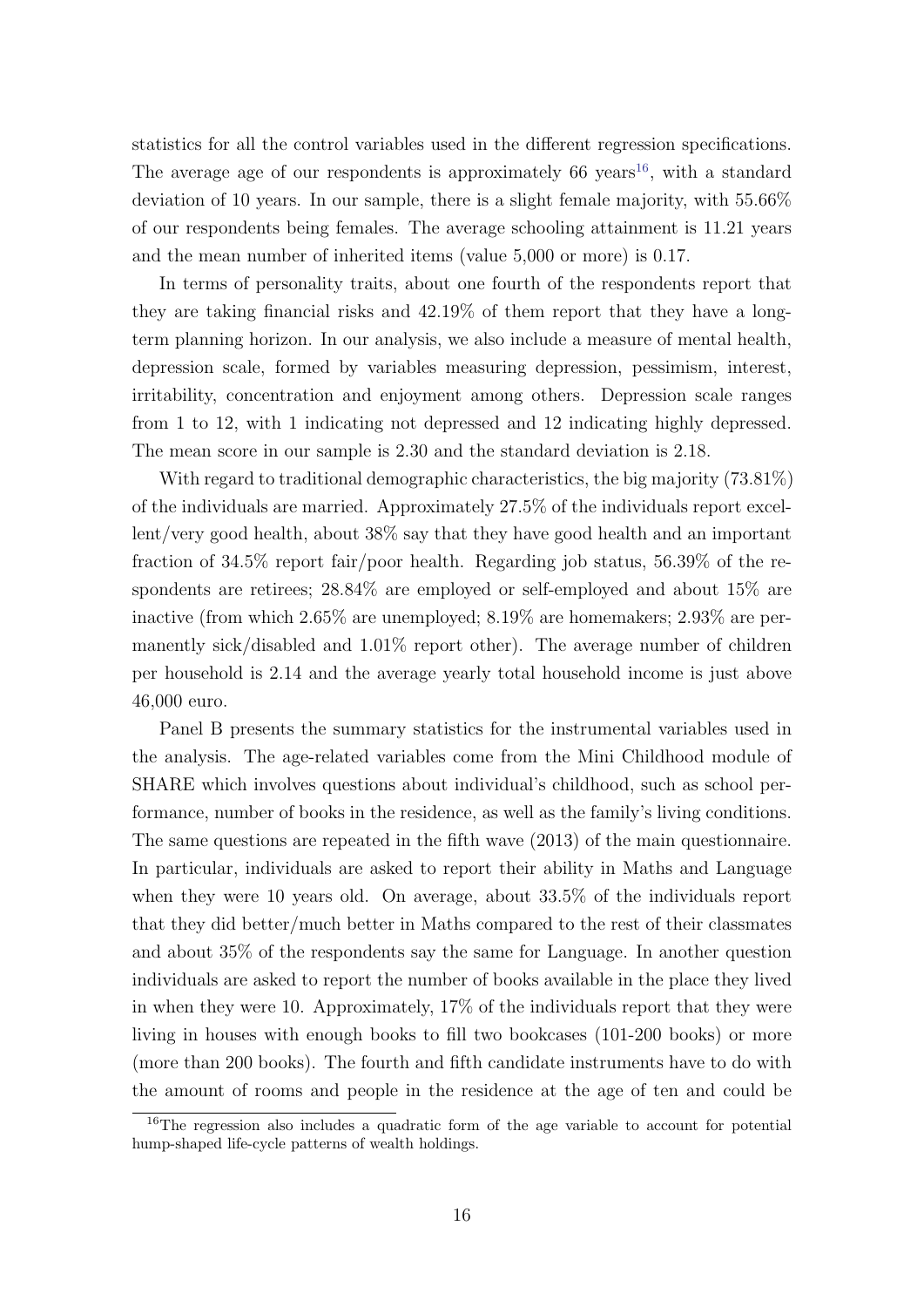considered as indicators of economic background during childhood. As shown in Table 4, Panel B, the average number of rooms and people per household is 3.8 and 5.45 respectively.

Except for the age-related variables, we also consider some family background factors. In particular, we include in our analysis father's and mother's level of education as potential instruments for financial literacy. With regard to parental education, 11.51% of the individuals reported that their father completed postsecondary education or more, while just above 5% of them reported the same for their mother.

As is generally the case, it is hard to identify suitable and relevant IVs and especially ad hoc. However, SHARE dataset has been used for similar purposes in previous studies and therefore we have an indication for the suitability of specific variables in the context of instrumental variable analysis. For instance, [Jappelli](#page-49-2) [and Padula](#page-49-2) [\(2013\)](#page-49-2) use SHARE data and propose mathematical skills at school age as a powerful instrument for financial literacy. In our study we consider a broader set of instruments, as described above, and we employ several statistical tests and diagnostics to verify the validity of our instruments, as recommended by [Behrman](#page-47-0) [et al.](#page-47-0) [\(2012\)](#page-47-0). When the tests indicate to this direction, some of the candidate instruments -that do not appear to be independent of the second-stage disturbance term but do seem to affect household wealth- are included in the regression as control variables. The relevant diagnostics and the instrumental variable selection process are discussed analytically in the next section.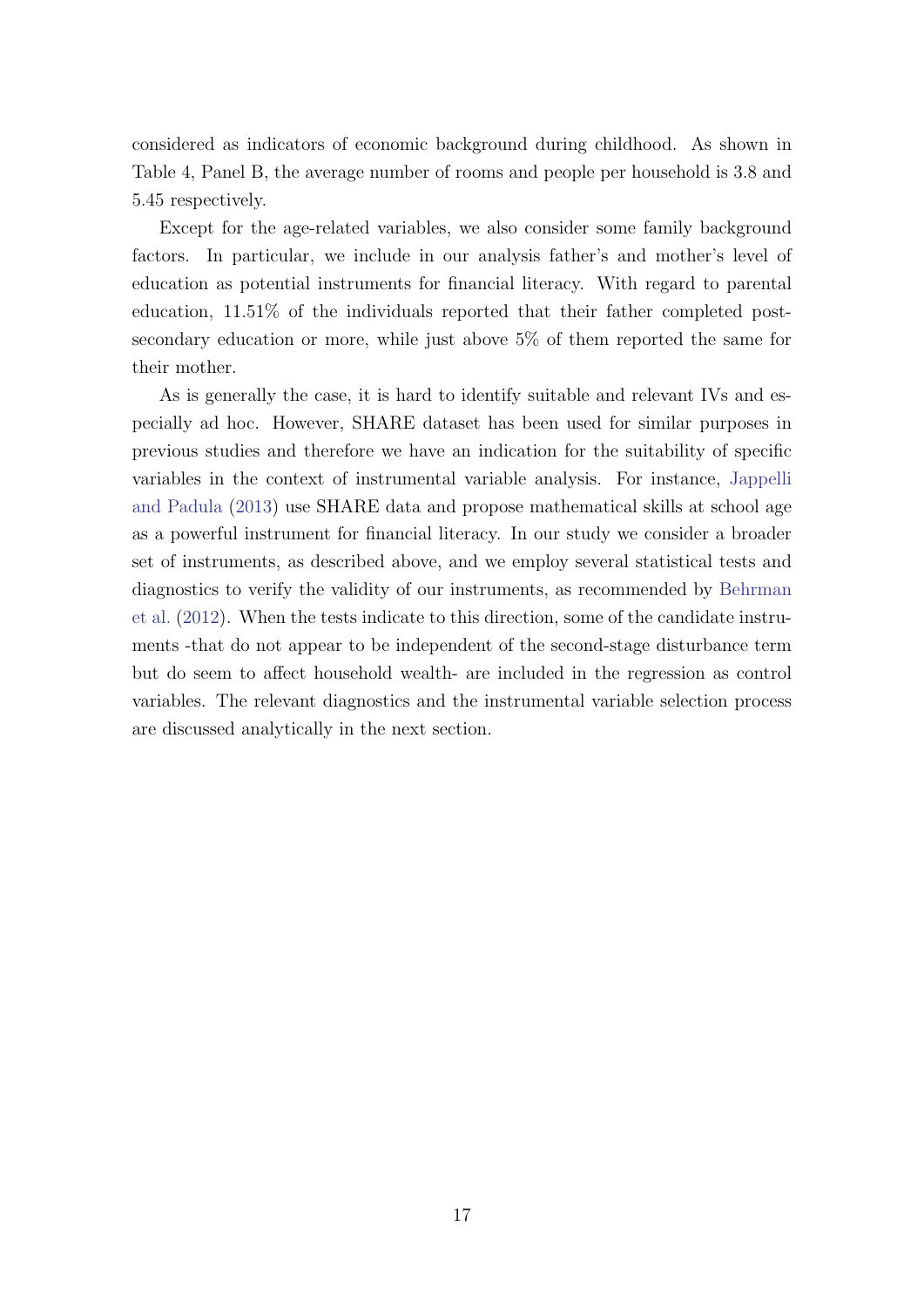| Variables                                                        | Mean      | SD         | Min              | Max          |
|------------------------------------------------------------------|-----------|------------|------------------|--------------|
| Panel A: Control Variables                                       |           |            |                  |              |
| I. Exogenous Indicators                                          |           |            |                  |              |
| Male                                                             | 44.34%    | (0.50)     | $\theta$         | 1            |
| Age                                                              | 65.91     | (10.03)    | 30               | 100          |
| Years of education                                               | 11.21     | (4.35)     | $\theta$         | 25           |
| Number of inherited items (value 5000 or more)                   | 0.17      | (0.49)     | $\theta$         | 5            |
| <b>II.</b> Personality Traits                                    |           |            |                  |              |
| Financial risk tolerance                                         | 25.85%    | (0.44)     | $\boldsymbol{0}$ | 1            |
| Long-term planning horizon                                       | 42.19%    | (0.49)     | $\theta$         | 1            |
| Depression scale                                                 | 2.30      | (2.18)     | $\boldsymbol{0}$ | 12           |
| <b>III.</b> Demographic Characteristics                          |           |            |                  |              |
| Number of children                                               | 2.14      | (1.30)     | $\theta$         | 15           |
| Marital Status: Married                                          | 73.81%    | (0.44)     | $\theta$         | $\mathbf{1}$ |
| $\gg$ : Single                                                   | 5.38%     | (0.23)     | 0                | 1            |
| $\ast$ : Divorced                                                | 8.15%     | (0.27)     | 0                | 1            |
| $\ast$ : Widowed                                                 | 12.66%    | (0.33)     | $\theta$         | 1            |
| Health Status: Excellent                                         | $8.88\%$  | (0.28)     | $\overline{0}$   | 1            |
| »: Very Good                                                     | 18.55%    | (0.39)     | 0                | 1            |
| $\ast$ : Good                                                    | $37.91\%$ | (0.49)     | 0                | 1            |
| $\ast$ : Fair                                                    | 26.02%    | (0.44)     | $\theta$         | 1            |
| $\ast$ : Poor                                                    | 8.64%     | (0.28)     | $\theta$         | 1            |
| Job Status: Retired                                              | 56.39%    | (0.50)     | $\overline{0}$   | 1            |
| »: Employed or self-employed                                     | 28.84%    | (0.45)     | $\overline{0}$   | 1            |
| $\gg:$ Unemployed                                                | 2.65%     | (0.16)     | $\theta$         | 1            |
| $\gg$ : Permanently sick/disabled                                | 2.93%     | (0.17)     | $\overline{0}$   | 1            |
| $\ast$ : Homemaker                                               | 8.19%     | (0.27)     | 0                | 1            |
| $\ast$ : Other                                                   | $1.01\%$  | (0.10)     | $\overline{0}$   | $\mathbf{1}$ |
| Total household income                                           | 46,176.08 | (82114.85) | 2,160.00         | 1,200,000.00 |
| Panel B: Candidate First-Stage Instruments                       |           |            |                  |              |
| I. Age-Related Variables                                         |           |            |                  |              |
| Better-much better performance in maths than the others          | $33.45\%$ | (0.47)     | $\theta$         |              |
| Better-much better performance in language than the others       | 34.82%    | (0.48)     | $\boldsymbol{0}$ | 1            |
| Many books in the residence (enough to fill 2 bookcases or more) | 16.97%    | (0.38)     | 0                | 1            |
| Rooms is the residence                                           | 3.84      | (2.08)     | 0                | 50           |
| People in the residence                                          | $5.45\,$  | (2.32)     | 0                | 50           |
| II. Family Background                                            |           |            |                  |              |
| Father's education: Post-secondary or more                       | 11.51%    | (0.32)     | $\boldsymbol{0}$ | 1            |
| Mother's education: Post-secondary or more                       | $5.15\%$  | (0.22)     | $\boldsymbol{0}$ | 1            |
| $#$ Observations                                                 |           |            | 54,628           |              |

## Table 4: Descriptive Statistics.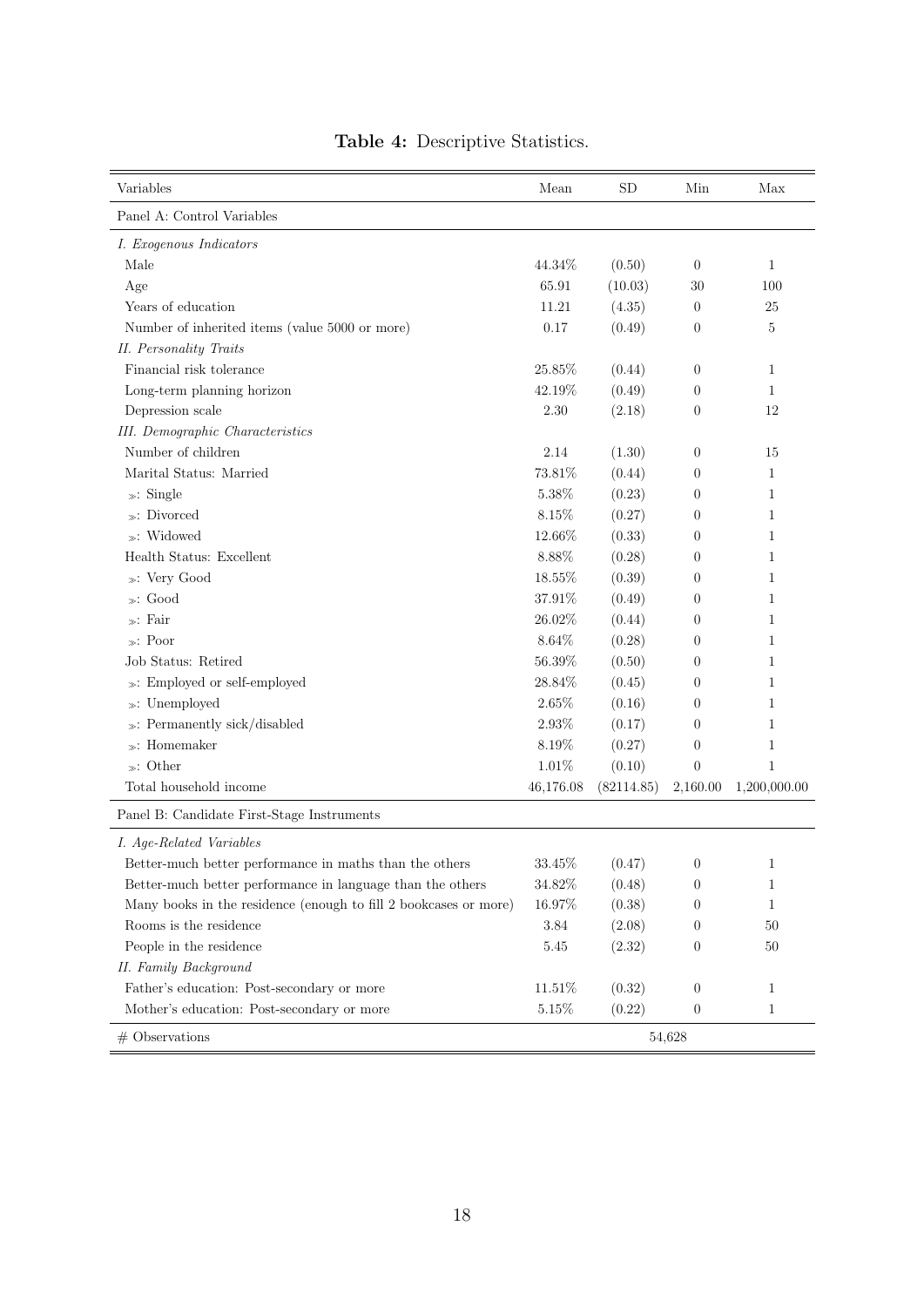# 4 Empirical methodology

In this section, we describe our empirical strategy for identifying the effect of financial literacy on household wealth. We first introduce the equations to be estimated and then we briefly describe the estimation methods that we apply, i.e. ordinary least squares (OLS), unconditional quantile regression (UQR) [\(Firpo et al.](#page-49-1) [\(2009\)](#page-49-1)) and a generalized quantile regression which offers an instrumental variable framework for unconditional treatment effects (IV-GQR) [\(Powell](#page-50-1) [\(2017\)](#page-50-1)). Since UQR is not as common as the traditional conditional quantile regression (CQR), we also provide a brief comparison of these two methodologies in order to clarify the advantages of using UQR for the purposes of this study.

#### 4.1 The wealth equations

To estimate the effect of one additional correct financial literacy question on wealth, we consider the empirical framework introduced by [Behrman et al.](#page-47-0) [\(2012\)](#page-47-0). This approach leads to the following first equation to be estimated:

$$
ln(w_i) = \alpha_0 + \beta_{FL} * FL_i + \alpha_1 * C_i + \alpha_2 * E_i + \phi_i + u_i,
$$
 (1)

In equation (1),  $ln(w_i)$  is the natural logarithm of net household wealth for individual i.  $C_i$  is a vector of observed characteristics<sup>[17](#page-19-0)</sup>,  $E_i$  is a vector of unobserved individual characteristics,  $\phi_i$  denotes fixed country effects and  $u_i$  is an error term. The coefficient of interest is  $\beta_{FL}$ , i.e. the effect of one additional correct financial literacy question on wealth, which we expect to be positive and significant.

As is common in the literature, in the first specification we do not include any other determinants of wealth, such as personality traits, marital, job status, etc. as these variables might be endogenous and might not have a direct effect on wealth [\(Angrist](#page-47-9) [\(2008\)](#page-47-9)). Therefore, Equation (1) posits that there are no other endogenous variables, beyond financial literacy, that directly affect wealth. We further posit that financial literacy is determined by a vector of observed individual characteristics  $C_i^{*18}$  $C_i^{*18}$  $C_i^{*18}$ , by a set of variables  $Z_i$  which affect financial literacy but do not directly affect wealth, by unobserved individual characteristics  $E_i$  and an error term  $v_i$ :

<span id="page-19-0"></span><sup>&</sup>lt;sup>17</sup> This vector includes exogenous demographic controls plus some of the candidate instruments of financial literacy that do not satisfy the conditions for a good instrument but are apparently strongly correlated with factors that have direct effect on wealth. A more detailed explanation is provided in the paragraphs which follow.

<span id="page-19-1"></span><sup>&</sup>lt;sup>18</sup>This vector includes all the exogenous indicators, as they are discussed in the previous section (see also Table 4, Panel A)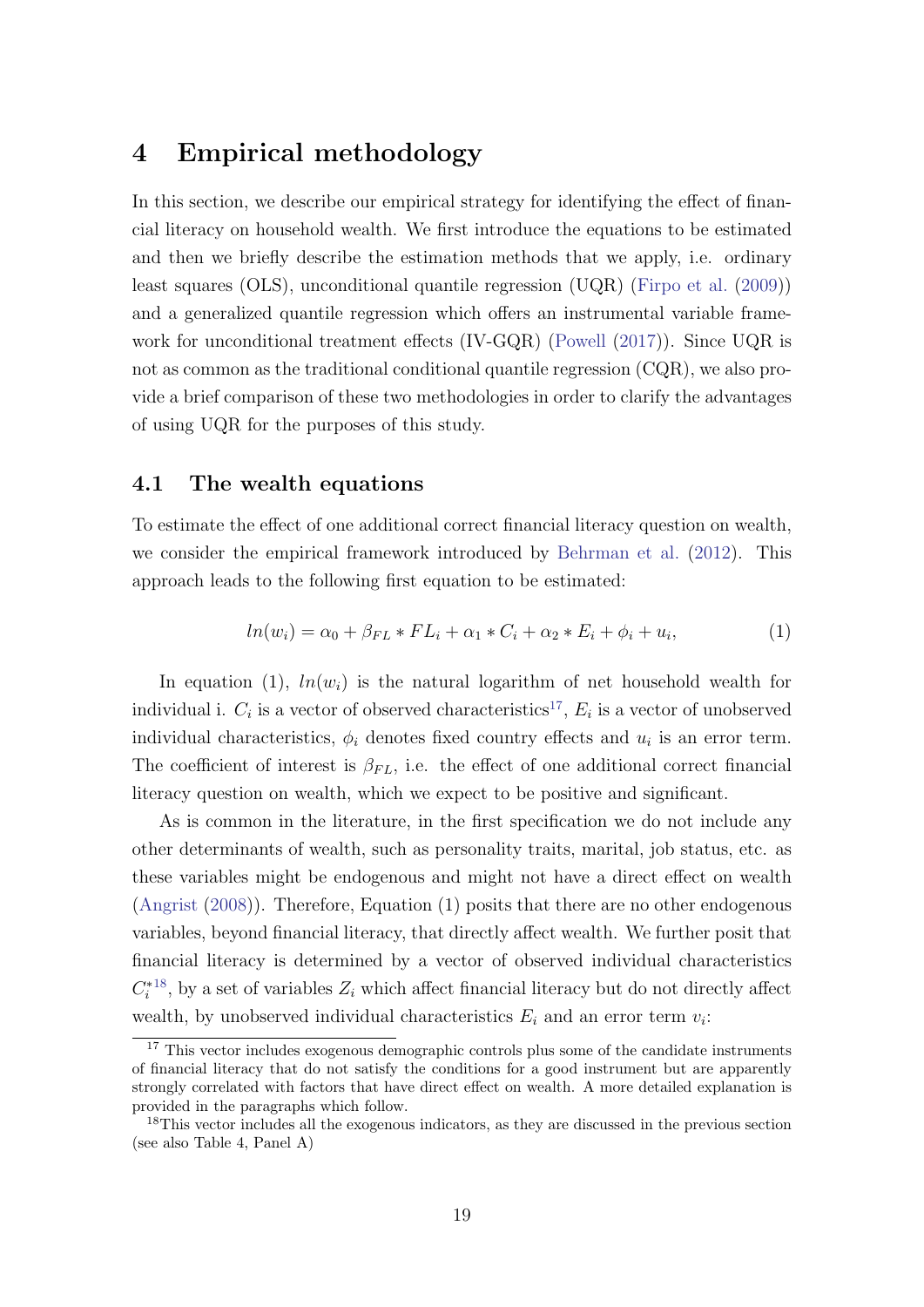$$
FL_i = \eta_0 + \eta_1 * C_i^* + \eta_2 * E_i + \eta_3 * Z_i + v_i,
$$
\n(2)

It is widely acknowledged that financial literacy is endogenous to wealth and therefore the estimates of the coefficinet of interest  $\beta_{FL}$  might not be consistent [\(Lusardi and Mitchell](#page-49-3) [\(2014\)](#page-49-3)). As shown above, there might be unobserved factors  $E_i$ , which appear in both equations (1) and (2) and affect simultaneously financial literacy and our dependent variable, wealth. This implies that our estimates might suffer from omitted variable bias, which can lead to either overestimating or underestimating the effect of financial literacy on wealth.

We deal with this issue, by applying an IV approach to isolate the causal effects of financial literacy on wealth. The selection of suitable instruments is a topic of great debate and the literature on financial literacy has used several of them, such as: the financial experiences of siblings and parents (?), the financial situation of the oldest sibling [\(Alessie et al.](#page-47-10) [\(2011\)](#page-47-10); [Agnew et al.](#page-47-11) [\(2013\)](#page-47-11)), temporal and geographic variations in U.S. laws regarding the implementation of financial education at schools [\(Lusardi and Mitchell](#page-49-13) [\(2009\)](#page-49-13)) and the opening of a new university in a local area [\(Christiansen et al.](#page-48-12) [\(2008\)](#page-48-12)). Over the last decade, some emphasis has been given to information on past education and age-related variables. In particular, [van Rooij](#page-50-0) [et al.](#page-50-0) [\(2012\)](#page-50-0) instrumentalise financial literacy with the level of exposure to economics courses during schooling years. In another study, [Jappelli and Padula](#page-49-2) [\(2013\)](#page-49-2) use SHARE data to study the effect of financial literacy on wealth accumulation and choose the math literacy endowment at age of ten as an instrument for financial literacy. Finally, in a more recent study, [Behrman et al.](#page-47-0) [\(2012\)](#page-47-0) use a Chilean dataset and examine a plethora of age-dependent variables, personality traits and family background measures as potential instruments for financial literacy.

Following these latter strands of the literature, in our analysis we identify two categories of potential instruments (they have been analysed in detail in the previous section and are presented in Table 4, Panel B) which include (a) age-related factors such as mathematical and language skills at school age and (b) family background factors, such as parental education. From these instruments, Equation (2) includes only those,  $Z_i$ , which satisfy the relevant diagnostics tests<sup>[19](#page-20-0)</sup>. The instruments which do not satisfy the conditions for a good instrument but are apparently strongly

<span id="page-20-0"></span><sup>&</sup>lt;sup>19</sup>The diagnostic tests that we use are (a) the Angrist-Pische multivariate F test for excluded instruments, (b) the Kleibergen-Paap weak identification test and (c) the Sargan Hansen test for over-identification. These tests allow us to determine which of our instruments are sufficiently strong and whether they are correlated with the second-stage error term or not.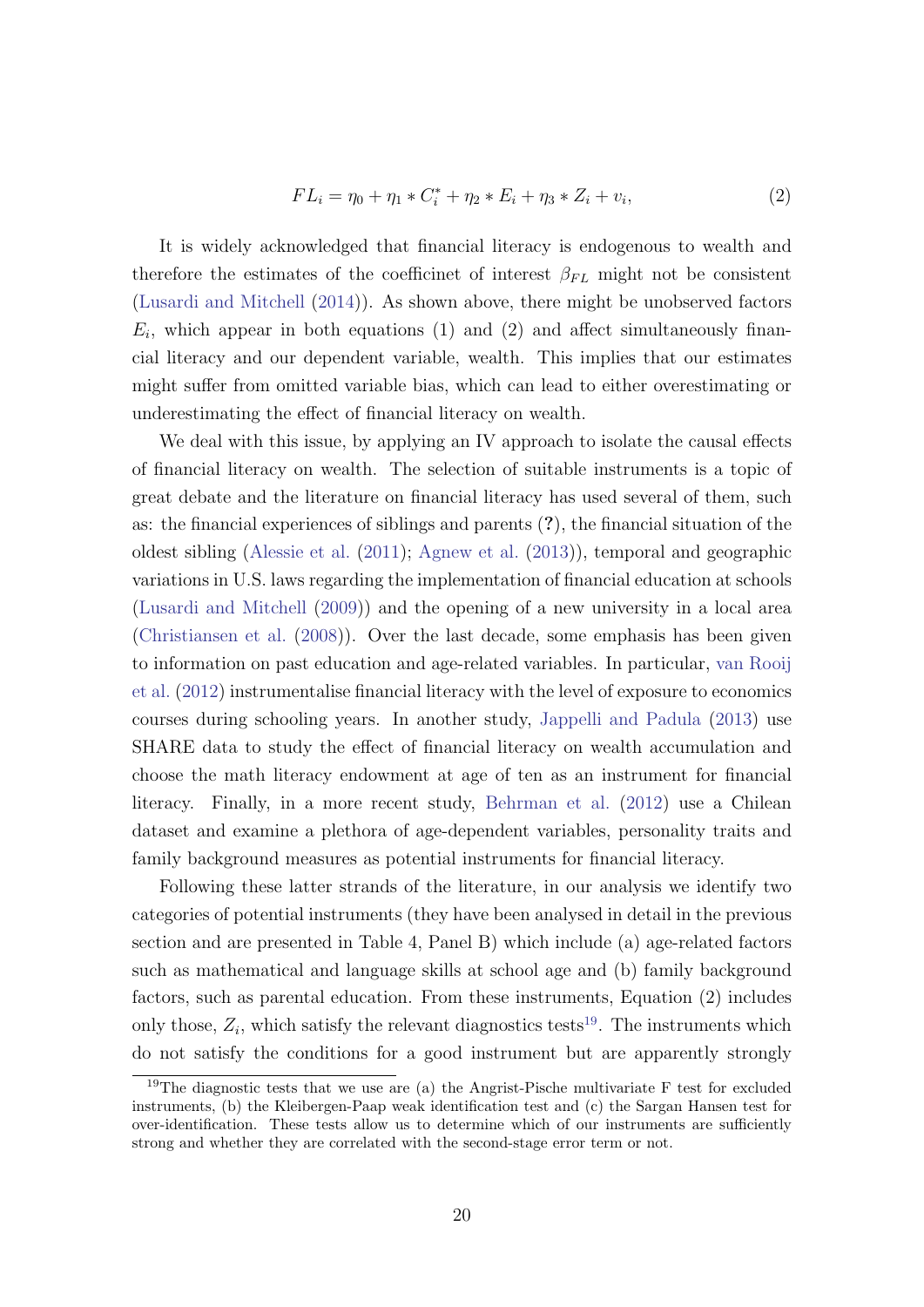correlated with factors that have a direct effect on wealth, are included in the vector  $C_i$  of Equation (1).

To further investigate the relationship between household wealth and financial literacy, except for the basic regression of total net worth (as given in Equation (1)), we consider two more specifications, by successively including additional determi-nants of wealth (see e.g. [Behrman et al.](#page-47-0) [\(2012\)](#page-50-0) and [van Rooij et al.](#page-50-0) (2012)). In particular, in the second specification, we add in the model personality traits, such as financial risk tolerance, planning horizon and mental health status; and in the third specification, we add other demographic characteristics  $X_i$ , including household composition (the number of children within the household and marital status and), job and health status of the individual and total household net disposable income.

We estimate Equation (1) and the other two specifications with both OLS and UQR to assess heterogeneous response to the increases of financial literacy among individuals. To isolate the causal effect of financial literacy on wealth, we use a  $2SLS$  approach<sup>[20](#page-21-0)</sup> and an IV-GQR, which offers an instrumental variable framework for unconditional treatment effects.

### 4.2 Unconditional Quantile Regression (UQR)

Introduced by [Koenker and Bassett](#page-49-14) [\(1978\)](#page-49-14), quantile regression models have been increasingly used in several studies to describe parsimoniously the entire distribution of an outcome variable. Unlike the conventional mean regression models, which can only address the conditional mean or the central effects of a covariate, quantile regression models yield coefficients for each quantile of the conditional distribution of the outcome variable. In the following, we present the basic difference between conditional and unconditional quantile regressions by giving a simple example in the framework of our study and then we describe analytically the model in use.

In the context of CQR, the coefficients represent the marginal effect of a covariate on the  $t^{th}$  quantile of the outcome distribution, conditional on mean values of the other covariates considered. This effect is called conditional marginal effect (CME) and is quite different than the unconditional marginal effect (UME), which is obtained by UCR and can be interpreted as the marginal effect of a covariate on the  $t^{th}$  quantile of the unconditional distribution of the outcome variable, regardless of the included covariates.

<span id="page-21-0"></span><sup>&</sup>lt;sup>20</sup>This is done by firstly estimating the first-stage determinants of financial literacy in Equation (2) and then employing these estimates in the second-stage estimate of Equations (1) and the other two specifications.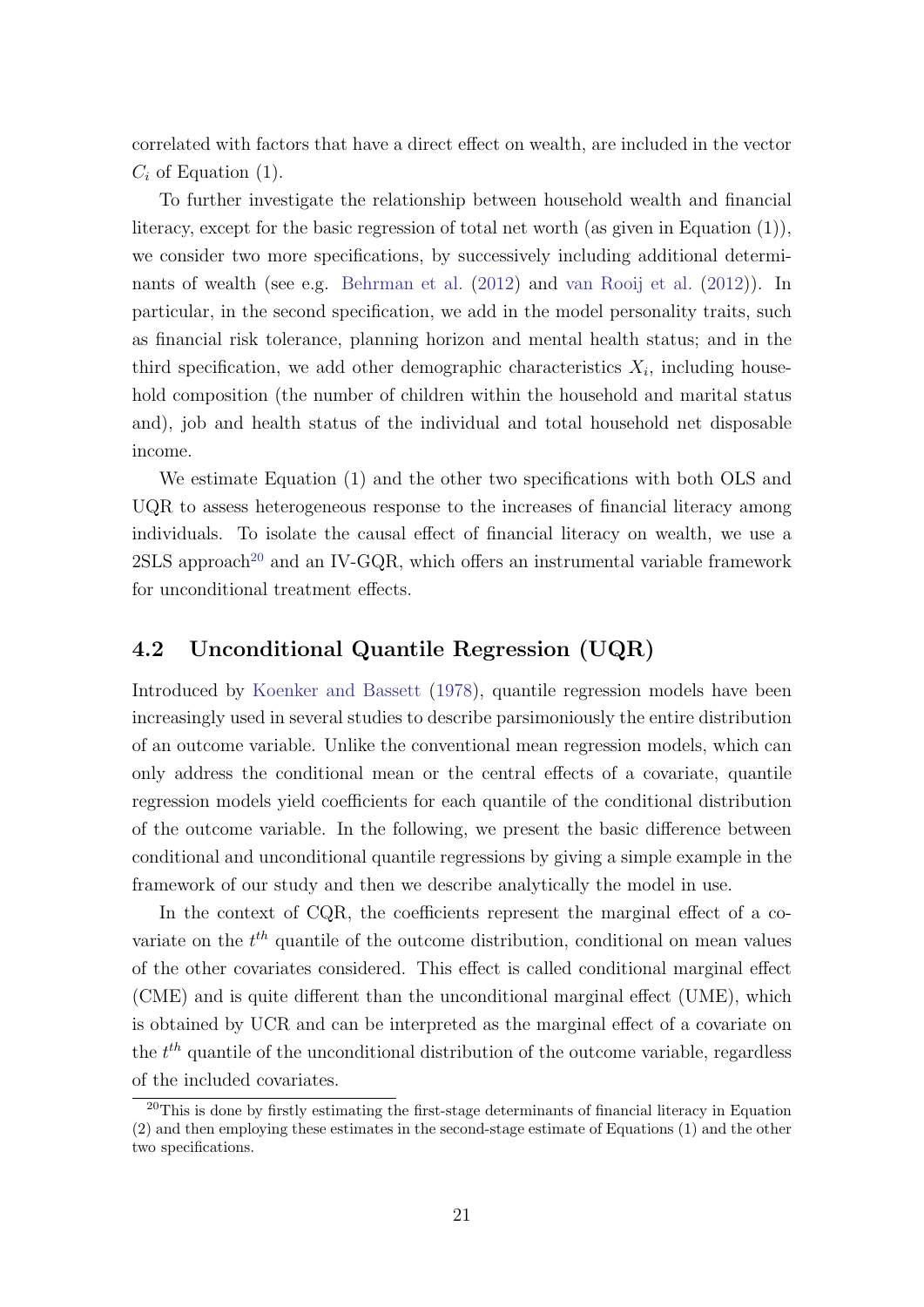In the case of OLS, the regression coefficients can be interpreted interchangeably as either CME, i.e. the impact of a covariate on the outcome variable, conditioned on the mean values of the other covariates or UME, i.e. the effect of a marginal change of a covariate on the distribution of the outcome variable in the population, regardless of the included covariates<sup>[21](#page-22-0)</sup> [\(Firpo et al.](#page-49-1)  $(2009)$ ). Therefore, in our study, an OLS estimate of the effect of financial literacy on log wealth of 0.10, for example, means that an extra correct answer would increase average wealth by 10%.

While the CME and UME are equal in the case of OLS regression, this equality does not hold, in general, for quantile regressions. This is due to the fact that CQR does not uncover estimates of marginal increases in the location of a covariate on the  $t^{th}$  quantile of the unconditional distribution of the outcome variable. Therefore, in the case of CQR the interpretation of a coefficient changes when different sets of covariates are included in the model. Similarly with the previous example, if the estimated effect of financial literacy (using CQR) on the conditional 90th quantile is 0.05, this does not mean that an extra correct answer would increase the unconditional 90th quantile by 5%. This estimate would only give us an idea about the within-group heterogeneity in wealth holdings due to financial literacy, where the groups are defined by the covariates included in the model. Therefore, given that we are interested in the *overall effect* of financial literacy on wealth inequality, we use UQR which provides estimates of effects on the unconditional quantile [\(Firpo](#page-49-1) [et al.](#page-49-1) [\(2009\)](#page-49-1)). For a numerical example, illustrating the difference between UQR and CQR, see Appendix B.

The UQR approach was introduced by [Firpo et al.](#page-49-1) [\(2009\)](#page-49-1). The authors estimate the model by using the so-called Recentered Influence function (RIF). This methodology allows regressing the influence function of the unconditional quantile of the outcome variable (in our case the logarithm of net household wealth) on all the covariates. In analytical terms, if the dependent variable Y is observed in the presence of covariates X, so that Y and X have a joint distribution  $F_{Y,X}(.,.)$ , then we can write the unconditional marginal distribution of Y as follows:

$$
F_Y(y) = \int F_{Y|X}(y|X=\chi) * dF_X(\chi), \tag{3}
$$

To develop their model, [Firpo et al.](#page-49-1) [\(2009\)](#page-49-1) define the RIF which is based on the concept of Influence Functions (IF). IFs are largely used in the robust statistics literature to address the impact of changes in the covariates on the value of a statistic

<span id="page-22-0"></span><sup>21</sup>This equality occurs due to the fact that OLS is a linear model and adheres to the law of iterated expectations.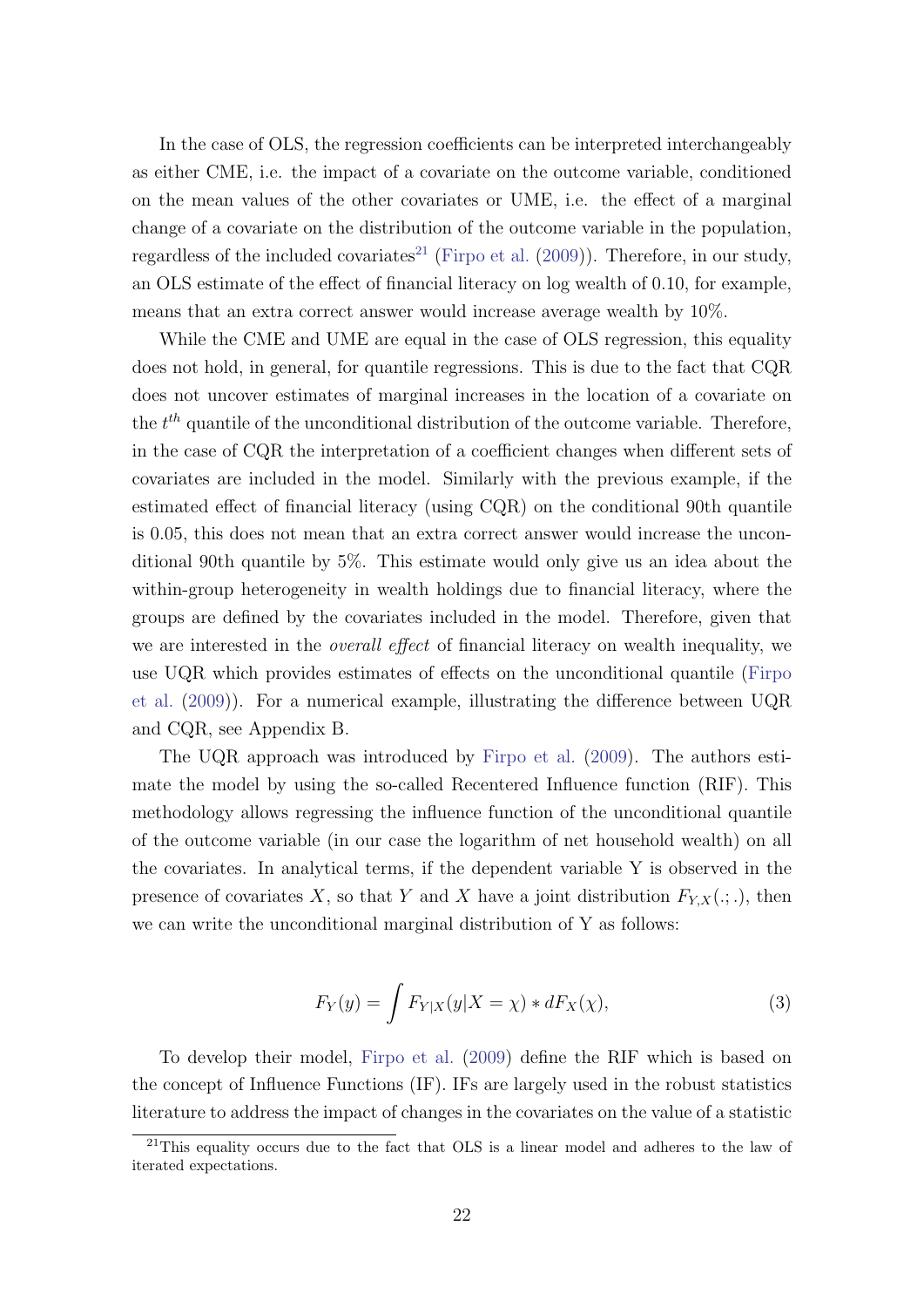$\nu(F_Y)$  (Hampel, 1974). The IF of the functional  $\nu$  at  $F_Y$  for a given point y is given as follows:

$$
IF(y; \nu, F_Y) = \lim_{\epsilon \to 0} \frac{\nu(1 - \epsilon) * F_Y + \epsilon * \delta_y - \nu(F_Y)}{\epsilon}, 0 \le \epsilon \le 1
$$
 (4)

where  $\nu(F_Y)$  is the cumulative distribution function for Y and  $\delta_y$  is the probability measure that gives mass 1 at the value  $y$ . By analogy with the IF, the first order approximation term is called RIF and is given as follows:

$$
RIF(y; \nu, F_Y) = \nu(F_Y) + \lim_{t \to \infty} IF(y; \nu) * d\Delta_y(y) = \nu(F_Y) + IF(y; \nu), \tag{5}
$$

By normalizing the  $RIF(y; \nu, F_Y)$ , it can be written as  $RIF(y; \nu)^{22}$  $RIF(y; \nu)^{22}$  $RIF(y; \nu)^{22}$ . For a quantile, the influence function can be written as follows:

$$
IF(Y, q_{\tau}) = (\tau - I\{Y \le q_{\tau}\})/f_Y(q_{\tau}), \tag{6}
$$

where  $I\{\cdot\}$  is an indicator function,  $f_Y(\cdot)$  is the density of the marginal distribution of Y and  $q_{\tau} = Q_{\tau}[Y]$  is the population  $\tau$ -quantile of the unconditional distribution of Y.

Subsequently, the RIF for quantiles is given as follows:

$$
RIF(Y; q_{\tau}) = q_{\tau}IF(Y, q_{\tau}), \qquad (7)
$$

In the case of the simplest linear model, like the one we use in this study, we can write:

$$
RIF(Y, \tau) = X\beta^{UQR} + \epsilon,\tag{8}
$$

where,  $\beta^{UQR}$  is the UQR estimator and X is a vector of independent variables.

As explained by [Firpo et al.](#page-49-1) [\(2009\)](#page-49-1),  $\beta^{UQR}$  represents the effect of a small change in a covariate X on the location of the distribution of Y, leaving all other features of the distribution unchanged. In other words, the estimated effects of UQR correspond to the marginal effect of the covariate of interest (in our case financial literacy) on the

<span id="page-23-0"></span> $22$ This is a function with several interesting properties, which are extensively explained by [Firpo](#page-49-1) [et al.](#page-49-1) [\(2009\)](#page-49-1).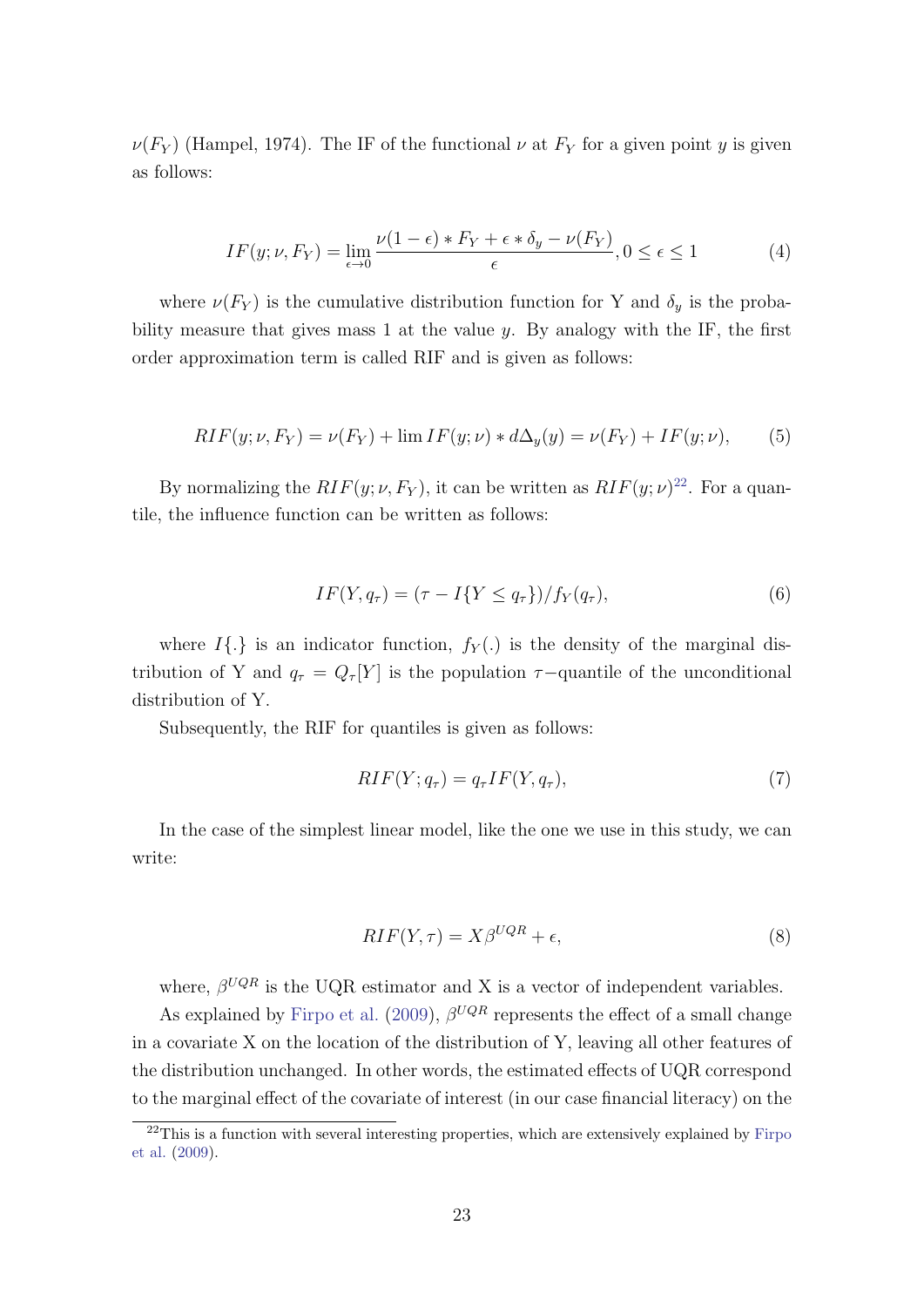$\tau$ −quantile of Y, irrespective of the included set of control variables. Consequently, the estimated effects,  $\beta^{UQR}$ , yield these quantities that most policy oriented studies are interested to:  $\partial F_Y(y)/\partial x$ . For the estimation of the model we use a Gaussian Kernel estimator, as proposed by [Firpo et al.](#page-49-1) [\(2009\)](#page-49-1). The standard errors are derived with bootstrapping.

## 4.3 IV-Generalized Quantile Regression (IV-GQR)

In this paper we use IV-GQR, a method to instrumentilze financial literacy and estimate its causal effects on the unconditional distribution of the outcome variable, i.e. the logarithm of net household wealth. This framework was developed by [Powell](#page-50-1) [\(2017\)](#page-50-1) and offers a generalization of the tranditional instrumental variable quantile regression techniques, such as the IV-QR which was introduced by [Chernozhukov](#page-48-13) [and Hansen](#page-48-13) [\(2006\)](#page-48-13) and is used in the case of conditional quantile treatment effects. The IV-QGR estimator comes with several advantages, as it allows for joint estimation of the treatment effects of multiple endogenous variables and it also allows for over-identification.

Following the notation of [Powell](#page-50-1) [\(2017\)](#page-50-1) we can write the specification of interest as follows:

$$
Y = D'\beta(U^*), U^* \sim U(0, 1)
$$
\n(9)

where Y is the outcome variable of interest,  $D$  is the endogenous variable and  $U^*$ is the ability or proneness and is modelled as an unknown and unspecified function of observed ability,  $X$ , and unobserved ability,  $U$ , such as that:

$$
U^* = f(X, U),\tag{10}
$$

If we assume a more realistic model, which includes other covariates in the specification, then we can rewrite Equation (10) as follows:

$$
Y = D'\tilde{\beta}(U) + X'\tilde{\delta}(U), U \sim (0, 1),\tag{11}
$$

From Equation (11), we can then derive the Structural Quantile Function to be estimated as follows:

$$
S_Y(\tau | d, x) = d'\tilde{\beta}(\tilde{\tau}) + x'\tilde{\delta}(\tilde{\tau}), \qquad (12)
$$

where  $\tilde{\tau}$  corresponds to the  $\tau$ - quantile of U.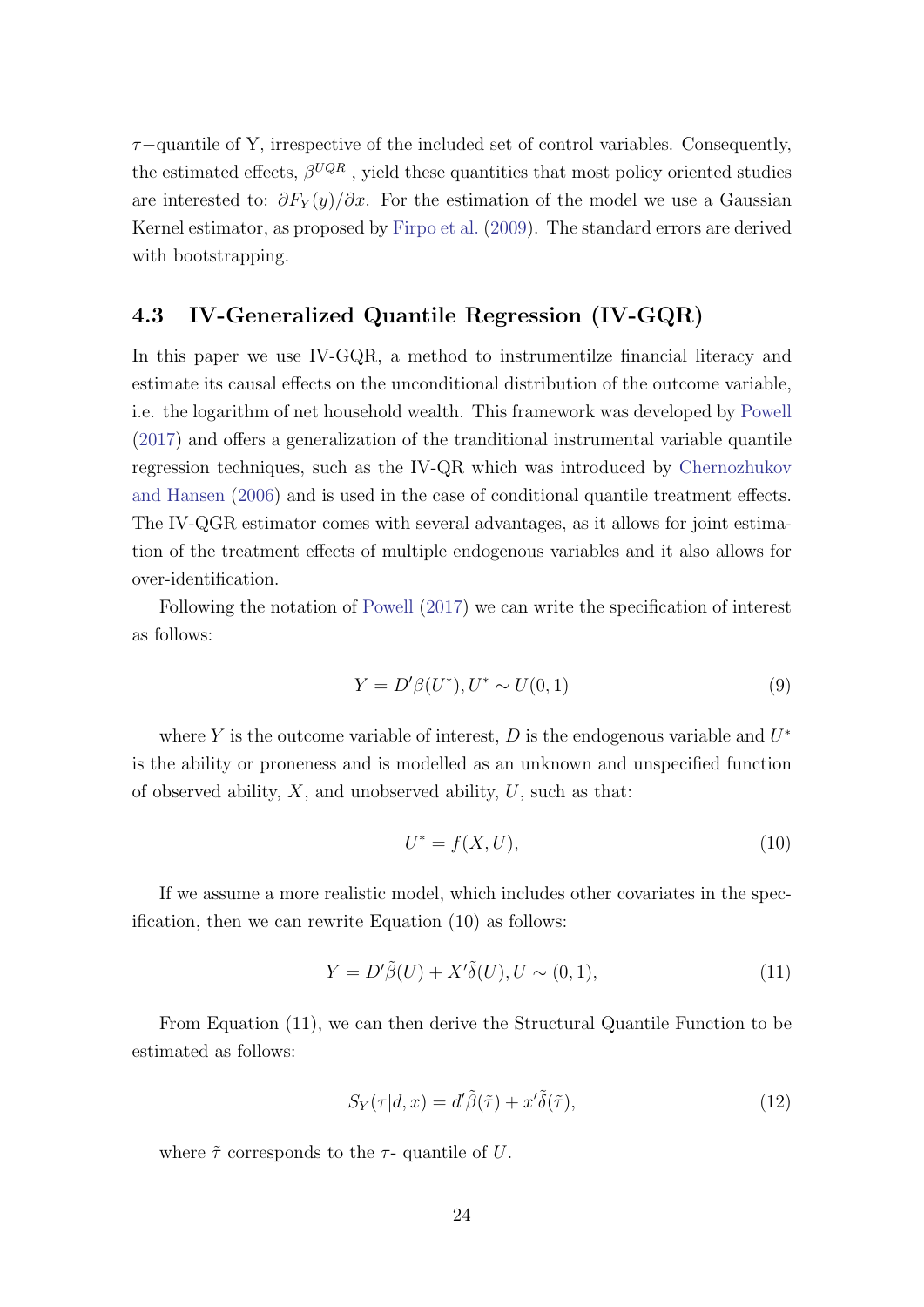In the case of the traditional IV-QR, the addition of covariates,  $x'\delta(\tilde{\tau})$  changes the SQF, in which the parameters are no longer assumed to vary by ability, but rather on the unobserved component of the disturbance term. In other words, when covariates are added in the model traditional IV-QR assumes that  $U^*|Z \sim U(0, 1)$  to estimate the SQF. By contrast, IV-GQR relaxes this assumption and estimates equation (12) assuming that  $U^*|Z, X \sim U^*|X$ , where the set of instrumental variables Z are only conditionally independent of  $U^*$ . The estimation procedure is straightforward and is based on Markov Chain Monte Carlo (MCMC) optimization technique, which is suitable for high dimensional data and yields more accurate results. Additional details about the estimation method can be found in [Chernozhukov and Hong](#page-48-14) [\(2003\)](#page-48-14).

# 5 Results

### 5.1 Baseline Results on Financial Literacy

In this section we present the results of the baseline estimates, focusing on the effect of financial literacy on net household wealth. We begin with a basic regression which includes exogenous only indicators and extend this specification by successively including additional determinants of wealth. Tables 5a, 5b and 5c in Appendix A report the results.

The mean regression estimates (Column 1, Table 5a) yield a financial literacy effect of 17.7%, which indicates that net household wealth rises by almost 18% on average with each extra correct financial literacy question. The effect is highly significant (at  $1\%$ ) and is in line with many previous studies (see e.g. ?[Behrman](#page-47-0) [et al.](#page-47-0) [\(2012\)](#page-47-0); [Jappelli and Padula](#page-49-2) [\(2013\)](#page-49-2)).

When we allow for heterogeneous effects of financial literacy across the wealth distribution, we obtain some interesting results. UQR estimates (Columns 2-10, Table 5a) show that the impact of financial literacy decreases over the unconditional quantiles of wealth. In particular, at the lowest decile of the wealth distribution  $(\tau=10)$ , the effect of financial literacy is 43.6%, which decreases to 11.6% at the median ( $\tau$ =50), and reaches a low of 6.8% at the top decile ( $\tau$ =90). These results suggest that the marginal effect of financial literacy falls across the wealth distribution and that the largest gains to additional financial knowledge accrue to individuals at the low end of the unconditional distribution of wealth. The results also reveal useful information about the effect of financial literacy on overall wealth inequality; As individuals get more financially literate the "90-50 gap" (the difference between the 90th and the 50th quantile of net household wealth) decreases by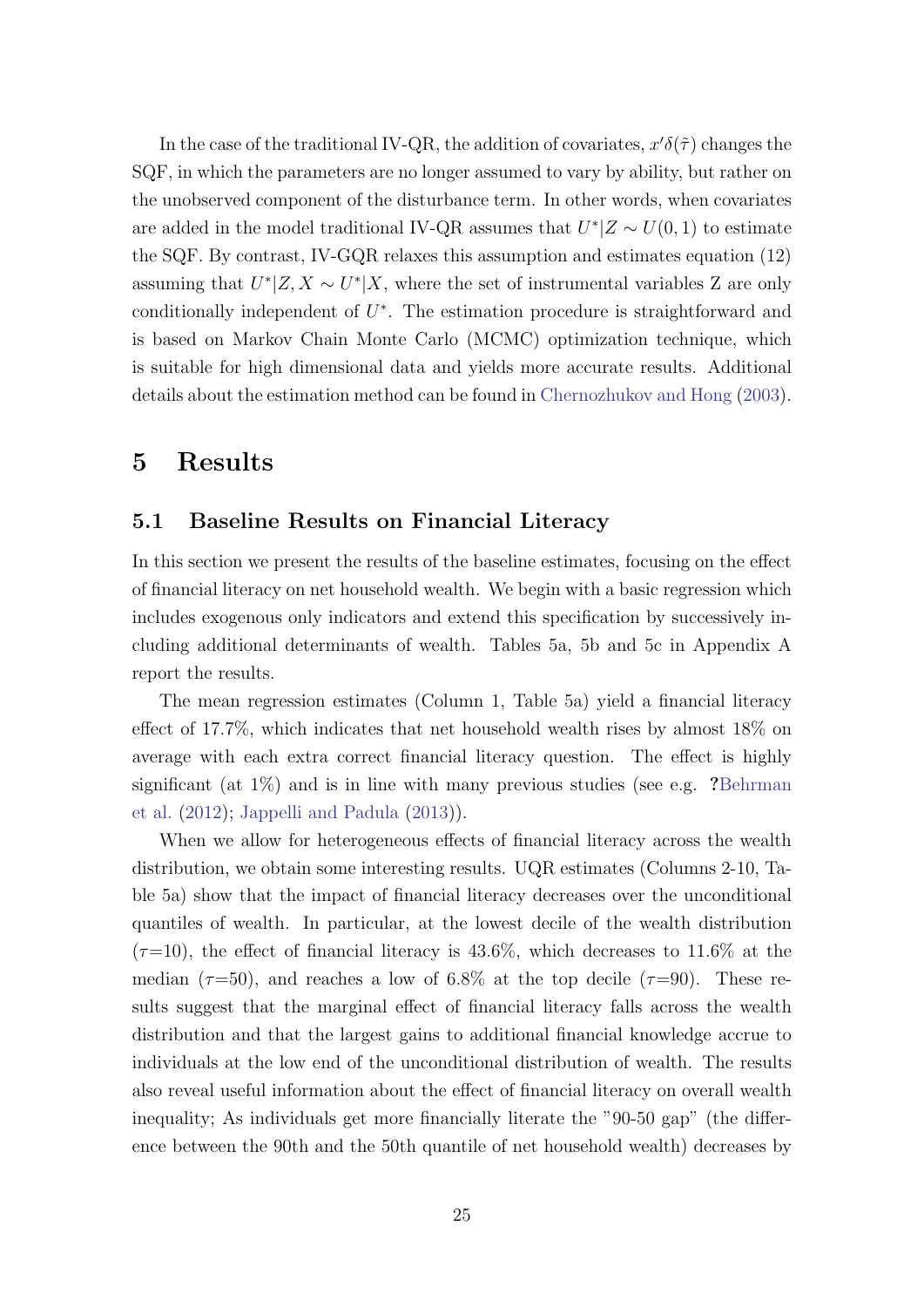about  $5\%$ , and, more importantly, the "50-10 gap" by  $32\%$ .

{Table 5a about here}

To provide a graphical illustration of these results, Figure 3 reports the quantilespecific effects of financial literacy from  $\tau=5$  to  $\tau=95$  and compares them against the mean regression estimate (depicted with red line).

Figure 3: Financial literacy effects, UQR estimates - 1st Specification.



The evidence from the next two specifications (Tables 5b and 5c) is similar, except for a slight drop in the effect of financial literacy as we introduce in the regression additional wealth determinants. In particular, the OLS regression estimates show that an additional correct financial literacy question increases, on average, net household wealth by  $14.3\%$  (Table 5b) and  $10.3\%$  (Table 5c) respectively. If we focus on the effects of financial literacy across the whole distribution (Columns 2-10, Tables 5b and 5c) a stylized fact comes out from the analysis: Financial literacy has significant heterogeneous effects on different quantiles of wealth and the marginal effect of financial literacy is substantially higher at the lower quantiles, following a decreasing trend across the unconditional distribution of wealth. Moreover, the effect of financial literacy on overall wealth inequality remains high and significant with the "50-10 gap" decreasing by  $27\%$  (Table 5b) to  $20\%$  (Table 5c) and the "90-50 gap" by 4.5% (Table 5b) and 3.2% (Table 5c), based on the specification.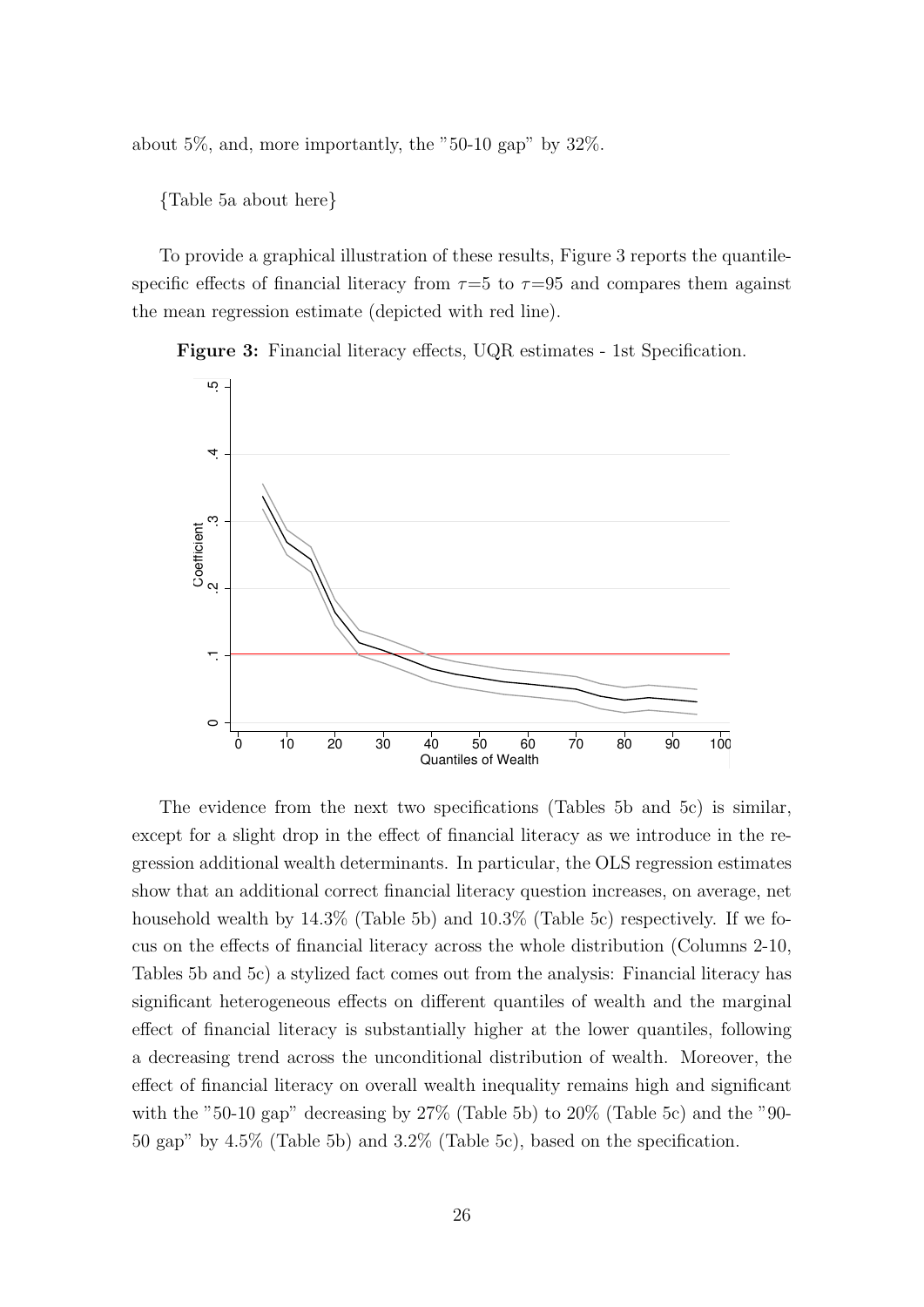{Table 5b and 5c about here}

A potential explanation of these results concerns how we interpret the quantile index. Following the interpretation originally described by [Mwabu and Schultz](#page-50-12) [\(1996\)](#page-50-12) (and since then adopted by many other authors, see e.g[.Arias et al.](#page-47-12) [\(2001\)](#page-47-12); [Balestra and Backes-Gellner](#page-47-13) [\(2017\)](#page-47-13)) we can interpret the quantile index as a measure of unobserved ability. Based on that, if ability and financial literacy are substitutes, then one would expect marginal effects of financial literacy to decrease with ability and hence financial literacy to contribute relatively more to low ability individuals. On the other hand, if ability and financial literacy are complements, then financial literacy would have an additional indirect effect that would results to higher returns for the more able individuals. In this setting, individuals with lower unobserved ability benefit more from an increase in their level of financial literacy. If, therefore, we accept that individuals with higher wealth are individuals with higher unobserved ability then the estimates suggest that the slope of their wealth-financial literacy profile is flatter than that of individuals at the lower deciles of wealth. An important detail in this interpretation, is the way we measure financial literacy. Given the specificities of our financial literacy index which is comprised by three basic numerical questions and a more difficult one capturing financial knowledge, one would say that the financial literacy measure used in the analysis is a measure for basic financial knowledge rather than sophisticated financial knowledge. Therefore, the estimated results are to the expected direction.

#### 5.2 Results on other covariates

In this section, we analyse the results on some key control variables. To do so, we focus on the full estimates of the third specification which includes all the control variables, as shown in Table 5c in Appendix A.

The OLS coefficient on gender indicates that there is a negative association between net household wealth and being a male. Similar findings are reported by [Behrman et al.](#page-47-0) [\(2012\)](#page-47-0) who find a negative association between housing wealth and being a male. If we look at the UQR estimates (Columns 2-10, Table 5c), we observe that gender is not a relevant determinant of wealth accumulation at lower quantiles of wealth (between  $\tau=10$  and  $\tau=30$ ), however it becomes statistically and economically important for higher quantiles of wealth (for  $\tau=40$  or more).

Another traditional determinant of wealth is age. The UQR estimates (Columns 2-10, Table 5c) show that there is a progressively weaker association between age and net household wealth, as we move from lower to higher quantiles of wealth.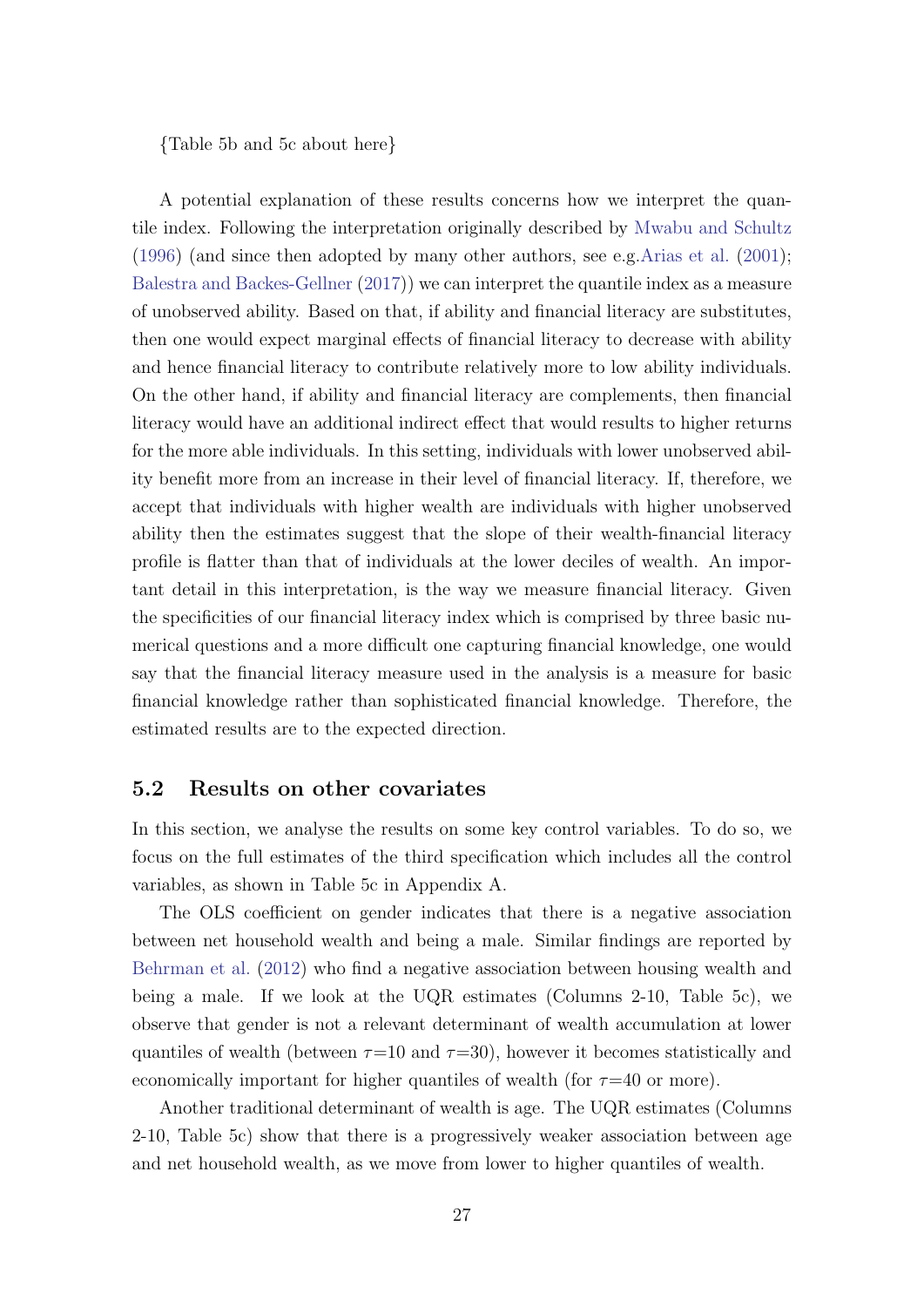Special attention should be given to the next variable, years of education. As we can see from the OLS regression estimates (Column 1, Table 5c), an extra year of education increases net household wealth by 2.6%, on average. If we switch our attention to the effects of education across the distribution of wealth (Columns 2-10, Table 5c), two interesting findings can be observed: first, the effect of education over the wealth distribution is significantly lower than the effect of financial literacy across the distribution; Second, education moves to the opposite direction as compared to financial literacy, i.e. the marginal effect of education is higher at higher quantiles of wealth, following a increasing trend across the unconditional wealth distribution. Despite the lack of evidence regarding the heterogeneous returns of education over the wealth distribution, recent studies in labour economics have shed some light on the relation between schooling and wage inequality. [Martins and Pereira](#page-50-13) [\(2004\)](#page-50-13) utilize data from 16 countries and show that returns to schooling are higher for the more educated individuals. However, in a subsequent paper [Balestra and Backes-](#page-47-13)[Gellner](#page-47-13) [\(2017\)](#page-47-13) conduct a similar empirical exercise and show that once endogeneity is taken into account, the results change and education actually yields higher returns at lowers quantiles of the wage distribution.

Regarding the effect of inheritance over the wealth distribution, we observe that there is a strong positive association between the no. of inherited items and wealth accumulation. UQR estimates (Columns 2-10, Table 5c) suggest that the impact of inheritance follows a downward trend until the 8th decile and then increases slightly at the top decile ( $\tau=90$ ). In particular, at the bottom decile ( $\tau=10$ ), the effect of inheritance is 54.80%, which decreases to 22% at the median  $(\tau=50)$ , and then increases slightly again to 31.90% at the top decile  $(\tau=90)$ .

Some interesting results occur in the case of family-background variables. In particular, in the case of father's education, the UQR estimates reveal two interesting findings: first, the effect of father's education is only present above a certain point of the unconditional wealth distribution. In particular, it becomes statistically and economically important only for higher quantiles of wealth (for  $\tau=50$  or more); and second, father's education affects positively wealth accumulation, however the effects are substantially lower at lower quantiles of the wealth distribution and increase gradually as we move towards higher quantiles of the distribution.

In addition, we estimate a strong association between financial risk tolerance and wealth accumulation as well as long-term financial planning and wealth accumulation. We find that willingness to take financial risks is positively related with wealth accumulation and has substantial heterogeneous effects across the unconditional wealth distribution: Bigger willingness to take financial risks boosts wealth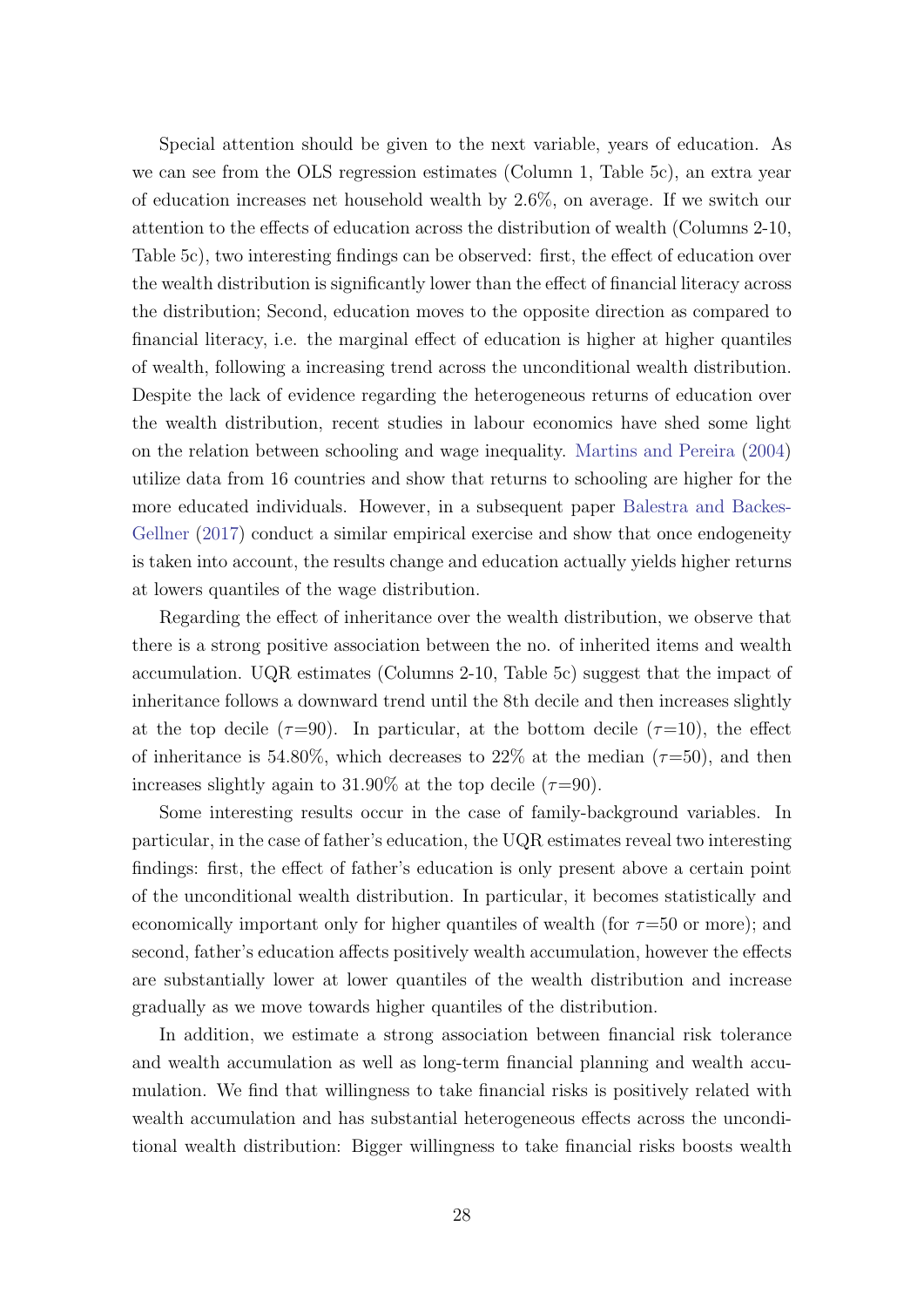holdings of individuals at the lower tails of the distribution (10th decile) by about 53%; whereas, in the higher tails of the wealth distribution (90th decile) greater risk taking has a substantially smaller effect of about 39%. Similar patterns are observed for the planning horizon variable: longer planning horizons are associated with an increase in net household wealth and this effect is more intense for the lower quantiles of wealth and decreases as we move towards higher quantiles of wealth.

The results for the remaining controls, used in the third specification, are shown in Appendix A, Table 5c.

#### 5.3 Causal effects of financial literacy

While it becomes clear that financial literacy has highly significant effects across the wealth distribution, we cannot evaluate the true impact of financial literacy on wealth without addressing the bias introduced by the endogeneity of financial literacy. Therefore, in the following we examine how financial literacy affects wealth holdings, by considering both heterogeneity and endogeneity simultaneously.

For the estimation of the IV models, we consider an extensive set of potential instruments and we use several diagnostic tests (such as F tests for excluded instruments, Kleibergen-Paap test for underidentification and Hansen J statistic for over-identification) to determine the validity of our instruments. Our candidate instruments, which are described in detail in the Data Section and are also presented in Table 4, Panel B, include (a) age-related factors and (b) family background variables. We find that only two out of the seven plausible instruments satisfy the conditions of good instruments, the Performance in Maths at the age of 10 and the Performance in Language at the age of 10, and are, therefore, those which are selected for the IV estimation process. The rest of the candidate instruments – namely, Books in the residence at the age of 10, Rooms in the Residence at the age of 10, People in the residence at the age of 10 and Father's and Mother's Education– do not seem to satisfy the null hypothesis of Hansen J test which requires them to be independent of the second-stage disturbance term. However, they do seem to affect wealth accumulation directly, in addition to indirect effects through financial literacy.

In particular, in all of the IV regressions (Panels A-C, Table 6), the F test of the instruments excluded from the second stage indicates that they are jointly significant with Prob  $>$  F = 0.0000 in predicting the endogenous regressor (i.e. financial literacy). Moreover, the p-values for the Hansen J statistic are by far larger than the usual 0.05 significance level and, therefore, the null hypothesis that the instruments are independent of the second, cannot be rejected. These diagnostics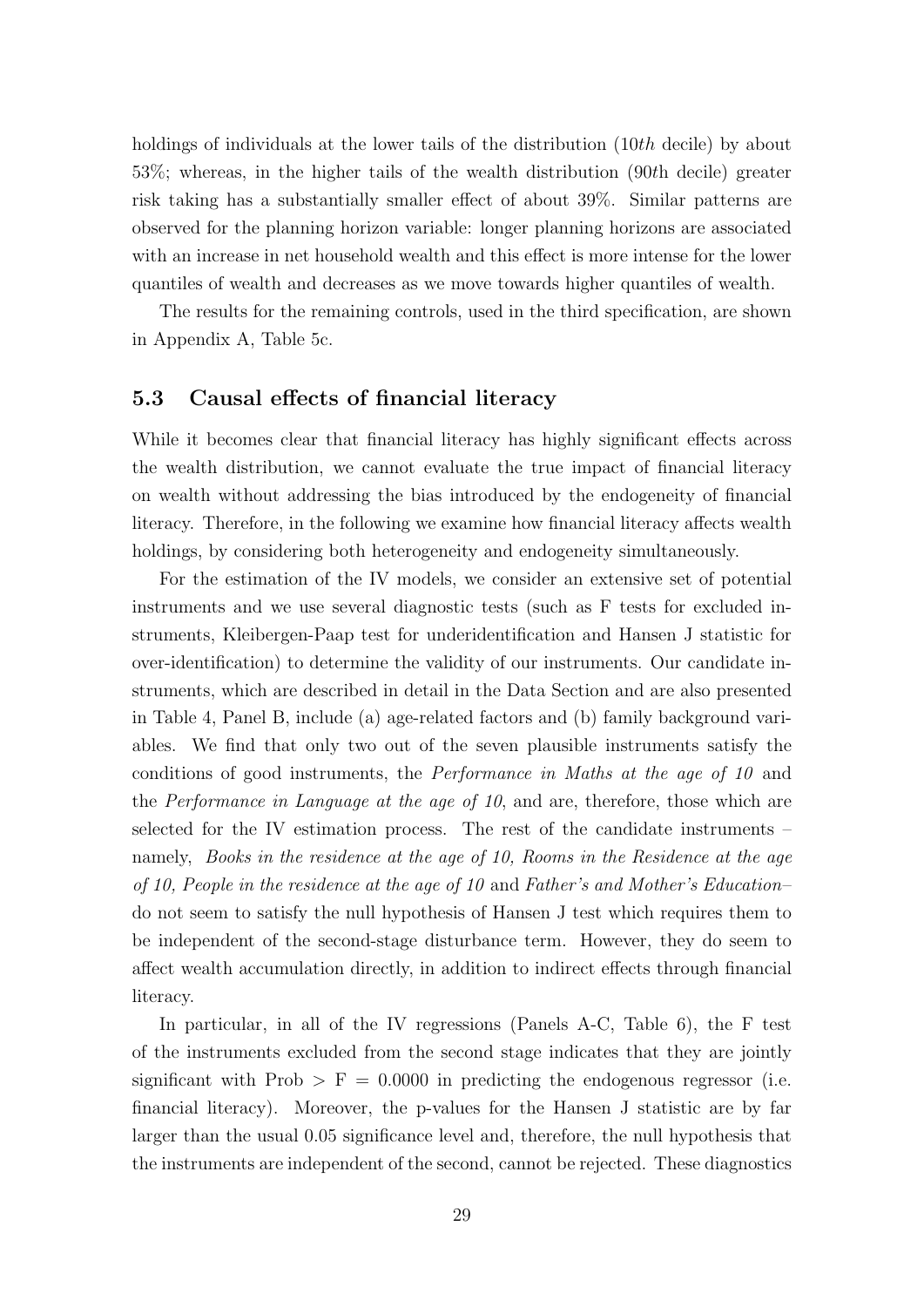suggest that our estimates are satisfactory and can actually isolate the causal effect of financial literacy on wealth.

Table 6 in Appendix A provides the results from the 2SLS estimates (Column 1) and the IV-GQR (Columns 2-10) estimates. In the following, we focus our analysis on Panel A, Table 6, which presents the results for the third specification, which includes the full set of covariates.

The 2SLS regression estimates reveal the true average effect of financial literacy on net household wealth: an extra correct answer could increase net household wealth by about 33% on average. Conditionally upon the validity of our instruments, this result suggests that the OLS estimates suffer from a downward bias.

When we allow for heterogeneity in the returns, like those of the UQR analysis, the IV-GQR results confirm a robust stylized fact: financial literacy has significant heterogeneous effects over the unconditional wealth distribution. However, the magnitude and the shape of the estimated effects is quite different, compared to the baseline results: the effect of financial literacy is big in the lower tail of the unconditional wealth distribution, drops sharply until the  $50th$ -60th decile and then it increases slightly at the top. In particular, at the lowest decile  $(\tau=10)$ , an extra correct financial literacy question has the power to increase net household wealth by 75.90%; this effect decreases gradually to around 40% at  $\tau$ =30, 35.6% at  $\tau$ =40 and to around 23% at the median, in order to hit a low of 21.6% at  $\tau$ =60. After that, the effect of financial literacy increases slightly and ranges between 24% and 26% for the upper tail of the wealth distribution. These results indicate that those who benefit most from additional accumulation of financial knowledge are individuals at the lowest end of the unconditional wealth distribution. If we now focus our attention on the between-quantiles effects of financial literacy, we see that as individuals become more financially literate there is a minor decrease in the "90-50 gap" by about 0.5%, but, more importantly, the "50-10 gap" decreases by about 50%. This suggests that financial literacy can improve substantially the position of individuals at the lower tail of the wealth distribution, who are those mostly in need, and therefore it can be a powerful tool for public policy against wealth inequality.

{Table 6 about here}

Figure 4 presents a graphical illustration of the results on the third specification, for the full distribution of wealth (from  $t=5$  to  $t=95$  with frequency equal to 5) and compares them against the estimates from the 2SLS model, which is shown in red.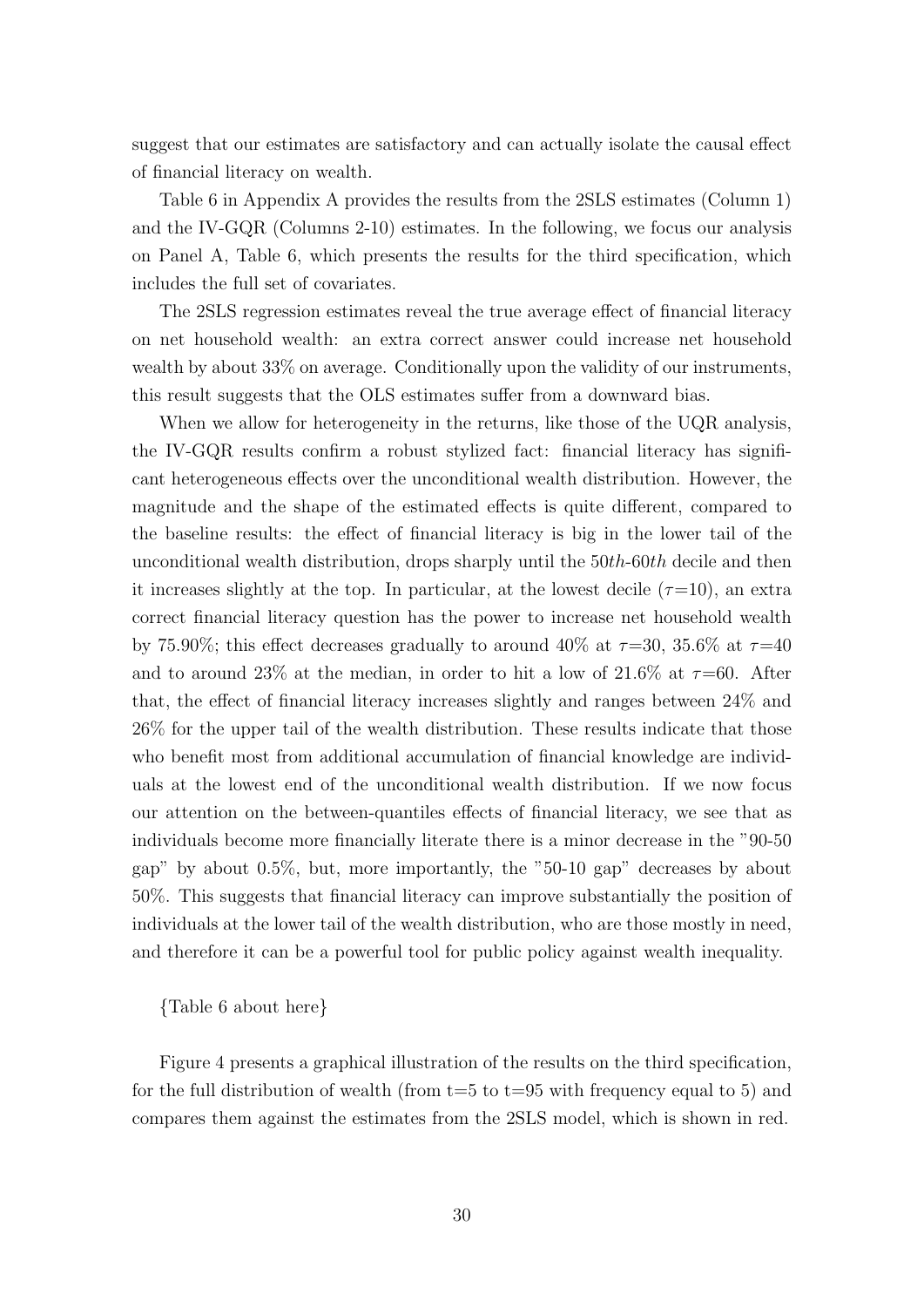

Figure 4: Financial literacy effects, IV-GQR estimates - 3rd Specification.

# 6 Conclusions

In this paper, we use an IV generalized quantile regression technique (IV-GQR) to isolate the causal link between financial literacy and wealth at different quantiles of the unconditional wealth distribution, as well as to evaluate its implications for wealth inequality. Our estimates suggest that the true effect of financial literacy on the distribution of wealth is significantly heterogeneous. We provide significant evidence that no "unique" effect of financial literacy exists and that for individuals with different wealth profiles, the true effect of financial literacy may deviate considerably from these documented in the literature so far by mean regression estimates or two-stage least squares. Moreover, we provide evidence about the significant role of financial literacy in reducing wealth inequality.

In particular, we present two novel findings. First, financial literacy has significantly higher effects at lower quantiles of the wealth distribution, which drop gradually as we move across the wealth distribution. An increase in financial knowledge boosts wealth holdings of individuals at the top end of the distribution (90th decile) by about 22%; whereas, in the lower tails of the wealth distribution (10th decile), financial literacy has a striking effect of almost 76%. Second, financial literacy can reduce wealth inequality. The results show that improvements in financial knowledge can decrease the "50-10 wealth gap" by almost 50%.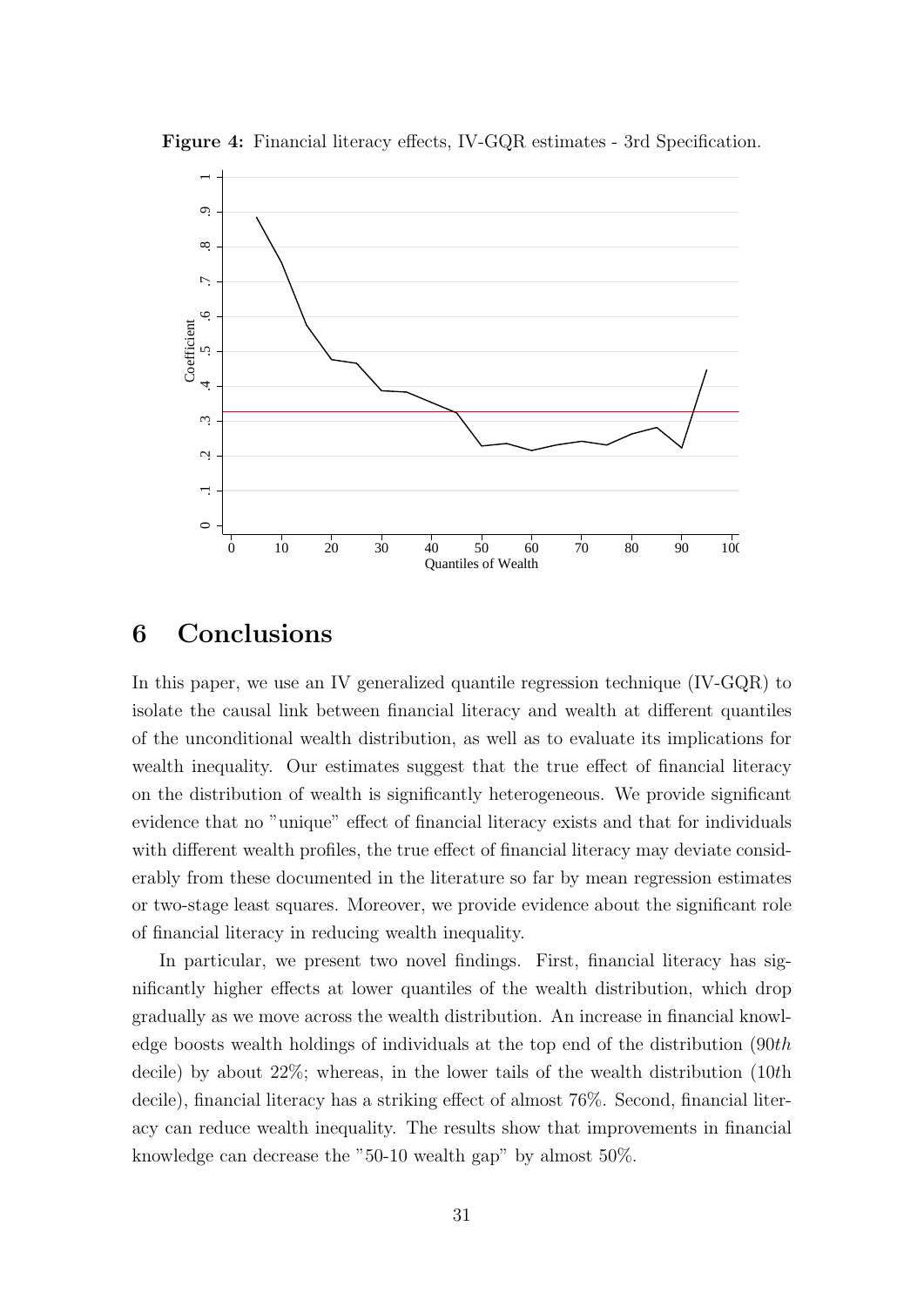A potential explanation of these results concerns how we interpret the quantile index. If we interpret the quantile index as a measure of unobserved ability, based on which individuals with higher wealth are individuals with higher unobserved ability, then the estimates suggest that the slope of their wealth-financial literacy profile is flatter than that of individuals at the lower deciles of wealth.

Our findings may have important implications for both researchers and policymakers. Our results indicate that wealthier individuals may acquire more financial literacy, not because they receive higher marginal benefits but because they face lower marginal costs. Therefore, given the significant role of financial literacy in reducing wealth inequality, public policy frontiers and official organizations across Europe should aim to provide targeted and subsidized access to these groups of individuals who can benefit most from investments in financial knowledge, i.e. the less-wealthy individuals.

Our work can be extended in several ways. First, the SHARE data that we are using in this study cover a specific cohort of European households, aged 50 and above. Therefore, our results cannot be generalized for younger households and this is something that researches could explore in the future.

Second, in this paper, we do not focus on cross-country comparisons. Although, our results have a pan-European character, it might be of interest for researches and policy-makers to look separately at the causal effects of financial literacy across different countries' wealth distributions, if they intend to design their policies based on the specificities of each country.

Overall, this study shows that the typical OLS estimates do not offer a parsimonious characterization of the impact of financial literacy on wealth holdings and cannot be used to draw conclusions about the pressuring issue of wealth inequality. More sophisticated tools -which allow for heterogeneity and at the same time control for endogeneity- should be used to inform public policy making. Our results suggest that (a) individuals at the lower quantiles of wealth are those who can benefit most from financial literacy and (b) as more individuals become financially literate, overall wealth inequality decreases.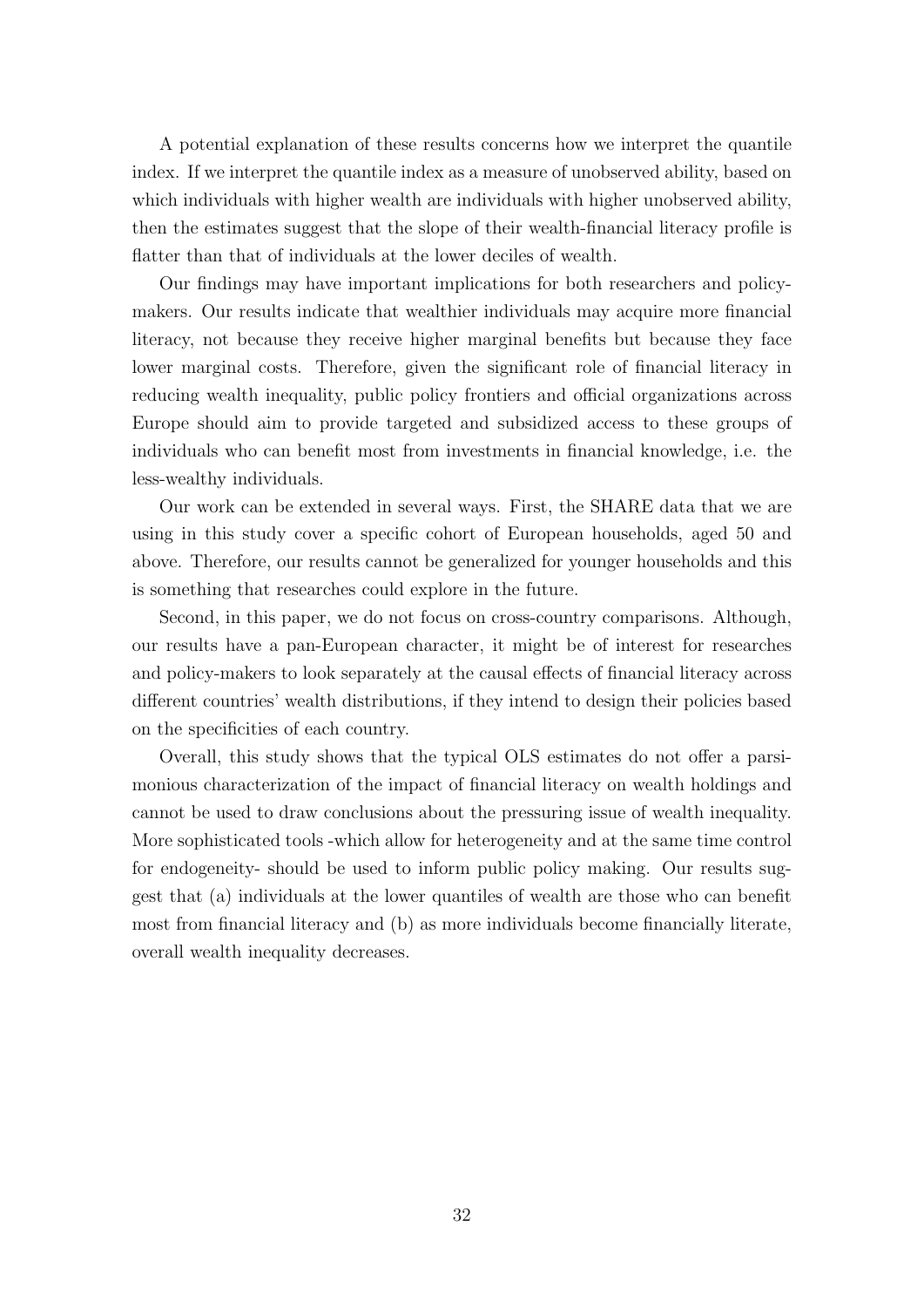# 7 Appendix A

Table 3: Mean differences between individuals with high and low financially literacy.

|                                                    | FL_High      | FL_Low     | T-test                 |
|----------------------------------------------------|--------------|------------|------------------------|
|                                                    | (1)          | (2)        | (3)                    |
| Panel A: Net Household Wealth                      |              |            |                        |
| Average Net Household Wealth                       | 342, 342. 78 | 244,729.40 | $31.19***$             |
| 1st Quantile of Net Household Wealth: $[0 - 25]$   | 15.47%       | 21.32%     | $-17.75***$            |
| 2nd Quantile of Net Household Wealth: $(25-50)$    | 22.23%       | 26.78%     | $-12.38***$            |
| 3rd Quantile of Net Household Wealth: $(50 - 75)$  | 26.33%       | 28.16%     | $-4.8***$              |
| 4th Quantile of Net Household Wealth: $(75 - 100)$ | 35.97%       | 23.74%     | $31.4***$              |
| Panel B: Control Variables                         |              |            |                        |
| I. Exogenous Indicators                            |              |            |                        |
| Male                                               | 50.32%       | 37.75%     | 29.77***               |
| Age                                                | 64.49        | 67.48      | $-35.26***$            |
| Years of education                                 | 12.35        | 9.95       | 67.06***               |
| No of inherited items (worth 5000 or more)         | 0.21         | 0.13       | 17.96***               |
| I. Personality Traits                              |              |            |                        |
| Financial risk tolerance                           | 33.31\%      | 17.63%     | $42.51***$             |
| Long-term planning horizon                         | 48.91%       | 34.81%     | $33.66***$             |
| Depression scale                                   | 1.95         | 2.68       | $-39.46***$            |
| II. Demographic Characteristics                    |              |            |                        |
| Number of children                                 | 2.12         | 2.17       | $-5.18***$             |
| Marital Status: Married                            | 76.18%       | 71.2%      | $13.24***$             |
| $\gg$ : Single                                     | 5.58%        | 5.16\%     | $2.14**$               |
| $\gg$ : Divorced                                   | 8.85%        | 7.37%      | $6.3***$               |
| $\gg:$ Widowed                                     | $9.39\%$     | 16.26%     | $-24.25***$            |
| Helth Status: Excellent                            | 11.05%       | 6.51%      | 18.69***               |
| $\gg:$ Very Good                                   | 22.75%       | 13.92%     | $.71***$               |
| $\gg$ : Good                                       | 38.93%       | 36.79%     | $5.13***$              |
| $\gg$ : Fair                                       | 21.79%       | 30.67%     | $-23.73***$            |
| $\gg$ : Poor                                       | 5.48%        | 12.11\%    | $-27.76***$            |
| Job Status: Retired                                | 54.47%       | 58.5%      | $-9.5***$              |
| »: Employed or self-employed                       | 35.04%       | 22.02%     | $33.9***$              |
| $\gg:$ Unemployed                                  | 2.32%        | 3.02%      | $-5.1***$              |
| $\gg$ : Permanently sick/disabled                  | $2.3\%$      | 3.63%      | $-9.19***$             |
| $\gg$ : Homemaker                                  | $5\%$        | 11.69%     | $-28.69***$            |
| $\gg$ : Other                                      | 0.88%        | $1.15\%$   | $-3.19***$             |
| Total household income                             | 52,645.62    | 39,057.85  | $19.38***$             |
| Panel C: Candidate First-Stage Instruments         |              |            |                        |
| I. Age-Related Variables                           |              |            |                        |
| Performance in Maths at age of 10                  | 43.97%       | 21.86%     | $56.22***$             |
| Performance in Language at age of 10               | 41.43%       | 27.34\%    | $34.55***$             |
| Books in the residence at age of 10                | 22.8%        | 10.56%     | $38.56***$             |
|                                                    |              |            | Continued on next page |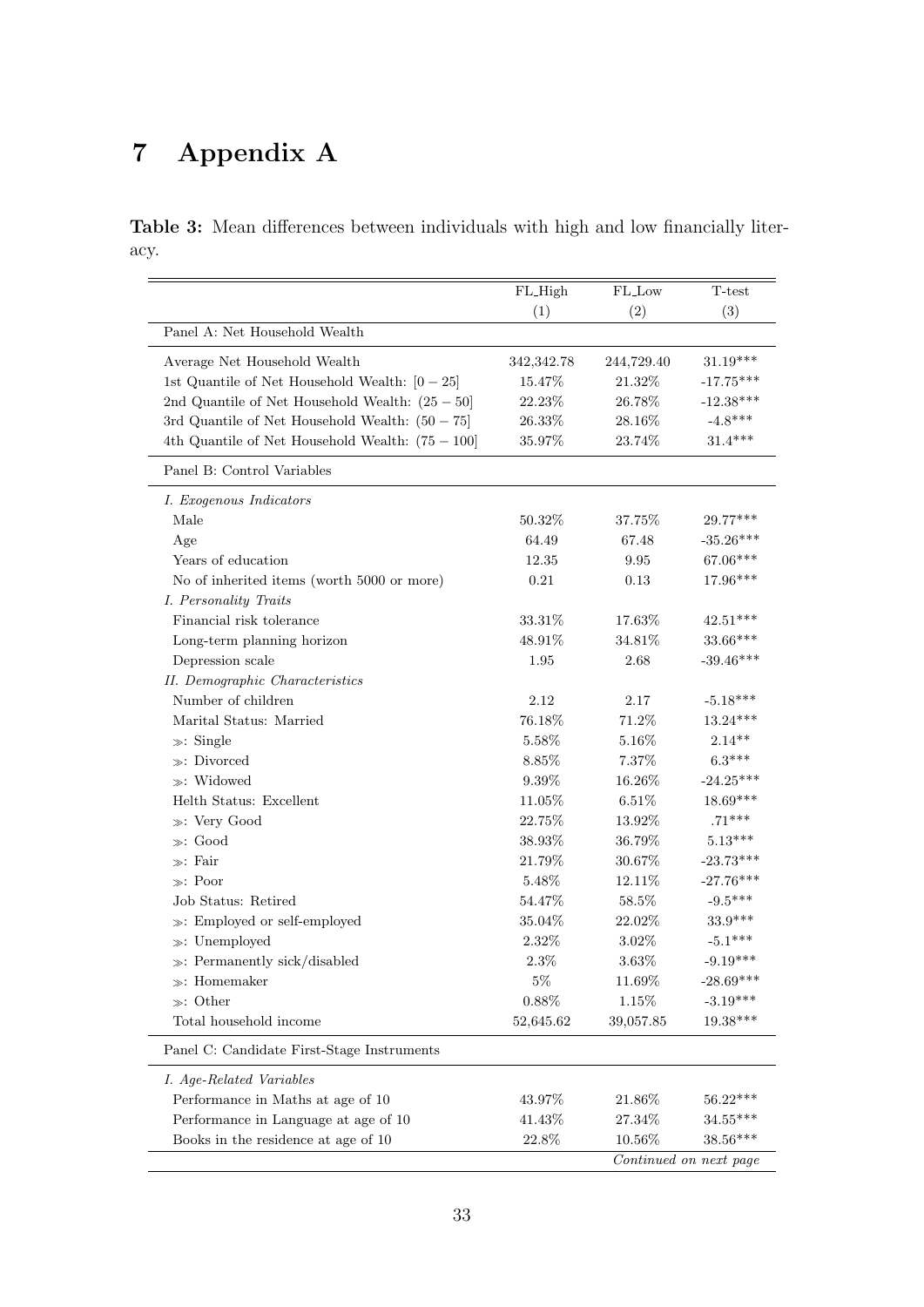|                                            | FL_High  | FL Low   | T-test            |
|--------------------------------------------|----------|----------|-------------------|
|                                            | (1)      | (2)      | $\left( 3\right)$ |
| Rooms is the residence at age of 10        | 4.01     | 3.64     | $20.98***$        |
| People in the residence at age of 10       | 5.24     | 5.69     | $-22.48***$       |
| II. Family Background                      |          |          |                   |
| Father's education: Post-secondary or more | 15.57\%  | $7.05\%$ | $31.46***$        |
| Mother's education: Post-secondary or more | $7.15\%$ | 2.96\%   | $22.2***$         |
| <i>Observations</i><br>#                   | 28,618   | 26,010   |                   |

Table 3 – Continued from previous page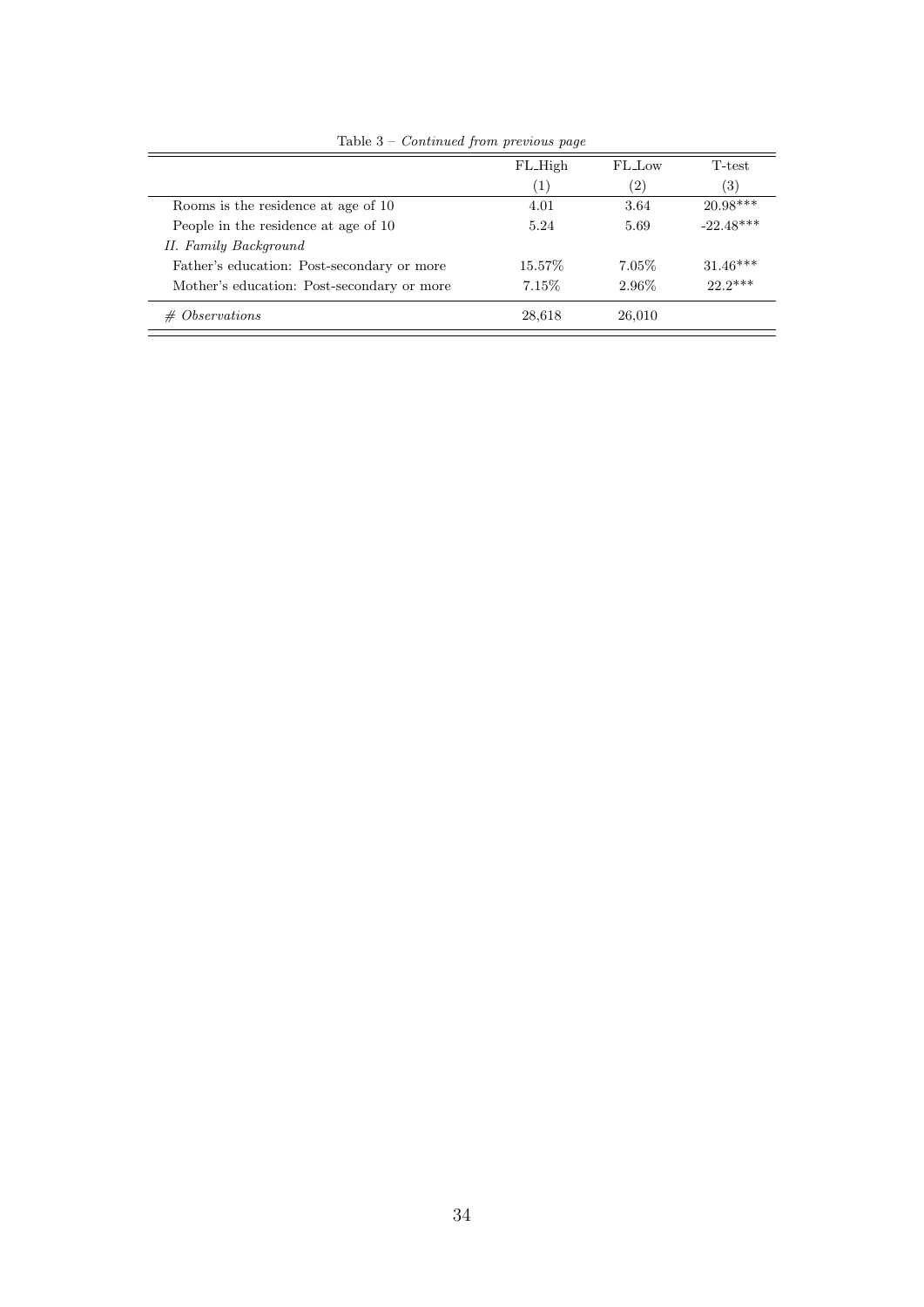| <b>MODELS</b>                              | $_{\rm OLS}$ | $_{\rm UQR}$ |             |             |             |             |             |             |                        |             |
|--------------------------------------------|--------------|--------------|-------------|-------------|-------------|-------------|-------------|-------------|------------------------|-------------|
| <b>VARIABLES</b>                           |              | $\tau = 10$  | $\tau = 20$ | $\tau = 30$ | $\tau = 40$ | $\tau = 50$ | $\tau = 60$ | $\tau = 70$ | $\tau = 80$            | $\tau = 90$ |
|                                            | (1)          | (2)          | (3)         | (4)         | (5)         | (6)         | (7)         | (8)         | (9)                    | (10)        |
| Fin. Literacy: $\#$ correct answers/4Q     | $0.177***$   | $0.436***$   | $0.278***$  | $0.186***$  | $0.142***$  | $0.116***$  | $0.102***$  | $0.088***$  | $0.072***$             | $0.068***$  |
|                                            | [0.008]      | [0.029]      | [0.016]     | [0.010]     | [0.007]     | [0.006]     | [0.006]     | [0.006]     | [0.006]                | [0.008]     |
| Male                                       | $0.110***$   | $0.322***$   | $0.192***$  | $0.114***$  | $0.075***$  | $0.054***$  | $0.036***$  | $0.033***$  | $0.032***$             | $0.028*$    |
|                                            | [0.014]      | [0.049]      | [0.028]     | [0.019]     | [0.014]     | [0.012]     | [0.012]     | [0.011]     | [0.012]                | [0.014]     |
| Age                                        | $0.144***$   | $0.365***$   | $0.220***$  | $0.132***$  | $0.101***$  | $0.091***$  | $0.081***$  | $0.071***$  | $0.062***$             | $0.055***$  |
|                                            | [0.009]      | [0.032]      | [0.018]     | [0.011]     | [0.008]     | [0.007]     | [0.006]     | [0.006]     | [0.007]                | [0.008]     |
| Age2                                       | $-1.120***$  | $-2.885***$  | $-1.747***$ | $-1.048***$ | $-0.794***$ | $-0.704***$ | $-0.615***$ | $-0.533***$ | $-0.458***$            | $-0.393***$ |
|                                            | [0.065]      | [0.237]      | [0.134]     | [0.079]     | [0.057]     | [0.049]     | [0.043]     | [0.043]     | [0.049]                | [0.059]     |
| Years of Education                         | $0.048***$   | $0.063***$   | $0.057***$  | $0.048***$  | $0.043***$  | $0.042***$  | $0.043***$  | $0.042***$  | $0.041***$             | $0.043***$  |
|                                            | [0.002]      | [0.006]      | [0.004]     | [0.002]     | [0.002]     | [0.002]     | [0.002]     | [0.002]     | [0.002]                | [0.002]     |
| No. of Inherited items                     | $0.403***$   | $0.752***$   | $0.505***$  | $0.387***$  | $0.316***$  | $0.288***$  | $0.288***$  | $0.312***$  | $0.333***$             | $0.386***$  |
|                                            | [0.011]      | [0.035]      | [0.025]     | [0.015]     | [0.012]     | [0.012]     | [0.011]     | [0.013]     | [0.016]                | [0.023]     |
| No. of Rooms in Residence at age 10        | $0.067***$   | $0.115***$   | $0.079***$  | $0.060***$  | $0.055***$  | $0.053***$  | $0.053***$  | $0.051***$  | $0.053***$             | $0.065***$  |
|                                            | [0.005]      | [0.015]      | [0.009]     | [0.005]     | [0.005]     | [0.004]     | [0.004]     | [0.004]     | [0.004]                | [0.006]     |
| No. of People in Residence at age 10       | $-0.031***$  | $-0.062***$  | $-0.038***$ | $-0.029***$ | $-0.027***$ | $-0.026***$ | $-0.021***$ | $-0.019***$ | $-0.019***$            | $-0.024***$ |
|                                            | [0.004]      | [0.012]      | [0.007]     | [0.004]     | [0.003]     | [0.003]     | [0.003]     | [0.003]     | [0.002]                | [0.003]     |
| Many Books in Residence at age 10          | $0.104***$   | $0.152**$    | $0.112***$  | $0.067**$   | $0.075***$  | $0.074***$  | $0.081***$  | $0.081***$  | $0.132***$             | $0.166***$  |
|                                            | [0.020]      | [0.064]      | [0.042]     | [0.026]     | [0.019]     | [0.018]     | [0.017]     | [0.016]     | [0.019]                | [0.025]     |
| Father's Education: Post-secondary or more | $0.105***$   | 0.064        | 0.054       | 0.008       | $0.041*$    | $0.072***$  | $0.100***$  | $0.154***$  | $0.196***$             | $0.241***$  |
|                                            | [0.024]      | [0.082]      | [0.049]     | [0.031]     | [0.025]     | [0.021]     | [0.020]     | [0.021]     | [0.022]                | [0.034]     |
| Mother's Education: Post-secondary or more | $-0.015$     | $-0.072$     | $-0.02$     | 0.009       | $-0.003$    | $-0.012$    | 0.009       | 0.023       | 0.027                  | 0.057       |
|                                            | [0.033]      | [0.103]      | [0.063]     | [0.043]     | [0.033]     | [0.028]     | [0.028]     | [0.029]     | [0.032]                | [0.046]     |
|                                            |              |              |             |             |             |             |             |             | Continued on next page |             |

Table 5a: Financial Literacy and Net Household Wealth: OLS and UQR estimates. -1st Specification-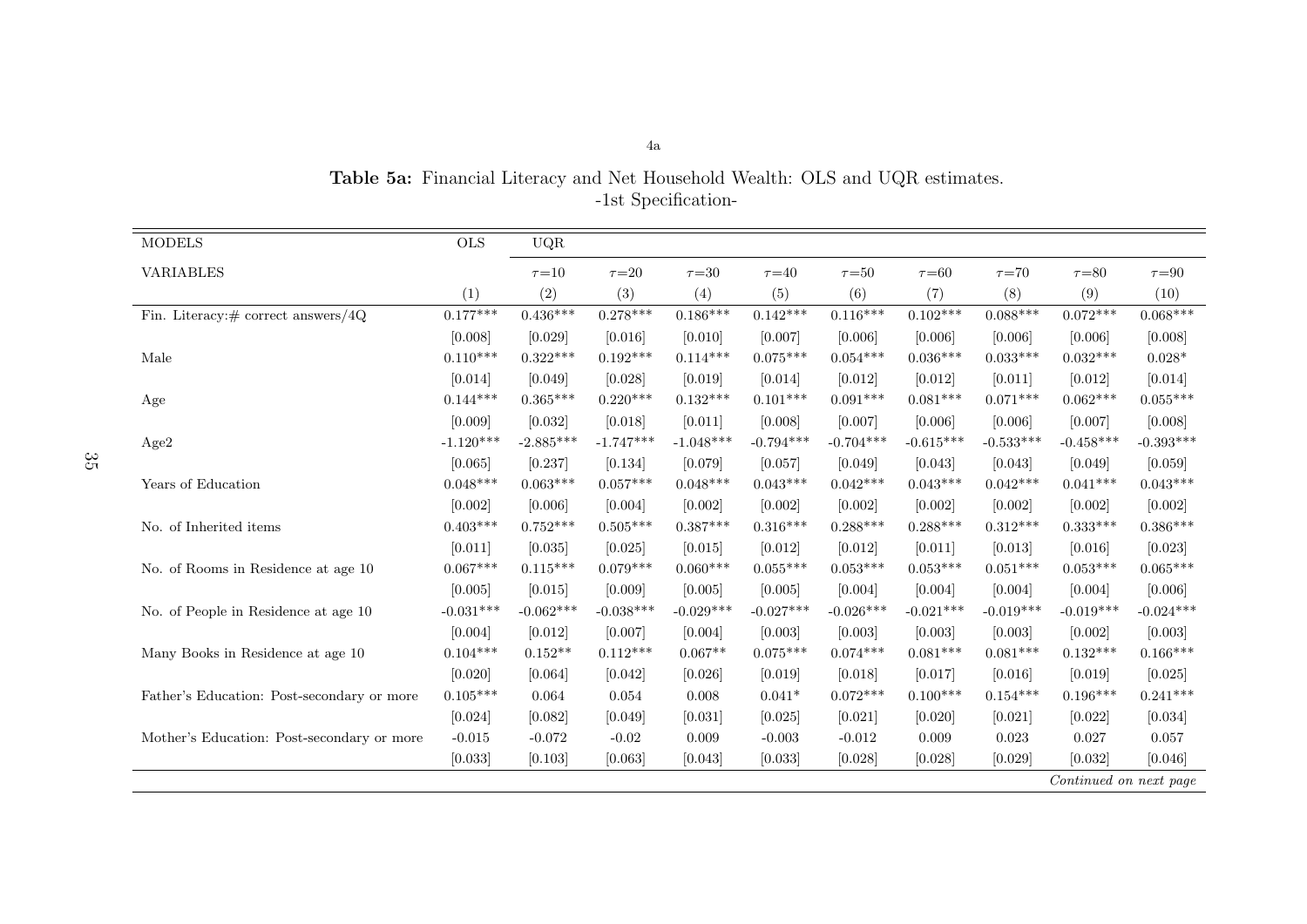| <b>MODELS</b>         | <b>OLS</b> | UQR               |             |             |             |             |             |             |             |             |
|-----------------------|------------|-------------------|-------------|-------------|-------------|-------------|-------------|-------------|-------------|-------------|
| <b>VARIABLES</b>      |            | $\tau = 10$       | $\tau = 20$ | $\tau = 30$ | $\tau = 40$ | $\tau = 50$ | $\tau = 60$ | $\tau = 70$ | $\tau = 80$ | $\tau = 90$ |
|                       |            | $\left( 2\right)$ | (3)         | (4)         | (5)         | (6)         |             | (8)         | (9)         | (10)        |
| Country Fixed Effects | YES        | YES               | YES         | YES         | YES         | YES         | YES         | YES         | YES         | <b>YES</b>  |
| (Pseudo-) $R^2$       | 0.1784     | 0.0508            | 0.1013      | 0.1528      | 0.1878      | 0.2015      | 0.2065      | 0.2007      | 0.1854      | 0.1479      |
| $\#$ Observations     | 56,370     | 56,370            | 56,370      | 56,370      | 56,370      | 56,370      | 56,370      | 56,370      | 56,370      | 56,370      |

Table 5a – Continued from previous page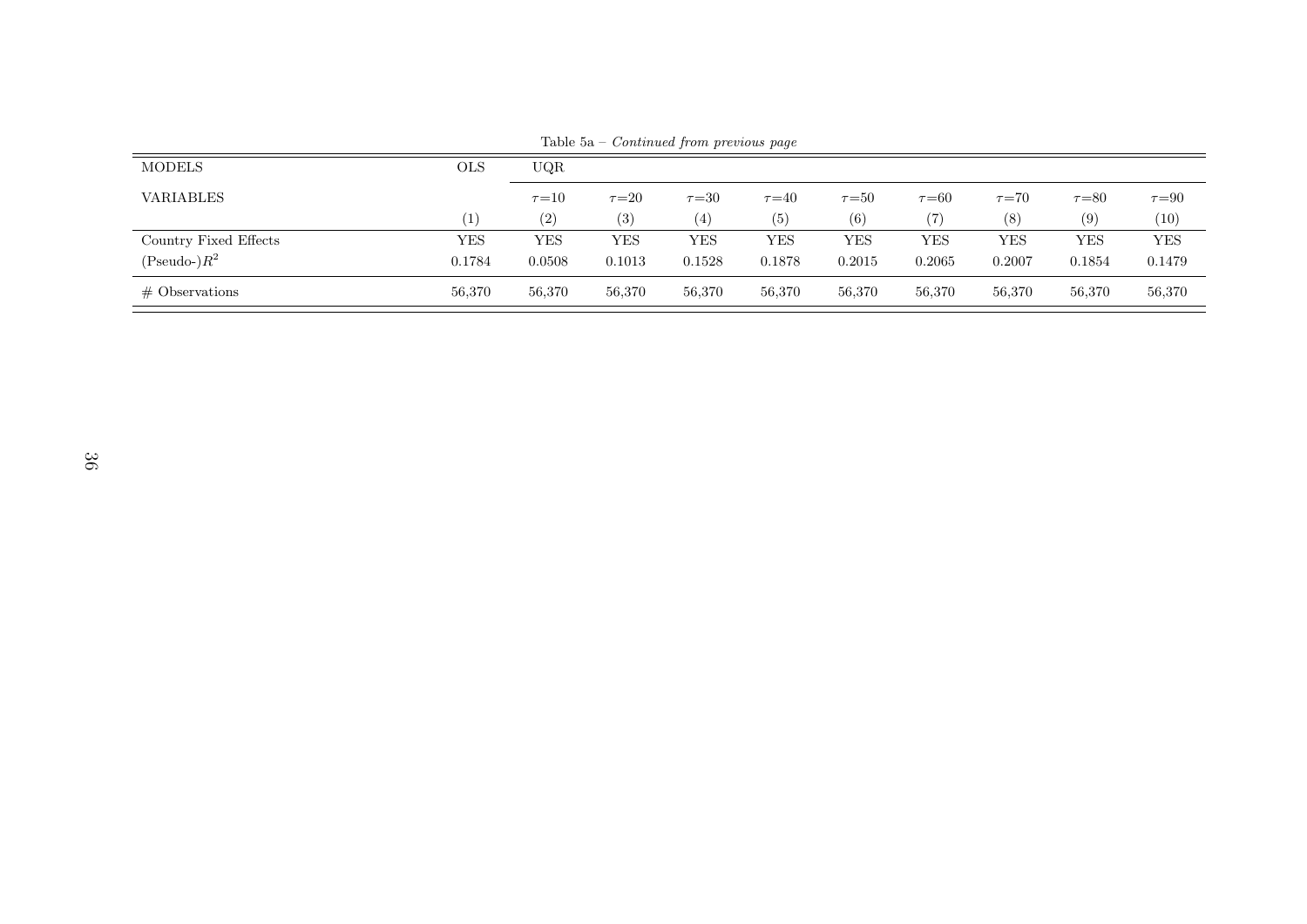| <b>MODELS</b>                                 | <b>OLS</b>  | UQR         |             |             |             |             |             |             |             |             |
|-----------------------------------------------|-------------|-------------|-------------|-------------|-------------|-------------|-------------|-------------|-------------|-------------|
| <b>VARIABLES</b>                              |             | $\tau = 10$ | $\tau = 20$ | $\tau = 30$ | $\tau = 40$ | $\tau = 50$ | $\tau = 60$ | $\tau = 70$ | $\tau = 80$ | $\tau = 90$ |
|                                               | (1)         | (2)         | (3)         | (4)         | (5)         | (6)         | (7)         | (8)         | (9)         | (10)        |
| Fin. Literacy: $\# \text{correct answers}/4Q$ | $0.143***$  | $0.364***$  | $0.224***$  | $0.148***$  | $0.113***$  | $0.092***$  | $0.080***$  | $0.069***$  | $0.050***$  | $0.047***$  |
|                                               | [0.008]     | [0.031]     | [0.016]     | [0.01]      | [0.007]     | [0.006]     | [0.006]     | [0.006]     | [0.006]     | [0.008]     |
| Male                                          | 0.017       | $0.127***$  | $0.056**$   | 0.019       | 0.002       | $-0.013$    | $-0.027**$  | $-0.027**$  | $-0.023**$  | $-0.034**$  |
|                                               | [0.014]     | [0.048]     | [0.028]     | [0.02]      | [0.014]     | [0.012]     | [0.011]     | [0.011]     | [0.012]     | [0.015]     |
| Age                                           | $0.138***$  | $0.345***$  | $0.207***$  | $0.128***$  | $0.099***$  | $0.088***$  | $0.079***$  | $0.071***$  | $0.062***$  | $0.056***$  |
|                                               | [0.009]     | [0.032]     | [0.018]     | [0.011]     | [0.008]     | [0.006]     | [0.006]     | [0.006]     | [0.006]     | [0.008]     |
| Age2                                          | $-1.037***$ | $-2.658***$ | $-1.603***$ | $-0.979***$ | $-0.751***$ | $-0.654***$ | $-0.575***$ | $-0.508***$ | $-0.434***$ | $-0.380***$ |
|                                               | [0.065]     | [0.24]      | [0.132]     | [0.08]      | [0.059]     | [0.047]     | [0.043]     | [0.042]     | [0.044]     | [0.056]     |
| Years of Education                            | $0.039***$  | $0.046***$  | $0.045***$  | $0.039***$  | $0.036***$  | $0.035***$  | $0.037***$  | $0.036***$  | $0.035***$  | $0.036***$  |
|                                               | [0.002]     | [0.007]     | [0.004]     | [0.003]     | [0.002]     | [0.002]     | [0.002]     | [0.002]     | [0.002]     | [0.002]     |
| No. of Inherited items                        | $0.367***$  | $0.693***$  | $0.444***$  | $0.354***$  | $0.289***$  | $0.262***$  | $0.261***$  | $0.285***$  | $0.307***$  | $0.355***$  |
|                                               | [0.011]     | [0.033]     | [0.022]     | [0.016]     | [0.013]     | [0.012]     | [0.012]     | [0.013]     | [0.015]     | [0.022]     |
| No. of Rooms in Residence at age 10           | $0.061***$  | $0.106***$  | $0.069***$  | $0.055***$  | $0.051***$  | $0.047***$  | $0.048***$  | $0.046***$  | $0.049***$  | $0.059***$  |
|                                               | [0.005]     | [0.015]     | [0.009]     | [0.005]     | [0.004]     | [0.004]     | [0.004]     | [0.004]     | [0.004]     | [0.006]     |
| No. of people in Residence at age 10          | $-0.03***$  | $-0.057***$ | $-0.036***$ | $-0.028***$ | $-0.026***$ | $-0.024***$ | $-0.021***$ | $-0.018***$ | $-0.017***$ | $-0.022***$ |
|                                               | [0.004]     | [0.013]     | [0.007]     | [0.004]     | [0.003]     | [0.003]     | [0.003]     | [0.003]     | [0.003]     | [0.003]     |
| Many Books in Residence at age 10             | $0.087***$  | 0.107       | $0.091**$   | $0.055**$   | $0.062***$  | $0.067***$  | $0.069***$  | $0.071***$  | $0.117***$  | $0.144***$  |
|                                               | [0.02]      | [0.067]     | [0.04]      | [0.025]     | [0.019]     | [0.017]     | [0.017]     | [0.017]     | [0.018]     | [0.025]     |
| Father's Education: Post-secondary or more    | $0.083***$  | 0.019       | 0.029       | $-0.007$    | 0.026       | $0.051**$   | $0.087***$  | $0.138***$  | $0.181***$  | $0.219***$  |
|                                               | [0.024]     | [0.079]     | [0.046]     | [0.032]     | [0.022]     | [0.020]     | [0.019]     | [0.020]     | [0.023]     | [0.035]     |
| Mother's Education: Post-secondary or more    | $-0.03$     | $-0.088$    | $-0.028$    | $-0.009$    | $-0.007$    | $-0.026$    | 0.002       | 0.009       | 0.01        | $0.05\,$    |
|                                               | [0.033]     | [0.105]     | [0.066]     | [0.04]      | [0.031]     | [0.028]     | [0.027]     | [0.027]     | [0.033]     | [0.047]     |

Table 5b: Financial Literacy and Net Household Wealth: OLS and UQR estimates. -2nd Specification-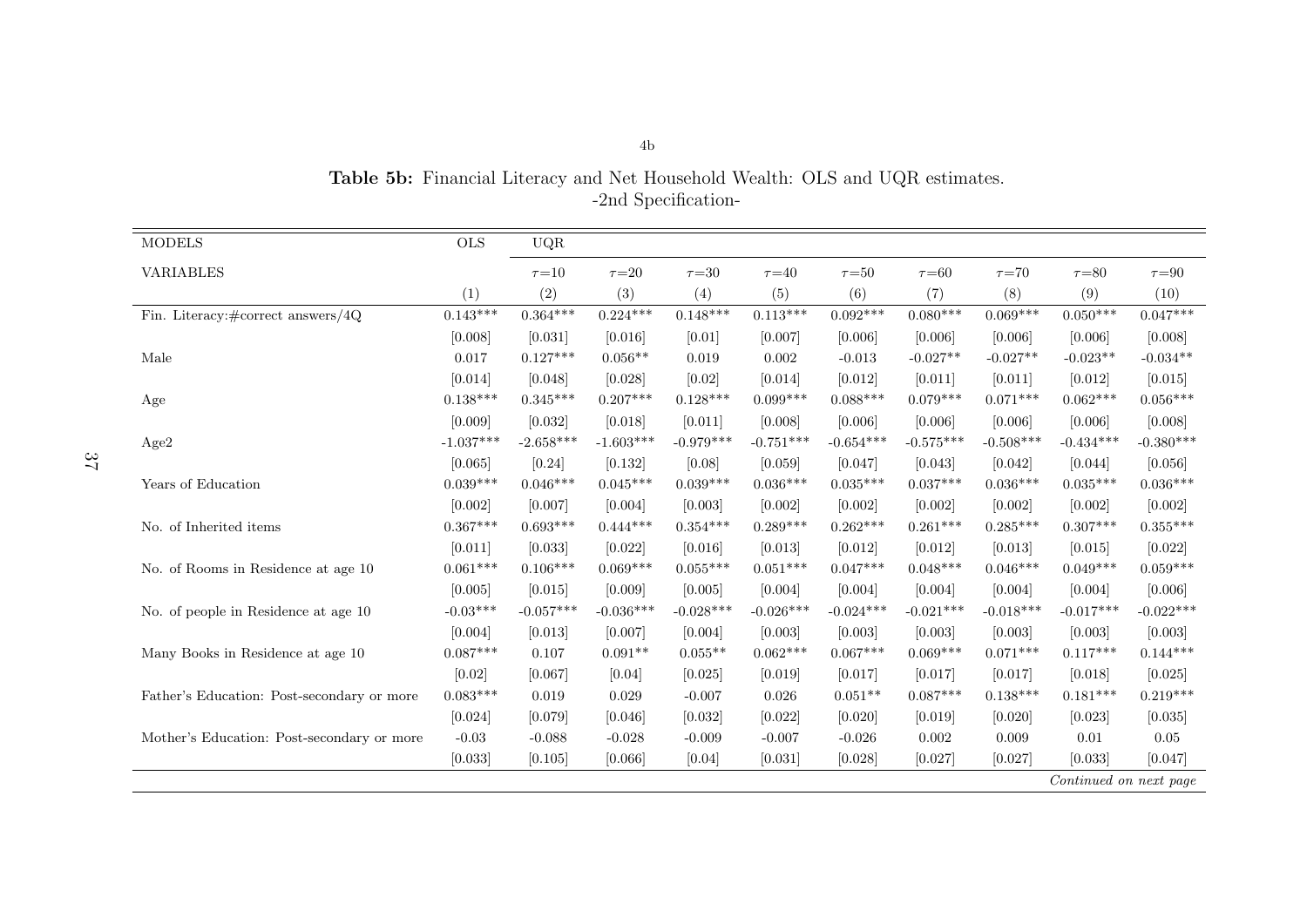| <b>MODELS</b>            | <b>OLS</b>  | UQR         |             |             |             |             |             |             |             |             |
|--------------------------|-------------|-------------|-------------|-------------|-------------|-------------|-------------|-------------|-------------|-------------|
| <b>VARIABLES</b>         |             | $\tau = 10$ | $\tau = 20$ | $\tau = 30$ | $\tau = 40$ | $\tau = 50$ | $\tau = 60$ | $\tau = 70$ | $\tau = 80$ | $\tau = 90$ |
|                          | (1)         | (2)         | (3)         | (4)         | (5)         | (6)         | (7)         | (8)         | (9)         | (10)        |
| Financial Risk Tolerance | $0.414***$  | $0.685***$  | $0.524***$  | $0.379***$  | $0.328***$  | $0.315***$  | $0.334***$  | $0.355***$  | $0.376***$  | $0.435***$  |
|                          | [0.015]     | [0.054]     | [0.033]     | [0.021]     | [0.016]     | [0.014]     | [0.014]     | [0.015]     | [0.016]     | [0.022]     |
| Long-Term Plan. Horizon  | $0.377***$  | $0.942***$  | $0.541***$  | $0.376***$  | $0.286***$  | $0.238***$  | $0.204***$  | $0.185***$  | $0.172***$  | $0.173***$  |
|                          | [0.015]     | [0.056]     | [0.032]     | [0.02]      | [0.015]     | [0.013]     | [0.013]     | $[0.012]$   | [0.012]     | [0.018]     |
| Depression               | $-0.056***$ | $-0.131***$ | $-0.087***$ | $-0.063***$ | $-0.047***$ | $-0.037***$ | $-0.030***$ | $-0.024***$ | $-0.018***$ | $-0.015***$ |
|                          | [0.004]     | [0.013]     | [0.008]     | [0.004]     | [0.003]     | [0.003]     | [0.003]     | [0.003]     | [0.003]     | [0.003]     |
| Country Fixed Effects    | <b>YES</b>  | <b>YES</b>  | <b>YES</b>  | <b>YES</b>  | <b>YES</b>  | <b>YES</b>  | <b>YES</b>  | <b>YES</b>  | <b>YES</b>  | <b>YES</b>  |
| $(Pseudo-)R^2$           | 0.2047      | 0.0627      | 0.1165      | 0.1706      | 0.2047      | 0.2171      | 0.2222      | 0.2170      | 0.1999      | 0.1577      |
| $\#$ Observations        | 54,966      | 54,966      | 54,966      | 54,966      | 54,966      | 54,966      | 54,966      | 54,966      | 54,966      | 54,966      |

Table 5b – Continued from previous page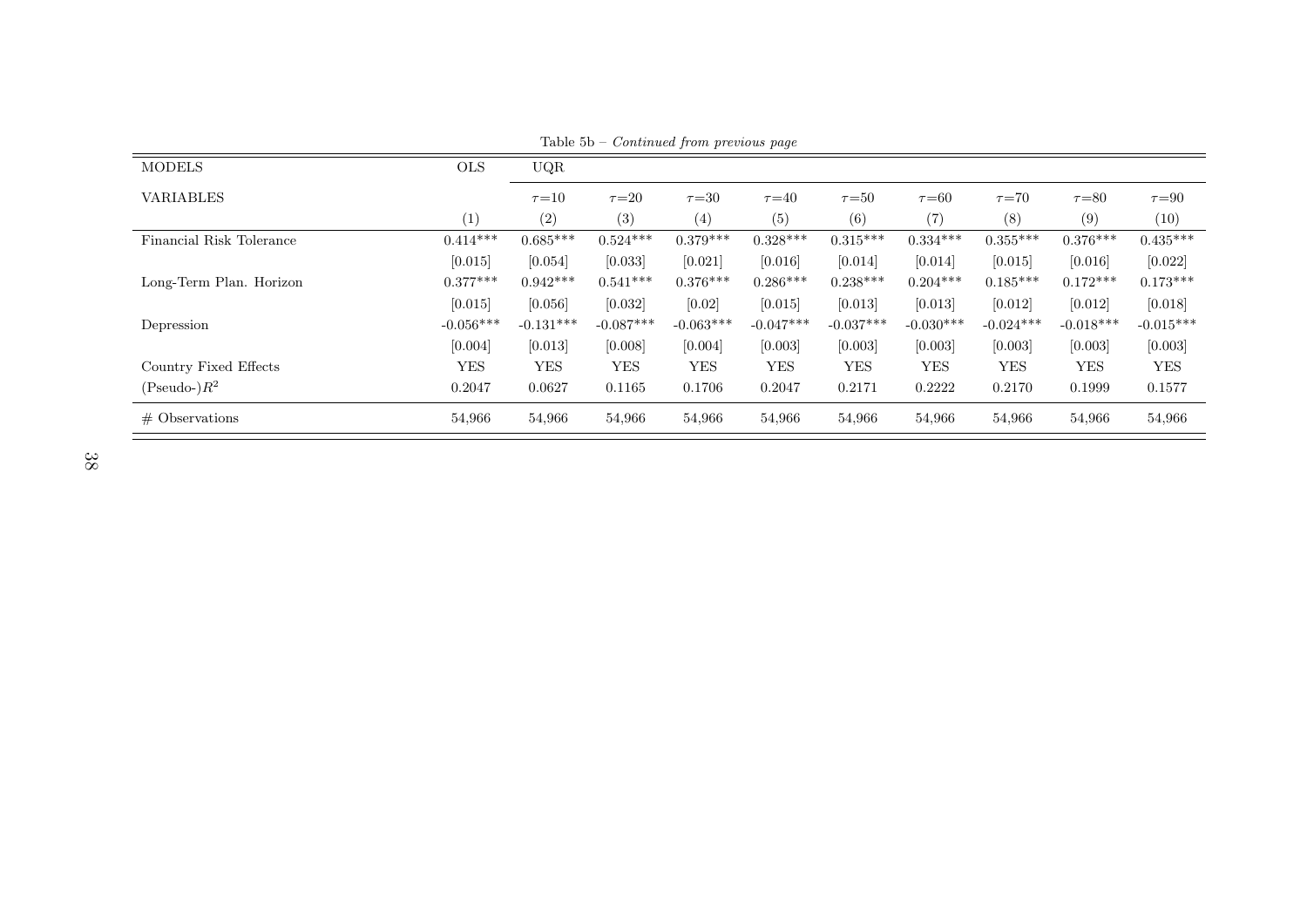| <b>MODELS</b>                                | $\rm OLS$   | UQR         |             |             |             |             |             |             |             |                        |
|----------------------------------------------|-------------|-------------|-------------|-------------|-------------|-------------|-------------|-------------|-------------|------------------------|
| <b>VARIABLES</b>                             |             | $\tau = 10$ | $\tau = 20$ | $\tau = 30$ | $\tau = 40$ | $\tau{=}50$ | $\tau = 60$ | $\tau = 70$ | $\tau = 80$ | $\tau{=}90$            |
|                                              | (1)         | (2)         | (3)         | (4)         | (5)         | (6)         | (7)         | (8)         | (9)         | (10)                   |
| Fin. Literacy: $\#\text{correct answers}/4Q$ | $0.103***$  | $0.269***$  | $0.165***$  | $0.108***$  | $0.081***$  | $0.067***$  | $0.058***$  | $0.050***$  | $0.034***$  | $0.035***$             |
|                                              | [0.007]     | [0.027]     | [0.017]     | [0.009]     | [0.007]     | [0.006]     | [0.006]     | [0.006]     | [0.006]     | [0.008]                |
| Male                                         | $-0.024*$   | 0.029       | $-0.009$    | $-0.032$    | $-0.034**$  | $-0.036***$ | $-0.044***$ | $-0.040***$ | $-0.031***$ | $-0.037**$             |
|                                              | [0.014]     | [0.049]     | [0.030]     | [0.019]     | [0.014]     | [0.012]     | [0.012]     | [0.011]     | [0.012]     | [0.016]                |
| Age                                          | $0.129***$  | $0.308***$  | $0.191***$  | $0.114***$  | $0.092***$  | $0.083***$  | $0.078***$  | $0.075***$  | $0.071***$  | $0.080***$             |
|                                              | [0.009]     | [0.034]     | [0.019]     | [0.012]     | [0.008]     | [0.007]     | [0.007]     | [0.006]     | [0.007]     | [0.009]                |
| Age2                                         | $-0.902***$ | $-2.242***$ | $-1.364***$ | $-0.804***$ | $-0.647***$ | $-0.577***$ | $-0.526***$ | $-0.496***$ | $-0.460***$ | $-0.503***$            |
|                                              | [0.068]     | [0.250]     | [0.135]     | [0.083]     | [0.059]     | [0.051]     | [0.048]     | [0.047]     | $[0.052]$   | [0.062]                |
| Years of Education                           | $0.026***$  | $0.021***$  | $0.027***$  | $0.027***$  | $0.026***$  | $0.026***$  | $0.029***$  | $0.029***$  | $0.029***$  | $0.031***$             |
|                                              | [0.002]     | [0.007]     | [0.004]     | [0.003]     | [0.002]     | [0.002]     | [0.002]     | [0.002]     | $[0.002]$   | [0.002]                |
| No. of Inherited items                       | $0.302***$  | $0.548***$  | $0.355***$  | $0.287***$  | $0.241***$  | $0.220***$  | $0.220***$  | $0.245***$  | $0.269***$  | $0.319***$             |
|                                              | [0.010]     | [0.032]     | [0.020]     | [0.015]     | [0.012]     | [0.011]     | [0.012]     | [0.013]     | [0.014]     | [0.022]                |
| No. of Rooms in Residence at age 10          | $0.056***$  | $0.098***$  | $0.060***$  | $0.049***$  | $0.045***$  | $0.042***$  | $0.044***$  | $0.042***$  | $0.044***$  | $0.055***$             |
|                                              | [0.004]     | [0.015]     | [0.008]     | [0.005]     | [0.004]     | [0.004]     | [0.004]     | [0.004]     | [0.004]     | [0.005]                |
| No. of people in Residence at age 10         | $-0.027***$ | $-0.051***$ | $-0.031***$ | $-0.023***$ | $-0.023***$ | $-0.022***$ | $-0.019***$ | $-0.017***$ | $-0.017***$ | $-0.023***$            |
|                                              | [0.003]     | [0.012]     | [0.007]     | [0.004]     | [0.003]     | [0.003]     | [0.003]     | [0.002]     | [0.002]     | [0.003]                |
| Many Books in Residence at age 10            | $0.086***$  | $0.120*$    | $0.095**$   | $0.051**$   | $0.054***$  | $0.059***$  | $0.063***$  | $0.061***$  | $0.106***$  | $0.126***$             |
|                                              | [0.019]     | [0.064]     | [0.042]     | [0.025]     | [0.019]     | [0.016]     | [0.016]     | [0.015]     | [0.019]     | [0.025]                |
| Father's Education: Post-secondary or more   | $0.078***$  | 0.045       | 0.026       | $-0.019$    | 0.021       | $0.042**$   | $0.076***$  | $0.124***$  | $0.164***$  | $0.196***$             |
|                                              | [0.022]     | [0.078]     | [0.046]     | [0.030]     | [0.023]     | [0.019]     | [0.019]     | [0.020]     | [0.023]     | [0.033]                |
| Mother's Education: Post-secondary or more   | $-0.026$    | $-0.089$    | $-0.027$    | 0.004       | 0.001       | $-0.023$    | 0.003       | 0.011       | 0.01        | 0.052                  |
|                                              | [0.031]     | [0.105]     | [0.060]     | [0.038]     | [0.031]     | [0.026]     | [0.026]     | [0.028]     | [0.031]     | [0.046]                |
|                                              |             |             |             |             |             |             |             |             |             | Continued on next page |

Table 5c: Financial Literacy and Net Household Wealth: OLS and UQR estimates. -3rd Specification-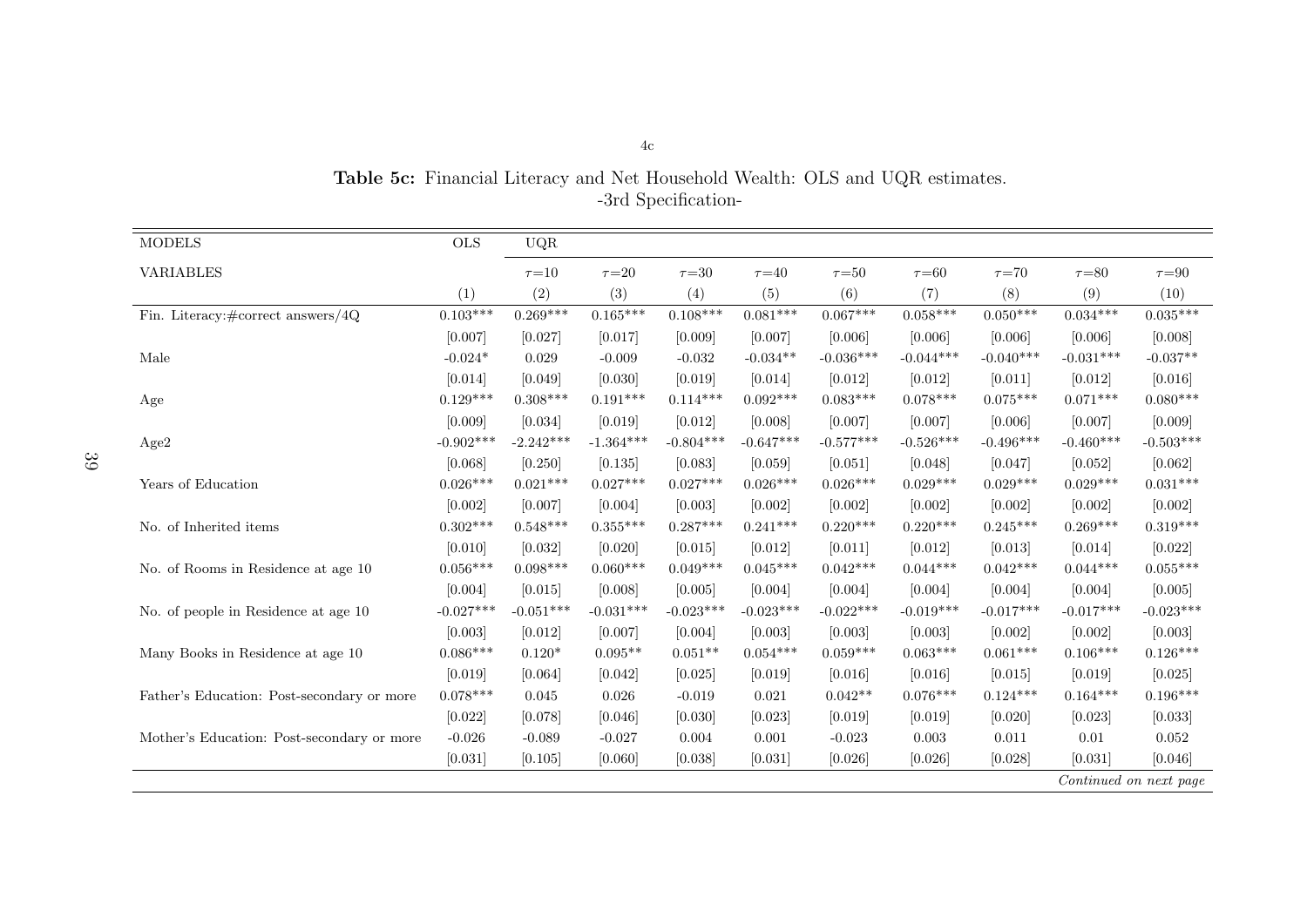| <b>MODELS</b>                | $\rm OLS$   | UQR         |             |             |             |             |             |             |             |                        |
|------------------------------|-------------|-------------|-------------|-------------|-------------|-------------|-------------|-------------|-------------|------------------------|
| <b>VARIABLES</b>             |             | $\tau = 10$ | $\tau = 20$ | $\tau = 30$ | $\tau{=}40$ | $\tau = 50$ | $\tau = 60$ | $\tau = 70$ | $\tau = 80$ | $\tau{=}90$            |
|                              | (1)         | (2)         | (3)         | (4)         | (5)         | (6)         | (7)         | (8)         | (9)         | (10)                   |
| Financial Risk Tolerance     | $0.344***$  | $0.537***$  | $0.422***$  | $0.305***$  | $0.275***$  | $0.264***$  | $0.289***$  | $0.311***$  | $0.332***$  | $0.392***$             |
|                              | [0.014]     | [0.053]     | [0.032]     | [0.021]     | [0.016]     | [0.014]     | [0.014]     | [0.014]     | [0.015]     | [0.023]                |
| Long-term planning horizon   | $0.290***$  | $0.737***$  | $0.408***$  | $0.291***$  | $0.218***$  | $0.182***$  | $0.155***$  | $0.142***$  | $0.135***$  | $0.137***$             |
|                              | [0.014]     | [0.056]     | [0.028]     | [0.019]     | [0.015]     | [0.013]     | [0.012]     | [0.012]     | [0.013]     | [0.017]                |
| Depression scale             | $-0.015***$ | $-0.033**$  | $-0.023***$ | $-0.020***$ | $-0.014***$ | $-0.010***$ | $-0.008***$ | $-0.005*$   | $-0.002$    | $-0.004$               |
|                              | [0.004]     | [0.014]     | [0.008]     | [0.005]     | [0.003]     | [0.003]     | [0.003]     | [0.003]     | [0.003]     | [0.004]                |
| No. of children              | $-0.050***$ | $-0.157***$ | $-0.074***$ | $-0.052***$ | $-0.041***$ | $-0.032***$ | $-0.022***$ | $-0.012***$ | $0.007*$    | $0.017***$             |
|                              | [0.006]     | [0.020]     | [0.011]     | [0.007]     | [0.006]     | [0.005]     | [0.004]     | [0.004]     | [0.004]     | [0.006]                |
| Marital Status (Ref: Single) |             |             |             |             |             |             |             |             |             |                        |
|                              | [0.006]     | [0.020]     | [0.011]     | [0.007]     | [0.006]     | [0.005]     | [0.004]     | [0.004]     | [0.004]     | [0.006]                |
| $\gg:$ Married               | $0.707***$  | $1.753***$  | $1.003***$  | $0.685***$  | $0.493***$  | $0.413***$  | $0.388***$  | $0.347***$  | $0.287***$  | $0.267***$             |
|                              | [0.039]     | [0.144]     | [0.071]     | [0.047]     | [0.034]     | [0.029]     | [0.024]     | [0.023]     | [0.025]     | [0.031]                |
| $\gg:$ Divorced              | $-0.156***$ | $-0.647***$ | $-0.384***$ | $-0.180***$ | $-0.106***$ | $-0.086***$ | $-0.038$    | $-0.027$    | $-0.049*$   | $-0.047$               |
|                              | [0.048]     | [0.179]     | [0.086]     | [0.059]     | [0.039]     | [0.032]     | [0.029]     | [0.027]     | [0.029]     | [0.036]                |
| $\gg:$ Widowed               | $0.275***$  | $0.601***$  | $0.296***$  | $0.233***$  | $0.183***$  | $0.166***$  | $0.152***$  | $0.127***$  | $0.096***$  | $0.094***$             |
|                              | [0.045]     | [0.158]     | [0.078]     | [0.056]     | [0.037]     | [0.032]     | [0.027]     | [0.026]     | [0.028]     | [0.034]                |
| Health Status (Ref: Poor)    |             |             |             |             |             |             |             |             |             |                        |
| $\gg$ : Excellent            | $0.412***$  | $0.728***$  | $0.522***$  | $0.390***$  | $0.370***$  | $0.321***$  | $0.283***$  | $0.282***$  | $0.276***$  | $0.259***$             |
|                              | [0.038]     | [0.137]     | [0.073]     | [0.047]     | [0.034]     | [0.030]     | [0.028]     | [0.028]     | [0.031]     | [0.043]                |
| $\gg:$ Very Good             | $0.338***$  | $0.720***$  | $0.483***$  | $0.327***$  | $0.262***$  | $0.230***$  | $0.200***$  | $0.178***$  | $0.167***$  | $0.117***$             |
|                              | [0.034]     | [0.131]     | [0.068]     | [0.043]     | [0.031]     | [0.026]     | [0.025]     | [0.022]     | [0.025]     | [0.031]                |
| $\gg$ : Good                 | $0.242***$  | $0.530***$  | $0.342***$  | $0.242***$  | $0.210***$  | $0.157***$  | $0.117***$  | $0.096***$  | $0.056***$  | $-0.016$               |
|                              | [0.032]     | [0.121]     | [0.064]     | [0.040]     | [0.028]     | [0.023]     | [0.021]     | [0.019]     | [0.021]     | [0.025]                |
| $\gg:$ Fair                  | $0.112***$  | $0.279**$   | $0.122**$   | $0.078**$   | $0.084***$  | $0.063***$  | $0.034*$    | 0.023       | 0.01        | $-0.006$               |
|                              | [0.032]     | [0.117]     | [0.059]     | [0.038]     | [0.028]     | [0.021]     | [0.019]     | [0.018]     | [0.019]     | [0.022]                |
|                              |             |             |             |             |             |             |             |             |             | Continued on next page |

Table 5c – Continued from previous page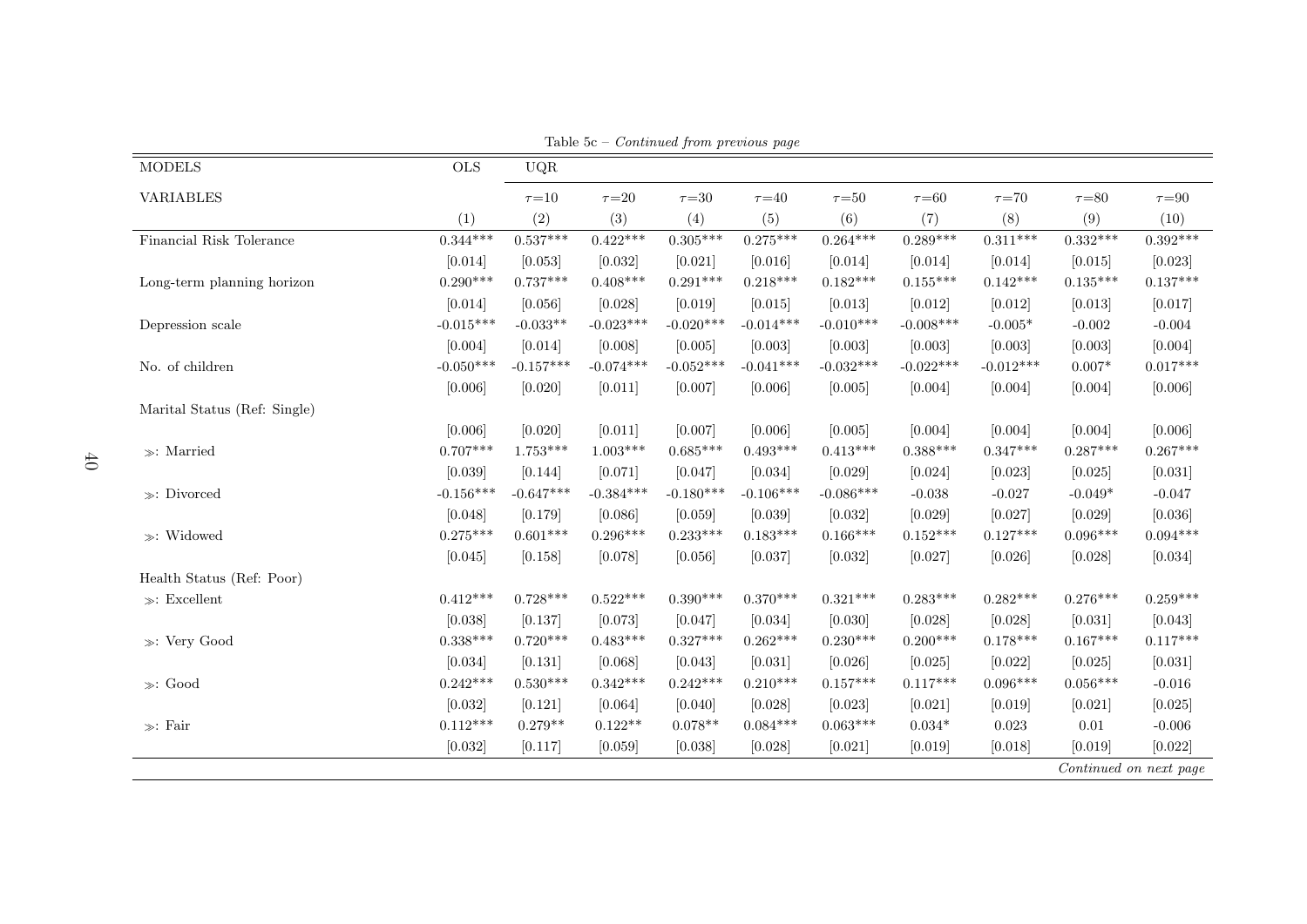|                                   |             |              |              | contentaca from procto ao pago |             |              |              |              |              |              |
|-----------------------------------|-------------|--------------|--------------|--------------------------------|-------------|--------------|--------------|--------------|--------------|--------------|
| <b>MODELS</b>                     | <b>OLS</b>  | $_{\rm UQR}$ |              |                                |             |              |              |              |              |              |
| <b>VARIABLES</b>                  |             | $\tau = 10$  | $\tau = 20$  | $\tau{=}30$                    | $\tau = 40$ | $\tau = 50$  | $\tau = 60$  | $\tau = 70$  | $\tau{=}80$  | $\tau = 90$  |
|                                   | (1)         | (2)          | (3)          | (4)                            | (5)         | (6)          | (7)          | (8)          | (9)          | (10)         |
| Job Status (Ref: Retired)         |             |              |              |                                |             |              |              |              |              |              |
| $\gg$ : Employed or self-employed | $0.080***$  | $0.221***$   | $0.153***$   | $0.053*$                       | 0.027       | 0.009        | 0.023        | $0.037**$    | $0.040**$    | $0.110***$   |
|                                   | [0.021]     | [0.074]      | [0.045]      | [0.028]                        | [0.021]     | [0.018]      | [0.017]      | [0.018]      | [0.020]      | [0.027]      |
| $\gg:$ Unemployed                 | $-0.556***$ | $-1.703***$  | $-0.710***$  | $-0.439***$                    | $-0.325***$ | $-0.306***$  | $-0.193***$  | $-0.131***$  | $-0.070**$   | 0.001        |
|                                   | [0.057]     | [0.193]      | [0.100]      | [0.064]                        | [0.046]     | [0.037]      | [0.036]      | [0.032]      | [0.030]      | [0.039]      |
| $\gg$ : Permanently sick/disabled | $-0.376***$ | $-1.118***$  | $-0.451***$  | $-0.370***$                    | $-0.269***$ | $-0.206***$  | $-0.120***$  | $-0.095***$  | $-0.109***$  | $-0.006$     |
|                                   | [0.053]     | [0.191]      | [0.105]      | [0.063]                        | [0.042]     | [0.037]      | [0.033]      | [0.031]      | [0.030]      | [0.039]      |
| $\gg$ : Homemaker                 | $0.119***$  | $0.312***$   | $0.271***$   | $0.113***$                     | $0.053*$    | $0.053**$    | $0.076***$   | $0.078***$   | $0.082***$   | $0.135***$   |
|                                   | [0.029]     | [0.100]      | [0.058]      | [0.036]                        | [0.028]     | [0.024]      | [0.023]      | [0.022]      | [0.023]      | [0.030]      |
| $\gg$ : Other                     | $-0.049$    | $-0.235$     | $-0.028$     | $-0.004$                       | $-0.03$     | 0.015        | 0.084        | $0.159***$   | $0.204***$   | $0.317***$   |
|                                   | [0.086]     | [0.275]      | [0.146]      | [0.086]                        | [0.069]     | [0.059]      | [0.053]      | [0.055]      | [0.059]      | [0.087]      |
| ln(Income)                        | $-8.682***$ | $-1.359$     | $4.907**$    | $-1.732$                       | $-6.740***$ | $-11.658***$ | $-15.964***$ | $-19.041***$ | $-20.932***$ | $-23.742***$ |
|                                   | [1.221]     | [4.518]      | [2.280]      | [1.481]                        | [0.957]     | [0.837]      | [0.834]      | [0.811]      | [0.999]      | [1.461]      |
| ln(Income)2                       | $0.954***$  | 0.472        | $-0.229$     | $0.327**$                      | $0.756***$  | $1.192***$   | $1.579***$   | $1.847***$   | $1.998***$   | $2.227***$   |
|                                   | [0.114]     | [0.418]      | [0.211]      | [0.138]                        | [0.090]     | [0.079]      | [0.080]      | [0.078]      | [0.096]      | [0.141]      |
| ln(Income)3                       | $-0.033***$ | $-0.024*$    | 0.001        | $-0.014***$                    | $-0.027***$ | $-0.039***$  | $-0.051***$  | $-0.059***$  | $-0.062***$  | $-0.068***$  |
|                                   | [0.004]     | [0.013]      | [0.006]      | [0.004]                        | [0.003]     | [0.002]      | [0.003]      | [0.002]      | [0.003]      | [0.005]      |
| cons                              | 29.501***   | $-15.171$    | $-25.810***$ | $4.406\,$                      | 25.329***   | 44.443***    | 60.722***    | 72.678***    | 80.796***    | $91.939***$  |
|                                   | [4.329]     | [16.059]     | [8.173]      | [5.265]                        | [3.369]     | [2.928]      | [2.896]      | [2.786]      | [3.409]      | [4.974]      |
| Country Fixed Effects             | <b>YES</b>  | <b>YES</b>   | <b>YES</b>   | <b>YES</b>                     | <b>YES</b>  | <b>YES</b>   | <b>YES</b>   | <b>YES</b>   | <b>YES</b>   | <b>YES</b>   |
| $(Pseudo-)R^2$                    | 0.2695      | 0.0998       | 0.1573       | 0.2125                         | 0.2441      | 0.2562       | 0.2577       | 0.2499       | 0.2270       | 0.1775       |
| $#$ Observations                  | 54,636      | 54,636       | 54,636       | 54,636                         | 54,636      | 54,636       | 54,636       | 54,636       | 54,636       | 54,636       |

Table 5c – Continued from previous page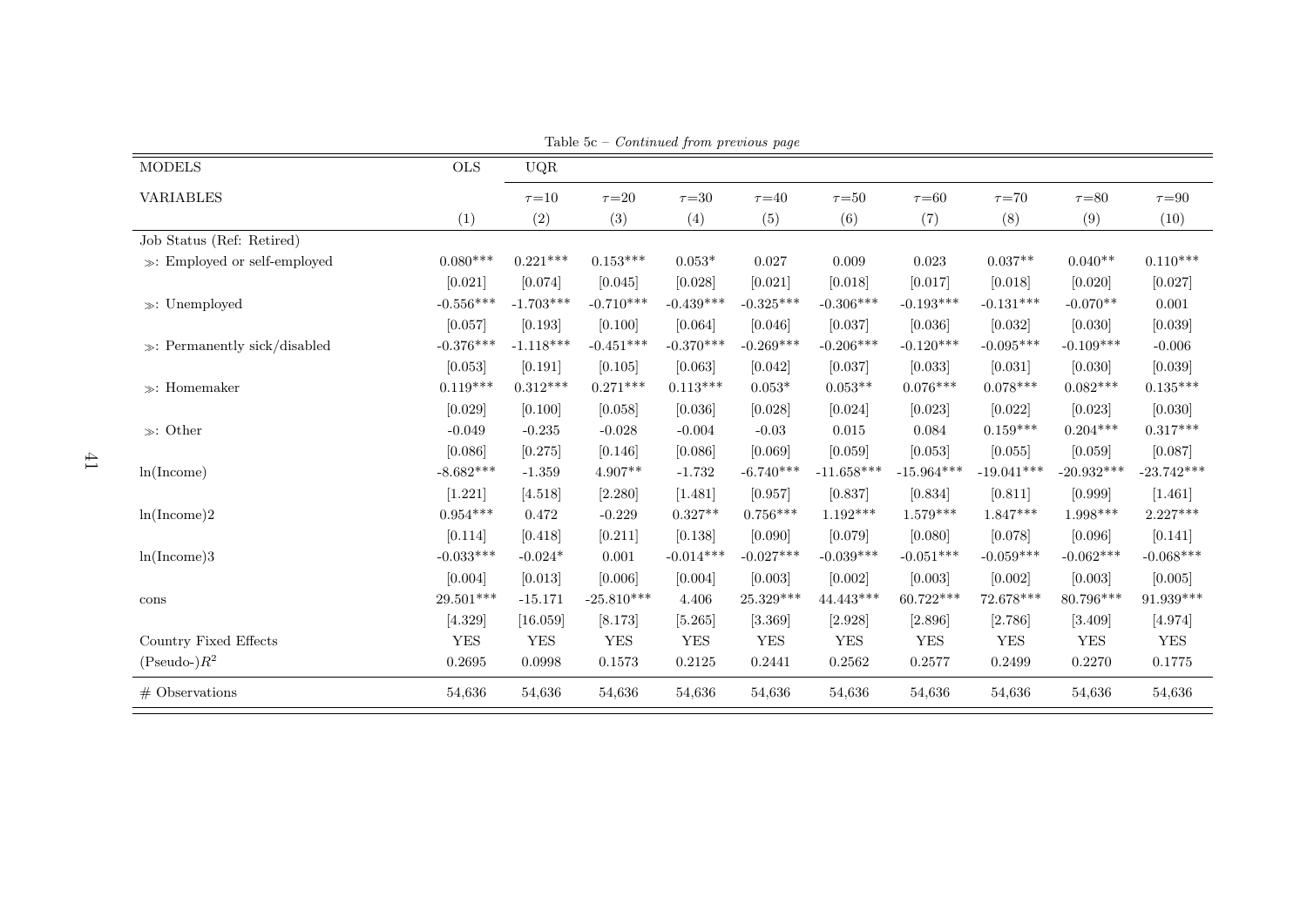| <b>MODELS</b>                                                          | <b>OLS</b>   | UQR         |             |             |             |             |             |             |                        |             |
|------------------------------------------------------------------------|--------------|-------------|-------------|-------------|-------------|-------------|-------------|-------------|------------------------|-------------|
| <b>VARIABLES</b>                                                       |              | $\tau = 10$ | $\tau = 20$ | $\tau = 30$ | $\tau = 40$ | $\tau = 50$ | $\tau = 60$ | $\tau = 70$ | $\tau = 80$            | $\tau = 90$ |
|                                                                        | (1)          | (2)         | (3)         | (4)         | (5)         | (6)         | (7)         | (8)         | (9)                    | (10)        |
| Panel A: Exogenous Indicators (1st Specification)                      |              |             |             |             |             |             |             |             |                        |             |
| Fin. Literacy: $\# \text{correct answers}/4Q$                          | $0.492***$   | $1.029***$  | $0.777***$  | $0.574***$  | $0.473***$  | $0.358***$  | $0.319***$  | $0.297***$  | $0.320***$             | $0.319***$  |
|                                                                        | [0.038]      | [0.035]     | [0.041]     | [0.033]     | [0.023]     | [0.017]     | [0.020]     | [0.013]     | [0.019]                | [0.016]     |
| Cons                                                                   | $5.491***$   | $6.495***$  | $8.454***$  | $9.775***$  | $10.525***$ | $11.172***$ | $11.549***$ | 11.888***   | $12.145***$            | $12.645***$ |
|                                                                        | [0.294]      | [0.149]     | [0.117]     | [0.093]     | [0.077]     | [0.048]     | [0.045]     | [0.032]     | [0.042]                | [0.037]     |
| Country Fixed Effects                                                  | <b>YES</b>   | <b>YES</b>  | <b>YES</b>  | <b>YES</b>  | <b>YES</b>  | <b>YES</b>  | ${\rm YES}$ | ${\rm YES}$ | <b>YES</b>             | ${\rm YES}$ |
| $#$ Observations                                                       | 55,156       | 55,156      | 55,156      | 55,156      | 55,156      | 55,156      | 55,156      | 55,156      | 55,156                 | 55,156      |
| F-statistic of excluded instruments                                    | $1035.69***$ |             |             |             |             |             |             |             |                        |             |
| Kleibergen-Paap (LM statistic)                                         | 1948.519***  |             |             |             |             |             |             |             |                        |             |
| Hansen J statistic                                                     | 0.001        |             |             |             |             |             |             |             |                        |             |
| Endogeneity test                                                       | 76.641***    |             |             |             |             |             |             |             |                        |             |
| Panel B: Exogenous Indicators & Personality Traits (2nd Specification) |              |             |             |             |             |             |             |             |                        |             |
| Fin. Literacy: $\# \text{correct answers}/4Q$                          | $0.397***$   | $0.873***$  | $0.647***$  | $0.469***$  | $0.381***$  | $0.293***$  | $0.254***$  | $0.261***$  | $0.283***$             | $0.255***$  |
|                                                                        | [0.039]      | [0.042]     | [0.041]     | [0.036]     | [0.020]     | [0.025]     | [0.017]     | [0.012]     | [0.015]                | [0.009]     |
| Cons                                                                   | $5.562***$   | $7.051***$  | $8.938***$  | $10.058***$ | 10.736***   | $11.316***$ | $11.715***$ | $11.987***$ | 12.256***              | 12.723***   |
|                                                                        | [0.295]      | [0.156]     | [0.071]     | [0.092]     | [0.058]     | [0.052]     | [0.036]     | [0.025]     | [0.035]                | [0.011]     |
| Country Fixed Effects                                                  | <b>YES</b>   | <b>YES</b>  | <b>YES</b>  | <b>YES</b>  | <b>YES</b>  | <b>YES</b>  | <b>YES</b>  | <b>YES</b>  | <b>YES</b>             | <b>YES</b>  |
| $#$ Observations                                                       | 53,885       | 53,885      | 53,885      | 53,885      | 53,885      | 53,885      | 53,885      | 53,885      | 53,885                 | 53,885      |
| F-statistic of excluded instruments                                    | $980.27***$  |             |             |             |             |             |             |             |                        |             |
| Kleibergen-Paap (LM statistic)                                         | 1846.438***  |             |             |             |             |             |             |             |                        |             |
| Hansen J statistic                                                     | 0.022        |             |             |             |             |             |             |             |                        |             |
| Endogeneity test                                                       | $46.819***$  |             |             |             |             |             |             |             |                        |             |
|                                                                        |              |             |             |             |             |             |             |             | Continued on next page |             |

Table 6: Financial Literacy and Net Household Wealth: 2SLS and IV-GQR estimates.

Continued on next page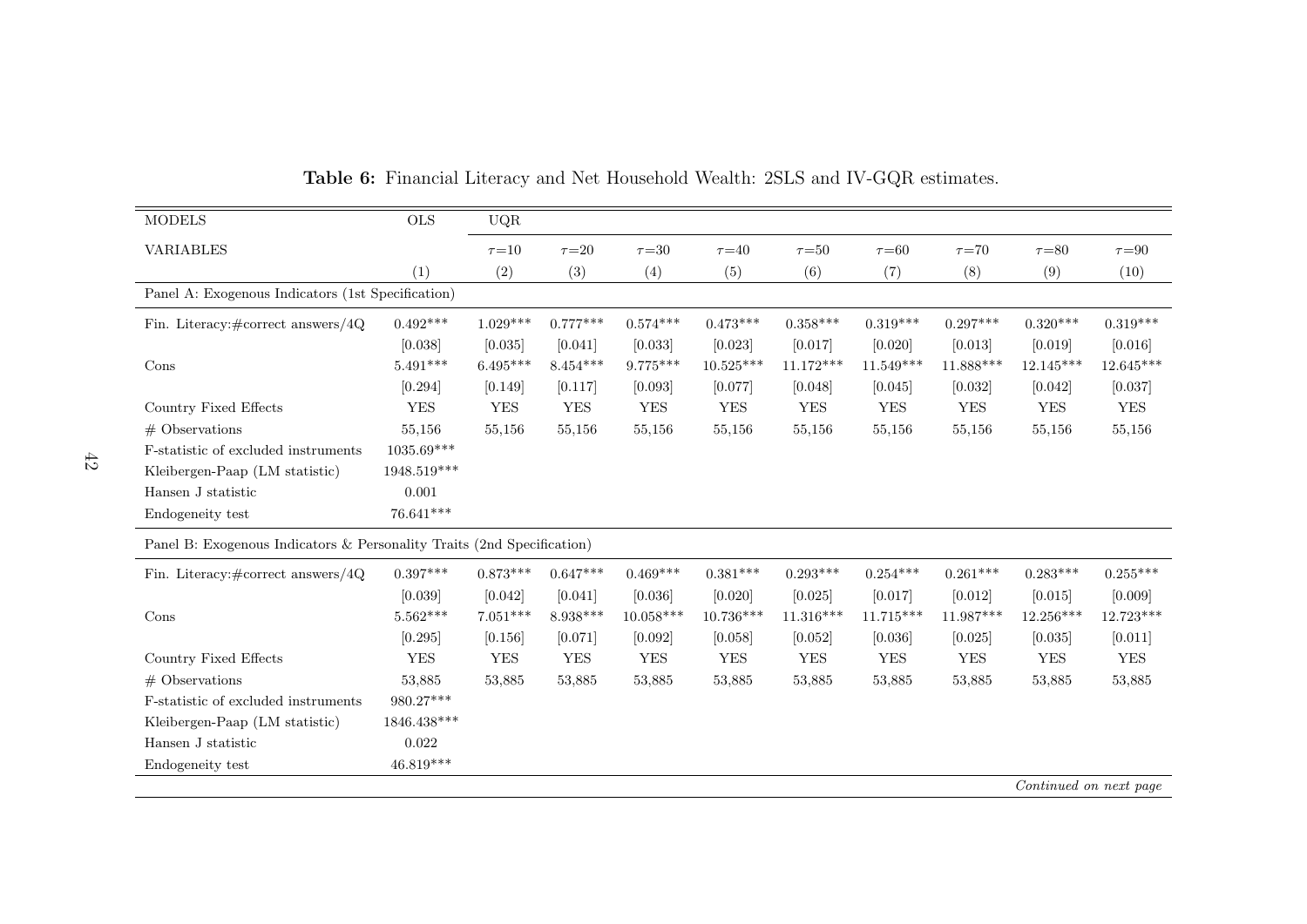| <b>MODELS</b>                                                                                       | 2SLS        | $IV-GQR$    |             |             | $\sqrt{2}$  |             |             |             |             |             |
|-----------------------------------------------------------------------------------------------------|-------------|-------------|-------------|-------------|-------------|-------------|-------------|-------------|-------------|-------------|
| VARIABLES                                                                                           |             | $\tau = 10$ | $\tau = 20$ | $\tau = 30$ | $\tau = 40$ | $\tau = 50$ | $\tau = 60$ | $\tau = 70$ | $\tau = 80$ | $\tau = 90$ |
|                                                                                                     | (1)         | (2)         | (3)         | (4)         | (5)         | (6)         | (7)         | (8)         | (9)         | (10)        |
| Panel C: Exogenous Indicators, Personality Traits & Demographic Characteristics (3rd Specification) |             |             |             |             |             |             |             |             |             |             |
| Fin. Literacy: $\# \text{correct answers}/4Q$                                                       | $0.326***$  | $0.759***$  | $0.475***$  | $0.388***$  | $0.356***$  | $0.229***$  | $0.216***$  | $0.242***$  | $0.264***$  | $0.224***$  |
|                                                                                                     | [0.038]     | [0.046]     | [0.040]     | [0.032]     | [0.028]     | [0.019]     | [0.016]     | [0.011]     | [0.012]     | [0.016]     |
| Cons                                                                                                | 29.192***   | $7.402***$  | $9.314***$  | $10.232***$ | $10.831***$ | $11.440***$ | $11.813***$ | 12.039***   | 12.332***   | 12.818***   |
|                                                                                                     | [4.370]     | [0.142]     | [0.194]     | [0.072]     | [0.069]     | [0.038]     | [0.040]     | [0.036]     | [0.028]     | [0.050]     |
| Country Fixed Effects                                                                               | <b>YES</b>  | <b>YES</b>  | <b>YES</b>  | <b>YES</b>  | <b>YES</b>  | <b>YES</b>  | <b>YES</b>  | <b>YES</b>  | <b>YES</b>  | <b>YES</b>  |
| $#$ Observations                                                                                    | 53,559      | 53,559      | 53,559      | 53,559      | 53,559      | 53,559      | 53,559      | 53,559      | 53,559      | 53,559      |
| F-statistic of excluded instruments                                                                 | 946.94***   |             |             |             |             |             |             |             |             |             |
| Kleibergen-Paap (LM statistic)                                                                      | 1787.899*** |             |             |             |             |             |             |             |             |             |
| Hansen J statistic                                                                                  | 1.344       |             |             |             |             |             |             |             |             |             |
| Endogeneity test                                                                                    | $38.427***$ |             |             |             |             |             |             |             |             |             |

Table 6 – Continued from previous page

Note: This table presents the marginal effects and the robust standard errors from 2SLS estimates (Column 1) and IV-GQR estimates (Columns2-10). Panel A presents the results for the first specification, which includes only exogenous indicators (i.e. Male, Age, Age2, Years of Educations and No. of Inherited Items). Panel B shows the estimates from the second specification, in which we add personality traits (i.e. Financial Risk Tolerance, Long-Term Plannning Horizon and Level of Depression). The results from the third specification are presented in Panel C, in which we add demographic characteristics (i.e. No. of Children, Marital Status, Health Status, Job Status, Ln(Income), Ln(Income)2 and Ln(Income)3). Finally, five more variables (i.e. the *No. of Rooms in Residence at age 10*, the *No. of People in Residence at age 10*, the *No. of Books in the Residence* as well as Father's and Mother's Education) out of the set of the seven plausible instruments, which do not satisfy the conditions of good instruments, are included in the above specifications as control variables. The excluded instruments are two: *Performance in Maths at age of 10* and *Performance in* Language at age of 10.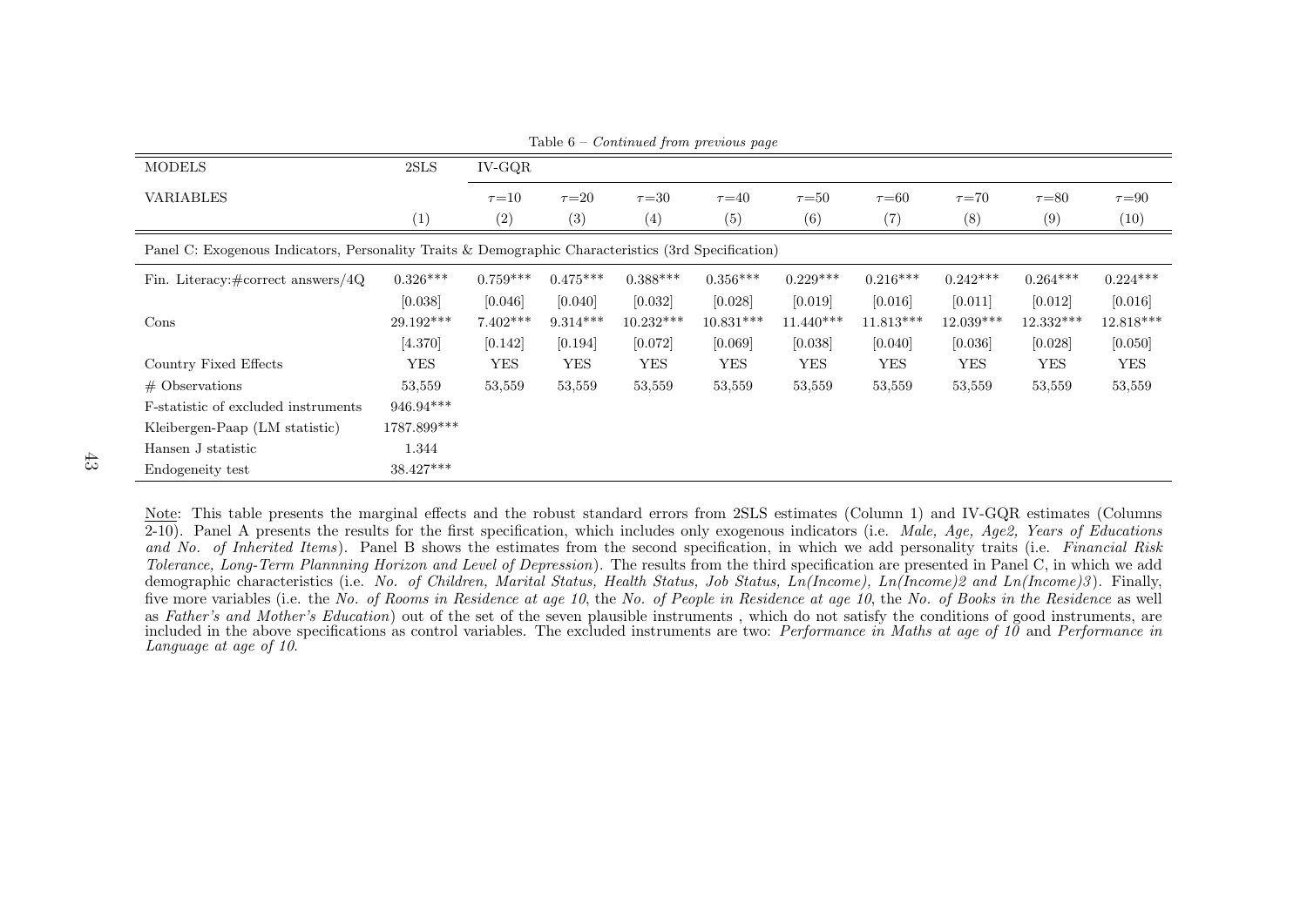Table 7: Correlation Matrix.

|                        | $Ln(Wealth)$ FL_Correct |            | Male       | Age        |            |            |            |            |            |           |            |           | Years of Educ. Inher. Items Maths.age 10 Lang.age 10 Books.age 10 Rooms.age 10 People.age 10 Father's Educ. Mother's Educ. |
|------------------------|-------------------------|------------|------------|------------|------------|------------|------------|------------|------------|-----------|------------|-----------|----------------------------------------------------------------------------------------------------------------------------|
| Ln(Wealth)             |                         |            |            |            |            |            |            |            |            |           |            |           |                                                                                                                            |
| FL_Correct             | $0.1609*$               |            |            |            |            |            |            |            |            |           |            |           |                                                                                                                            |
| Male                   | $0.0674*$               | $0.1485*$  |            |            |            |            |            |            |            |           |            |           |                                                                                                                            |
| Age                    | $-0.1005*$              | $-0.1966*$ | $0.0394*$  |            |            |            |            |            |            |           |            |           |                                                                                                                            |
| Years of Educ.         | $0.1676*$               | $0.3266*$  | $0.0646*$  | $-0.2348*$ |            |            |            |            |            |           |            |           |                                                                                                                            |
| Inher. Items           | $0.1719*$               | $0.0923*$  | $0.0162*$  | $-0.0964*$ | $0.1503*$  |            |            |            |            |           |            |           |                                                                                                                            |
| Maths_age 10           | $0.0948*$               | $0.2599*$  | $0.0663*$  | 0.0023     | $0.2139*$  | $0.0411*$  |            |            |            |           |            |           |                                                                                                                            |
| Lang. $\text{age } 10$ | $0.0633*$               | $0.1570*$  | $-0.1077*$ | $0.0094*$  | $0.2226*$  | $0.0372*$  | $0.3893*$  |            |            |           |            |           |                                                                                                                            |
| Books_age 10           | $0.0897*$               | $0.1803*$  | $-0.0227*$ | $-0.1184*$ | $0.2802*$  | $0.0834*$  | $0.1257*$  | $0.1860*$  |            |           |            |           |                                                                                                                            |
| Rooms_age 10           | $0.1962*$               | $0.1095*$  | $0.0099*$  | $-0.0944*$ | $0.1473*$  | $0.1249*$  | $0.0576*$  | $0.0631*$  | $0.1919*$  |           |            |           |                                                                                                                            |
| People_age 10          | $-0.0309*$              | $-0.1092*$ | $-0.0000$  | $0.0622*$  | $-0.1581*$ | $-0.0383*$ | $-0.0271*$ | $-0.0718*$ | $-0.0691*$ | $0.2559*$ |            |           |                                                                                                                            |
| Father's Educ.         | $0.0839*$               | $0.1442*$  | $-0.001$   | $-0.0598*$ | $0.2280*$  | $0.0790*$  | $0.0833*$  | $0.1241*$  | $0.3409*$  | $0.1489*$ | $-0.0604*$ |           |                                                                                                                            |
| Mother's Educ.         | $0.0518*$               | $0.1001*$  | $-0.0152*$ | $-0.0807*$ | $0.1783*$  | $0.0480*$  | $0.0650*$  | $0.0945*$  | $0.2621*$  | $0.0985*$ | $-0.0440*$ | $0.3598*$ |                                                                                                                            |

Note: \* indicate significance at 0.05. $\pm4$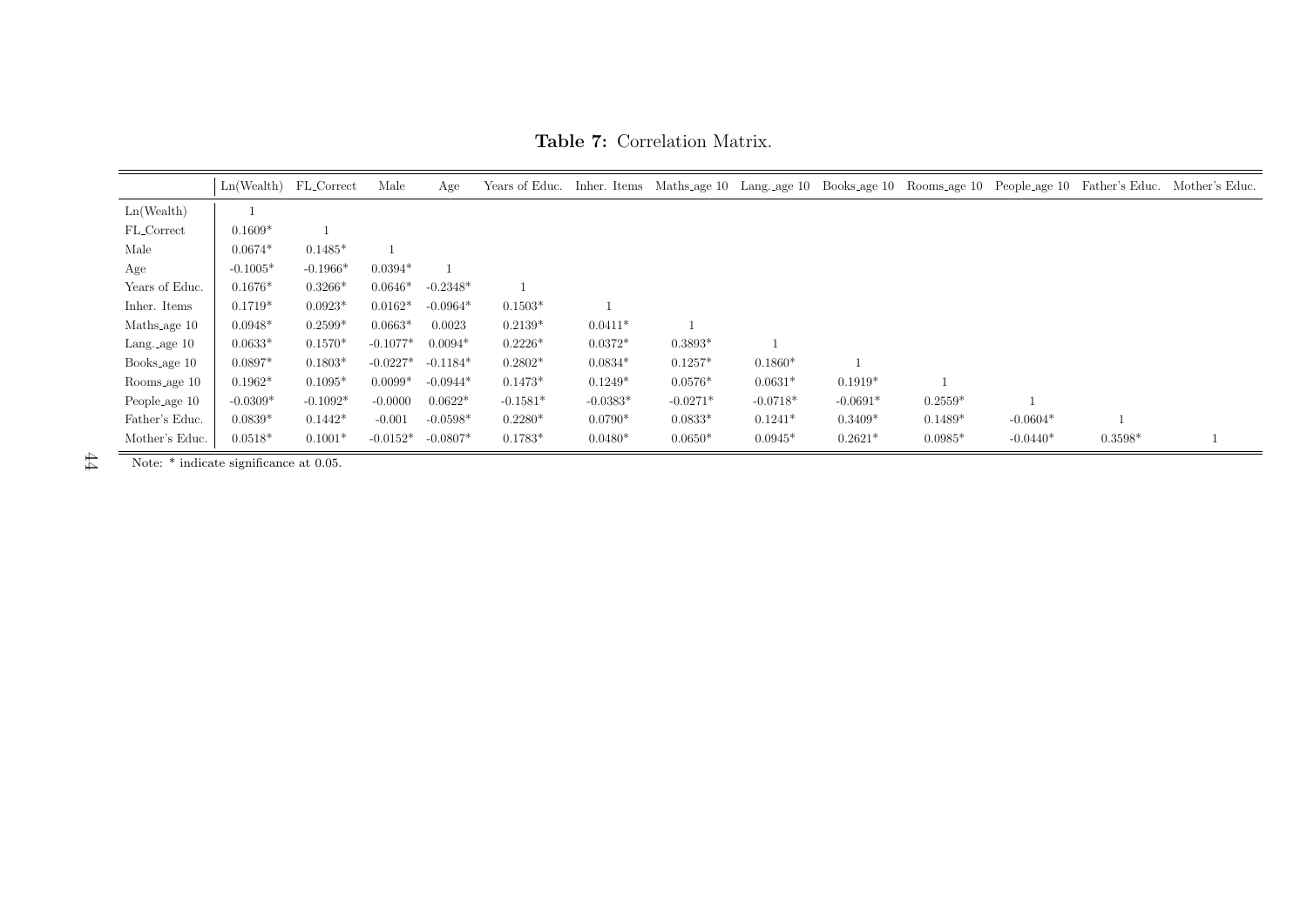# 8 Appendix B

To explicitly illustrate the differences between UQR and CQR, let us consider a simple example in which we are interested in the heterogeneous effects of financial literacy,  $FL_i$ , on the logarithm of wealth,  $ln(w_i)$ . Assume that the model includes only country fixed effects,  $\gamma_i$ , as control variables and it can be written as follows:

$$
ln(w_i) = \alpha_0 + \alpha_1 * FL_i + \gamma_i + \epsilon_i \tag{13}
$$

The distribution of wealth varies considerably across countries. Table 8 presents the mean wealth holdings (Column 1) and the average wealth holdings for the 1st, 2nd, 3rd and 4th quantile for the total sample and for each country separately. As shown in Table 8, Austria and Sweden are two countries with very different wealth distributions: Austria has one of the lowest average wealth holdings (214,148 Euro) and Sweden has the one of the highest levels of wealth accumulation (388,859 Euro) among all countries, on average. In the case of Austria, the 1st quantile  $(Q=1)$  holds on average 10,987 Euro, while the 1st quantile  $(Q=1)$  in the case of Sweden holds on average 16,096 Euro. For the whole population, the 1st quantile  $(Q=1)$  holds on average 13,302 Euro.

|                | Mean       | $Q=1$     | $Q=2$     | $Q=3$        | $Q=4$      |
|----------------|------------|-----------|-----------|--------------|------------|
|                | (1)        | (2)       | (3)       | (4)          | (5)        |
| Austria        | 214,148.72 | 10,987.86 | 92,315.44 | 214,884.49   | 616,093.45 |
| Belgium        | 399,312.66 | 11,493.42 | 94,126.93 | 233,308.56   | 640,242.79 |
| Czech Republic | 94,973.60  | 17,876.32 | 82,258.23 | 200,802.03   | 448,536.68 |
| Denmark        | 417,929.11 | 13,763.00 | 91,154.21 | 218,555.77   | 779,841.55 |
| Estonia        | 100,932.92 | 15,338.96 | 76,356.78 | 208,771.86   | 441,343.53 |
| France         | 328,269.52 | 10,045.46 | 95,518.53 | 224,090.10   | 608,362.36 |
| Germany        | 243,330.51 | 12,541.70 | 87,071.26 | 220,808.15   | 635,163.88 |
| Italy          | 270,355.95 | 8,332.69  | 97,965.76 | 216,281.12   | 589,770.15 |
| Luxembourg     | 796,608.98 | 9,063.87  | 77,404.86 | 243,328.98   | 973,893.69 |
| Netherlands    | 273,671.27 | 10,596.74 | 89,811.96 | 222,652.34   | 626,678.76 |
| Slovenia       | 171,297.54 | 14,364.33 | 89,036.00 | 207,103.63   | 466,683.60 |
| Spain          | 255,960.06 | 12,706.98 | 94,994.84 | 213,327.86   | 681,704.61 |
| Sweden         | 388,859.13 | 16,096.97 | 91,019.63 | 221,967.38   | 750,509.58 |
| Switzerland    | 609,427.01 | 14,556.51 | 81,435.63 | 228, 257. 47 | 966,048.75 |
| Full Sample    | 342,342.78 | 13,302.24 | 88,197.30 | 218,556.25   | 704,794.60 |

Table 8: Distribution of net household wealth across countries.

When we include in the regression country fixed effects, the CQR 1st quantile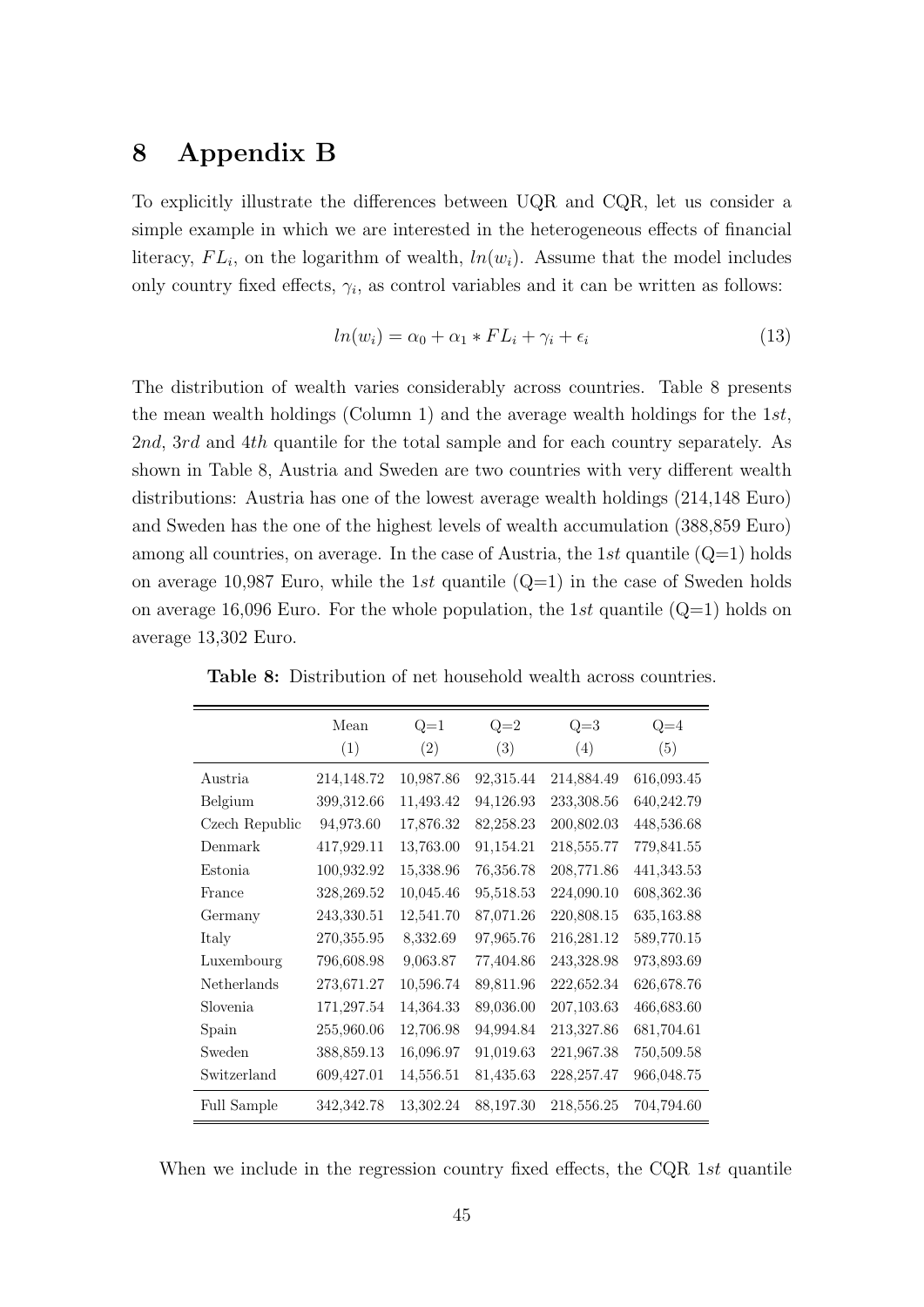estimator produces an estimate of an increase in financial literary on individuals who hold on average 9,063 Euro in Luxembourg, 12,706 Euro in Spain, 14,556 in Switzerland, 17,876 in Check Republic, and many other values in between for the rest of the countries. Thus, the individuals who belong in the 1st quantile in Switzerland have very different wealth profiles than the individuals who belong in the 1st quantile in Spain, for instance; and the 1st quantile of wealth for each of these countries might also deviate considerably than the 1st quantile of wealth for the total sample. On the other hand, the UQR 1st quantile estimator yields the impact of financial literacy on wealth holdings for those who belong in the 1st quantile of wealth in the total sample and hold on average 13,302 Euro, regardless of the country of residence.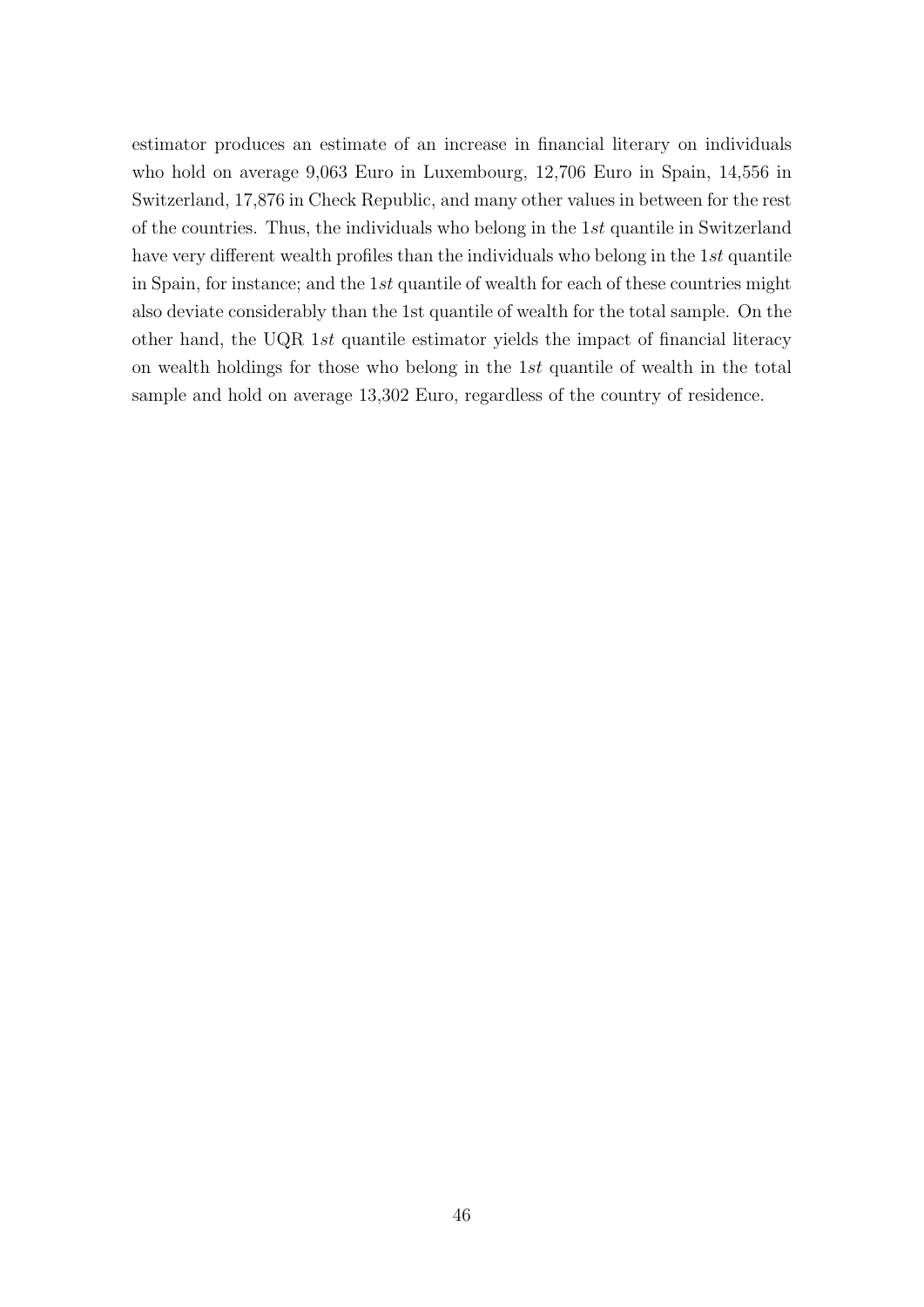# References

- <span id="page-47-5"></span>Agarwal, S., Driscoll, J. C., Gabaix, X., and Laibson, D. (2009). The Age of Reason: Financial Decisions over the Life Cycle and Implications for Regulation. Brookings Papers on Economic Activity, 40(2):51–117.
- <span id="page-47-11"></span>Agnew, J., Bateman, H., and Thorp, S. (2013). Financial Literacy and Retirement Planning in Australia. Numeracy, 6(2):Article 7.
- <span id="page-47-10"></span>Alessie, R. J., Van Rooij, M., and Lusardi, A. (2011). Financial Literacy, Retirement Preparation and Pension Expectations in the Netherlands. NBER Working Paper No. 17109.
- <span id="page-47-9"></span>Angrist, J. D. (2008). *Mostly Harmless Econometrics: An Empiricistis Companion.* Princeton University Press, Princeton (USA).
- <span id="page-47-12"></span>Arias, O., Hallock, K. F., and Sosa-Escudero, W. (2001). Individual heterogeneity in the returns to schooling: Instrumental variables quantile regression using twins data. Empirical Economics, 26(1):7–40.
- <span id="page-47-8"></span>Atkinson, A. and Messy, F.-A. (2010). Measuring financial literacy. The Journal of Consumer Affairs, 44(2):296–316.
- <span id="page-47-1"></span>Attanasio, O. P., Banks, J., Meghir, C., and Weber, G. (1999). Humps and Bumps in Lifetime Consumption. Journal of Business and Economic Statistics, 17(1):22–35.
- <span id="page-47-13"></span>Balestra, S. and Backes-Gellner, U. (2017). Heterogeneous returns to education over the wage distribution: Who profits the most? Labour Economics, 44:89–105.
- <span id="page-47-2"></span>Banks, J., O 'Dea, C., and Oldfield, Z. (2011). Cognitive Function, Numeracy and Retirement Saving Trajectories. The Economic Journal, 120(548):F381–F410.
- <span id="page-47-7"></span>Banks, J. and Oldfield, Z. (2007). Understanding Pensions: Cognitive Function, Numerical Ability and Retirement Saving. Fiscal Studies, 28(2):143–170.
- <span id="page-47-0"></span>Behrman, J. R., Mitchell, O. S., Soo, C. K., and Bravo, D. (2012). How financial literacy affects household wealth accumulation. American Economic Review, 102(3):300–304.
- <span id="page-47-3"></span>Bernheim, B. D. (1995). Do Households Appreciate Their Financial Vulnerabilities? An Analysis of Actions, Perceptions, and Public Policy. In Tax Policy and Economic Growth, pages 1–30. Washington, DC: American Council for Capital Formation.
- <span id="page-47-4"></span>Bernheim, B. D. (1998). Financial Illiteracy, Education, and Retirement Saving. In Mitchell, O. and Schieber, S., editors, Living with Defined Contribution Pensions, pages 38–68. , Philadelphia: University of Pennsylvania Press.
- <span id="page-47-6"></span>Bilias, Y., Georgarakos, D., and Haliassos, M. (2017). Has Greater Stock Market Participation Increased Wealth Inequality in the Us? Review of Income and Wealth, 63(1):169–188.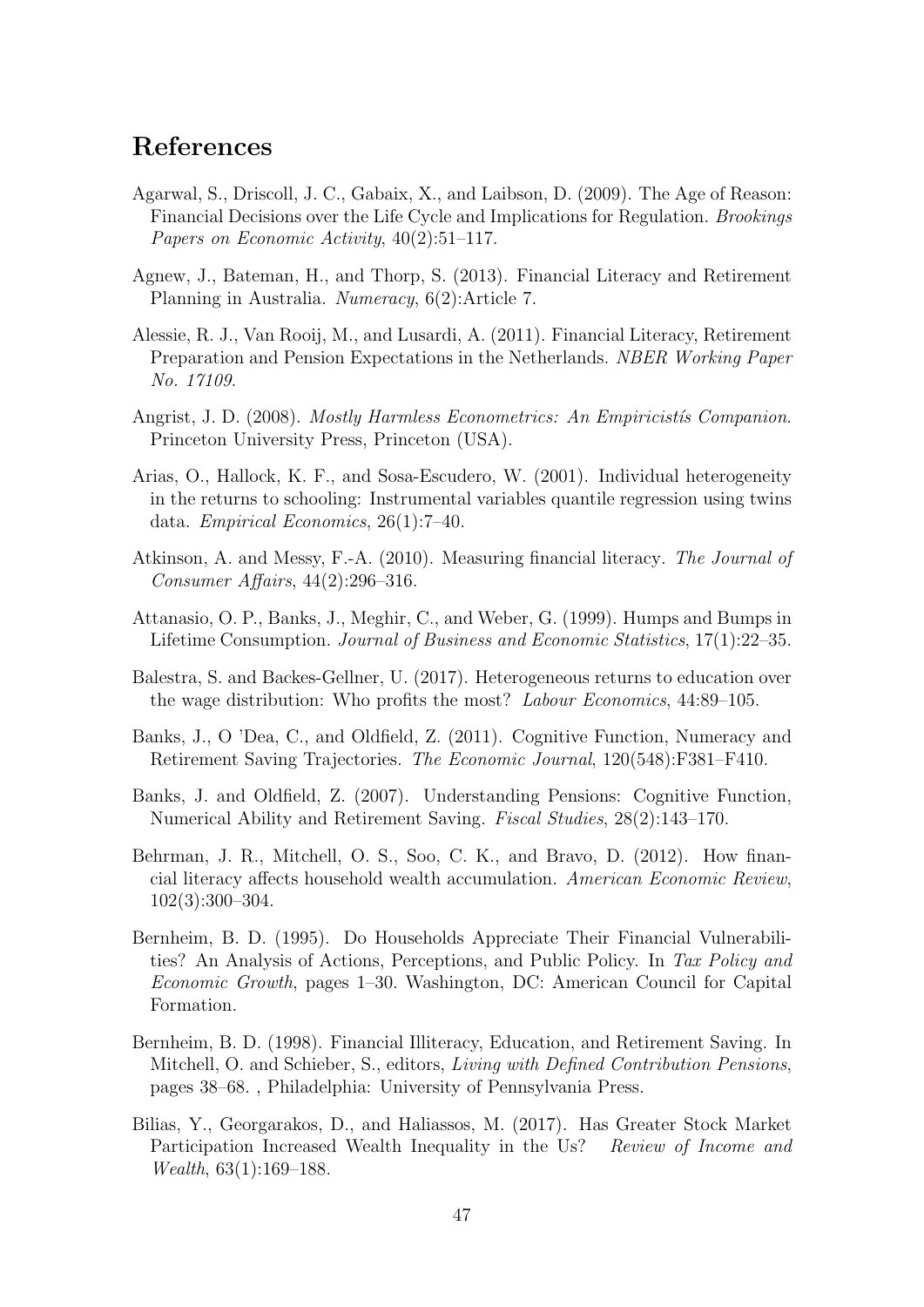- <span id="page-48-3"></span>Cagetti, M. (2003). Wealth Accumulation Over the Life Cycle and Precautionary Savings. Journal of Business & Economic Statistics, 21(3):339–353.
- <span id="page-48-8"></span>Calvet, L. E., Campbell, J. Y., and Sodini, P. (2007). Down or Out: Assessing the Welfare Costs of Household Investment Mistakes. Journal of Political Economy, 115(5):707–747.
- <span id="page-48-10"></span>Campbell, J. Y. (2006). Household Finance. The Journal of Finance, 61(4):1553– 1604.
- <span id="page-48-13"></span>Chernozhukov, V. and Hansen, C. (2006). Instrumental quantile regression inference for structural and treatment effect models. Journal of Econometrics, 132(2):491– 525.
- <span id="page-48-14"></span>Chernozhukov, V. and Hong, H. (2003). An MCMC approach to classical estimation. Journal of Econometrics, 115(2):293–346.
- <span id="page-48-0"></span>Christelis, D., Georgarakos, D., and Haliassos, M. (2013). Differences in Portfolios across Countries: Economic Environment versus Household Characteristics. Review of Economics and Statistics, 95(1):220–236.
- <span id="page-48-12"></span>Christiansen, C., Joensen, J. S., and Rangvid, J. (2008). Are economists more likely to hold stocks? Review of Finance, 12(3):465–496.
- <span id="page-48-7"></span>Clark, R. L., Lusardi, A., and Mitchell, O. S. (2017). Financial Knowledge and 401(K) Investment Performance. Journal of Pension Economics and Finance, 16(3):324–347.
- <span id="page-48-9"></span>Cocco, J. F., Gomes, F. J., and Maenhout, P. J. (2005). Consumption and Portfolio Choice over the Life Cycle. Review of Financial Studies, 18(2):491–533.
- <span id="page-48-2"></span>Davies, J. B. (1982). The Relative Impact of Inheritance and other Factors on Economic Inequality. The Quarterly Journal of Economics, 97(3):471.
- <span id="page-48-11"></span>De Luca, G., Celidoni, M., and Trevisan, E. (2015). Item nonresponse and imputation strategy in SHARE Wave 5. In Malter, F. and Börsch-Supan, A., editors, SHARE Wave 5: Innovations & Methodology, pages 85–100. Munich: MEA, Max Planck Institute for Social Law and Social Policy.
- <span id="page-48-5"></span>De Nardi, M. and Fella, G. (2017). Saving and wealth inequality. Review of Economic Dynamics, 26:280–300.
- <span id="page-48-4"></span>De Nardi, M., French, E., and Jones, J. B. (2011). Why Do the Elderly Save? The Role of Medical Expenses. Journal of Political Economy, 118(1):39–75.
- <span id="page-48-1"></span>Deaton, A. (1992). Understanding Consumption. Oxford: Oxford University Press.
- <span id="page-48-6"></span>Delavande, A., Rohwedder, S., and Willis, R. (2008). Preparation for Retirement, Financial Literacy and Cognitive Resources. Working Papers wp190, University of Michigan, Michigan Retirement Research Center.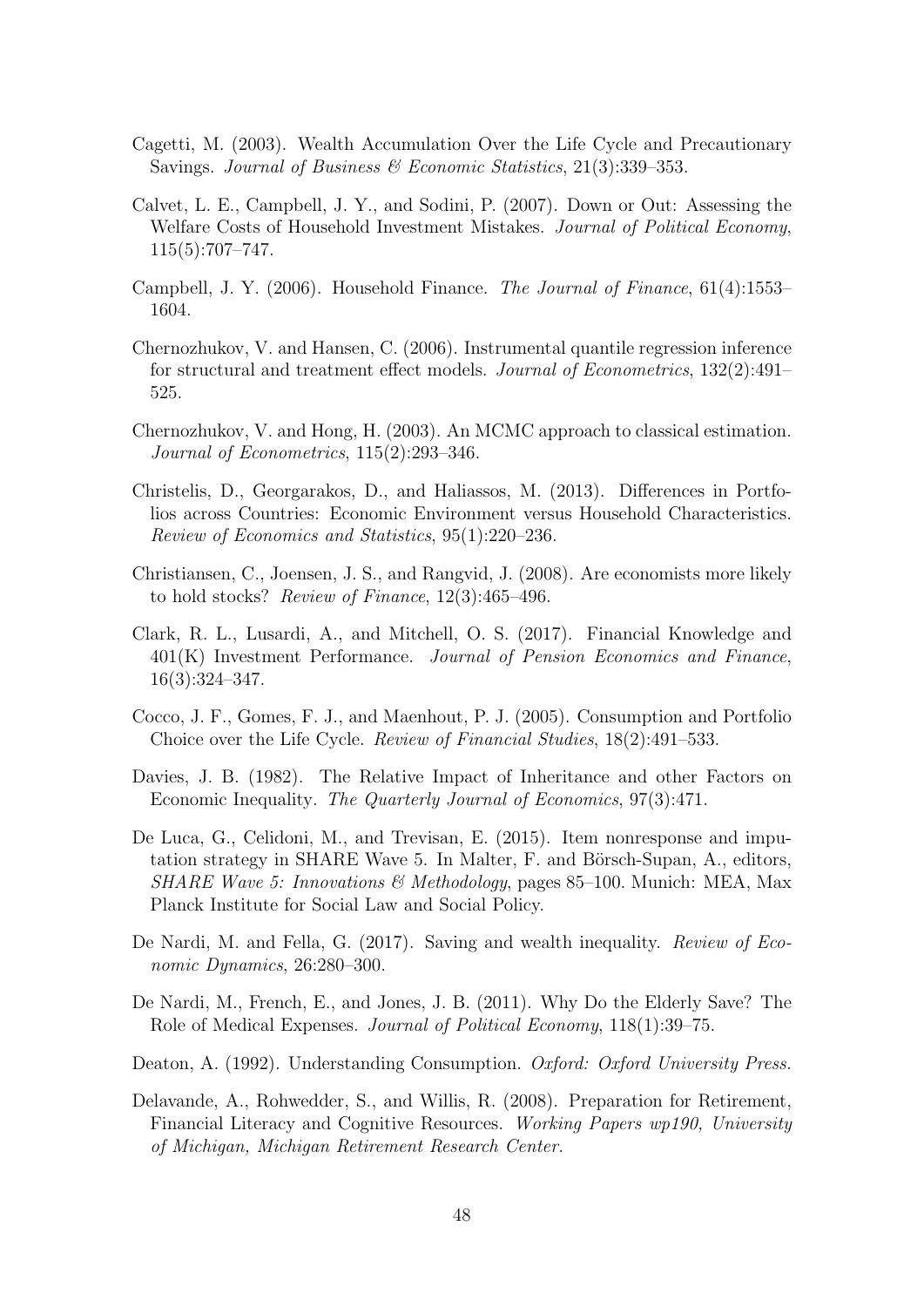- <span id="page-49-4"></span>Dynan, K. E., Skinner, J., Zeldes, S. P., and Dynan, E. (2010). Do the Rich Save More? Journal of Political Economy, 112(2):397-444.
- <span id="page-49-1"></span>Firpo, S., Fortin, N. M., and Lemieux, T. (2009). Unconditional Quantile Regressions. Econometrica, 77(3):953–973.
- <span id="page-49-12"></span>Friedline, T., Masa, R. D., and Chowa, G. A. (2015). Transforming wealth: Using the inverse hyperbolic sine (IHS) and splines to predict youth's math achievement. Social Science Research, 49:264–287.
- <span id="page-49-11"></span>Gerardi, K., Götte, L., Meier, S., Goette, L., and Meier, S. (2010). Financial Literacy and Subprime Mortgage Delinquency: Evidence from a Survey Matched to Administrative Data. Federal Reserve Bank of Atlanta Working Paper Series No. 2010-10.
- <span id="page-49-7"></span>Hilgert, M. a., Hogarth, J. M., and Beverly, S. G. (2003). Household Financial Management: The Connection between Knowledge and Behavior. Federal Reserve Bulletin, 106:309–322.
- <span id="page-49-9"></span>Hsu, J. W. (2016). Aging and Strategic Learning: The Impact of Spousal Incentives on Financial Literacy. Journal of Human Resources, 51(4):1036–1067.
- <span id="page-49-5"></span>Hubbard, R. G., Skinner, J., and Zeldes, S. P. (1995). Precautionary Saving and Social Insurance. *Journal of Political Economy*, 103(2):360–399.
- <span id="page-49-2"></span>Jappelli, T. and Padula, M. (2013). Investment in financial literacy and saving decisions. Journal of Banking and Finance, 37(8):2779–2792.
- <span id="page-49-14"></span>Koenker, R. and Bassett, G. (1978). Regression Quantiles. Econometrica, 46(1):33– 50.
- <span id="page-49-6"></span>Laitner, J. (1992). Random earnings differences, lifetime liquidity constraints, and altruistic intergenerational transfers. Journal of Economic Theory, 58(2):135–170.
- <span id="page-49-0"></span>Lusardi, A., Michaud, P.-C., and Mitchell, O. S. (2017). Optimal Financial Knowledge and Wealth Inequality. Journal of Political Economy, 125(2):431–477.
- <span id="page-49-13"></span>Lusardi, A. and Mitchell, O. (2009). How Ordinary Consumers Make Complex Economic Decisions: Financial Literacy and Retirement Readiness. NBER Working Paper 15350.
- <span id="page-49-3"></span>Lusardi, A. and Mitchell, O. (2014). The Economic Importance of Financial Literacy: Theory and Evidence. Journal of Economic Literature, 52(1):5–44.
- <span id="page-49-10"></span>Lusardi, A. and Mitchell, O. S. (2007a). Baby Boomer retirement security: The roles of planning, financial literacy, and housing wealth. Journal of Monetary Economics, 54(1):205–224.
- <span id="page-49-8"></span>Lusardi, A. and Mitchell, O. S. (2007b). Financial Literacy and Retirement Planning: New Evidence from the Rand American Life Panel. Michigan Retirement Research Center Research Paper No. WP 2007-157.